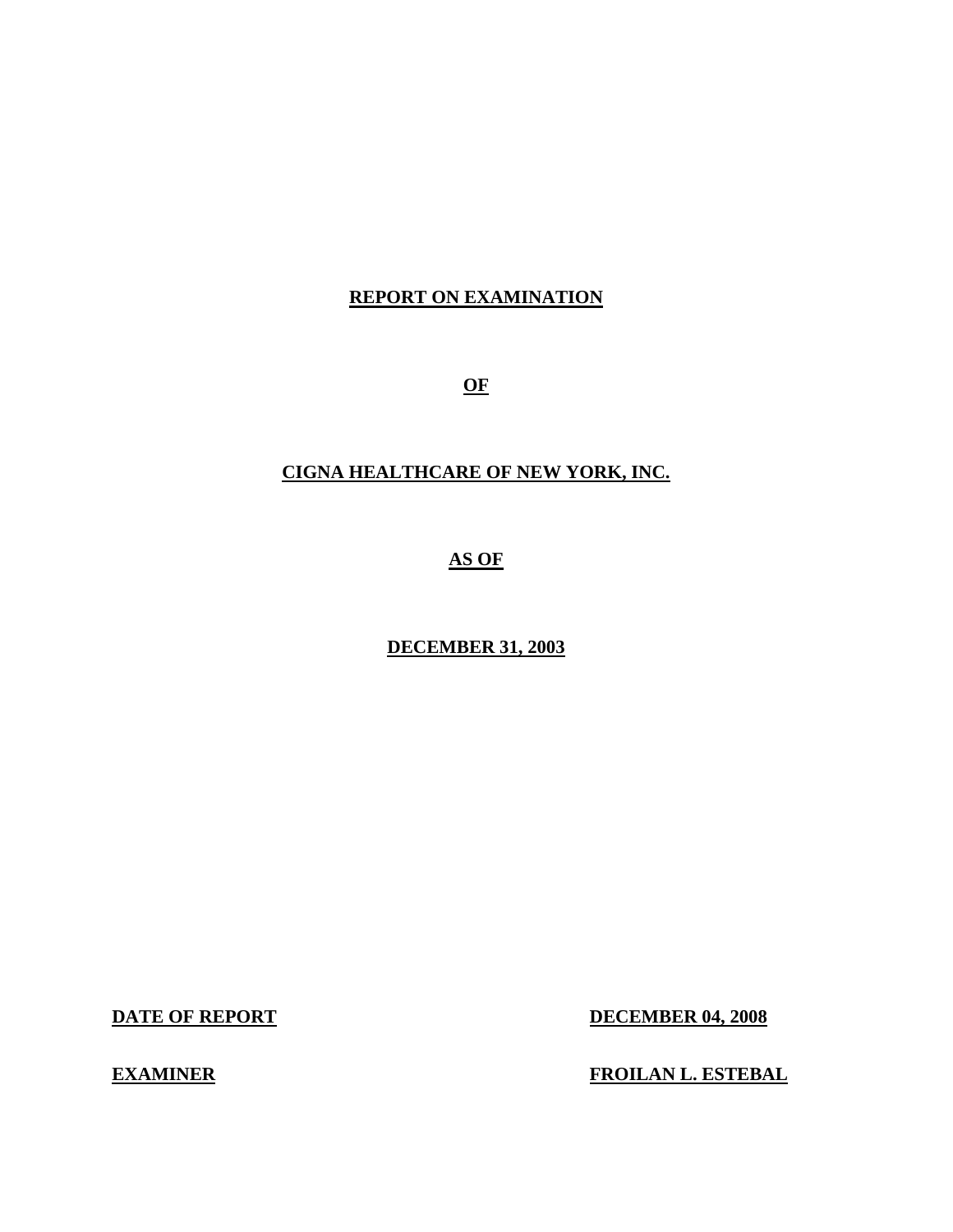## **TABLE OF CONTENTS**

| ITEM NO. |                                                                                                                                                                                                                                                                                                                            | PAGE NO.                                                |
|----------|----------------------------------------------------------------------------------------------------------------------------------------------------------------------------------------------------------------------------------------------------------------------------------------------------------------------------|---------------------------------------------------------|
| 1.       | Scope of examination                                                                                                                                                                                                                                                                                                       | $\overline{2}$                                          |
| 2.       | Description of Plan                                                                                                                                                                                                                                                                                                        | $\overline{4}$                                          |
|          | Management and controls<br>A.<br>Circular Letter No. 9 (1999) - Adoption of Procedure Manuals<br><b>B.</b><br>Conflict of interest policy<br>$C_{\cdot}$<br>Territory and plan of operation<br>D.<br>Reinsurance<br>E.<br>Holding company system<br>F.<br><b>Abandoned Property Law</b><br>G.<br>Location of records<br>H. | 5<br>$\overline{7}$<br>10<br>11<br>11<br>12<br>15<br>16 |
| 3.       | I.<br>Accounts and records<br><b>Financial statements</b>                                                                                                                                                                                                                                                                  | 18<br>23                                                |
|          | <b>Balance</b> sheet<br>$\mathsf{A}$ .<br>Statement of revenue, expenses and net worth<br><b>B.</b>                                                                                                                                                                                                                        | 23<br>25                                                |
| 4.       | Claims payable                                                                                                                                                                                                                                                                                                             | 27                                                      |
| 5.       | Subsequent event                                                                                                                                                                                                                                                                                                           | 28                                                      |
| 6.       | Compliance with prior report on examination                                                                                                                                                                                                                                                                                | 29                                                      |
| 7.       | Summary of comments and recommendations                                                                                                                                                                                                                                                                                    | 32                                                      |

Appendix A – Information Systems Review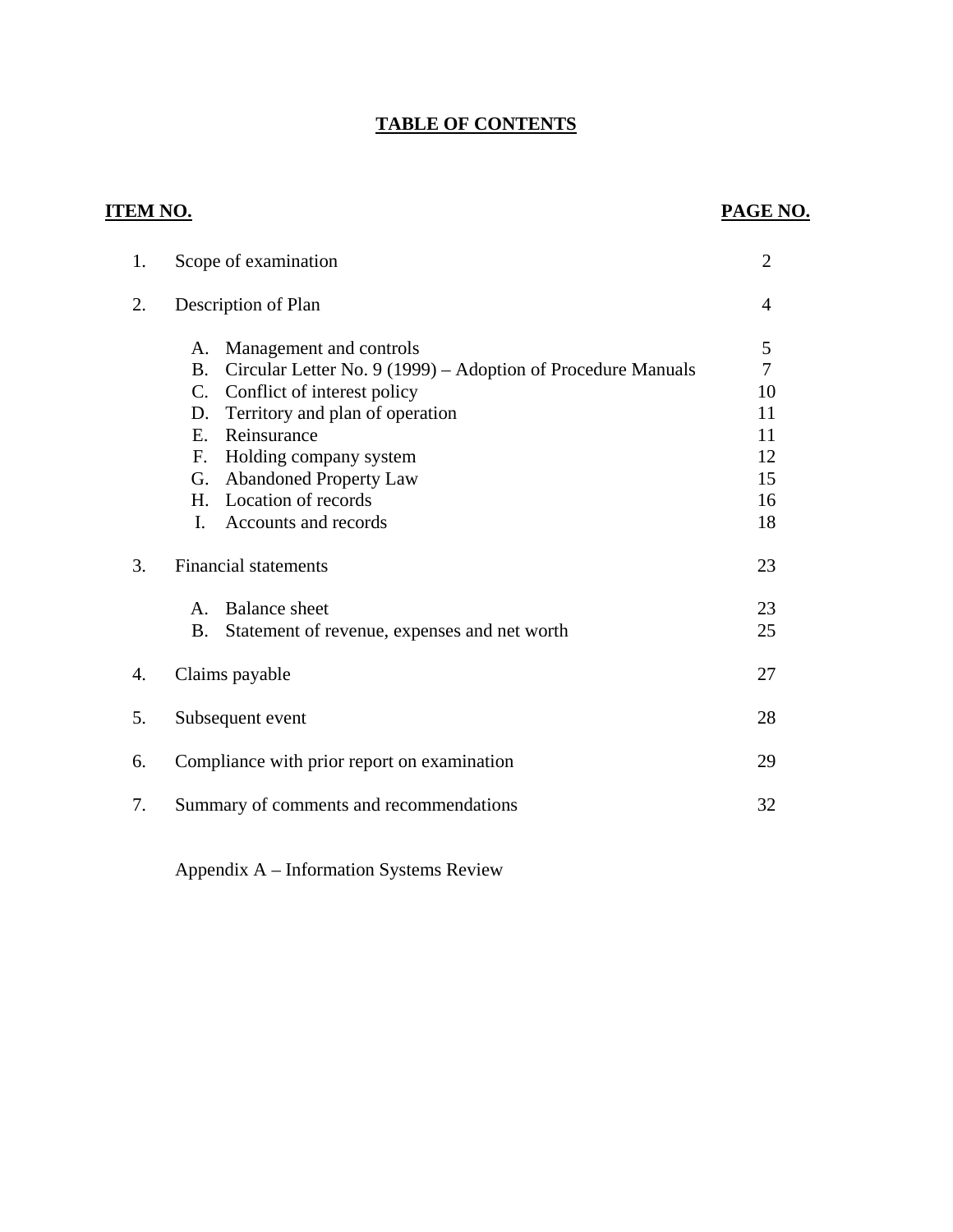

**25 BEAVER STREET** STATE OF NEW YORK INSURANCE DEPARTMENT NEW YORK, NEW YORK 10004

David A. Paterson **Exercía e a Constantino A. Paterson Eric R. Dinallo**<br>Governor **Exercía e a Constantino A. Dinallo** Governor **Exercía e a Constantino A. Constantino A. Constantino A.** 

Superintendent

December 04, 2008

Honorable Eric R. Dinallo Superintendent of Insurance Albany, New York 12257

Sir:

Pursuant to the provisions of the New York Insurance Law and acting in accordance with the instructions contained in Appointment Number 22091, dated September 11, 2003, attached hereto, I have made an examination into the financial condition and affairs of CIGNA HealthCare of New York, Inc., a for-profit health maintenance organization licensed pursuant to the provisions of Article 44 of the New York Public Health Law, as of December 31, 2003, and respectfully submit the following report thereon.

The examination was conducted at the offices of CIGNA HealthCare of New York, Inc. located at 900 Cottage Grove Road, Bloomfield, Connecticut and 145 East 45<sup>th</sup> Street, New York, New York.

Wherever the terms the "Plan" or "CHCNY" appear herein, without qualification, they should be understood to indicate CIGNA HealthCare of New York, Inc.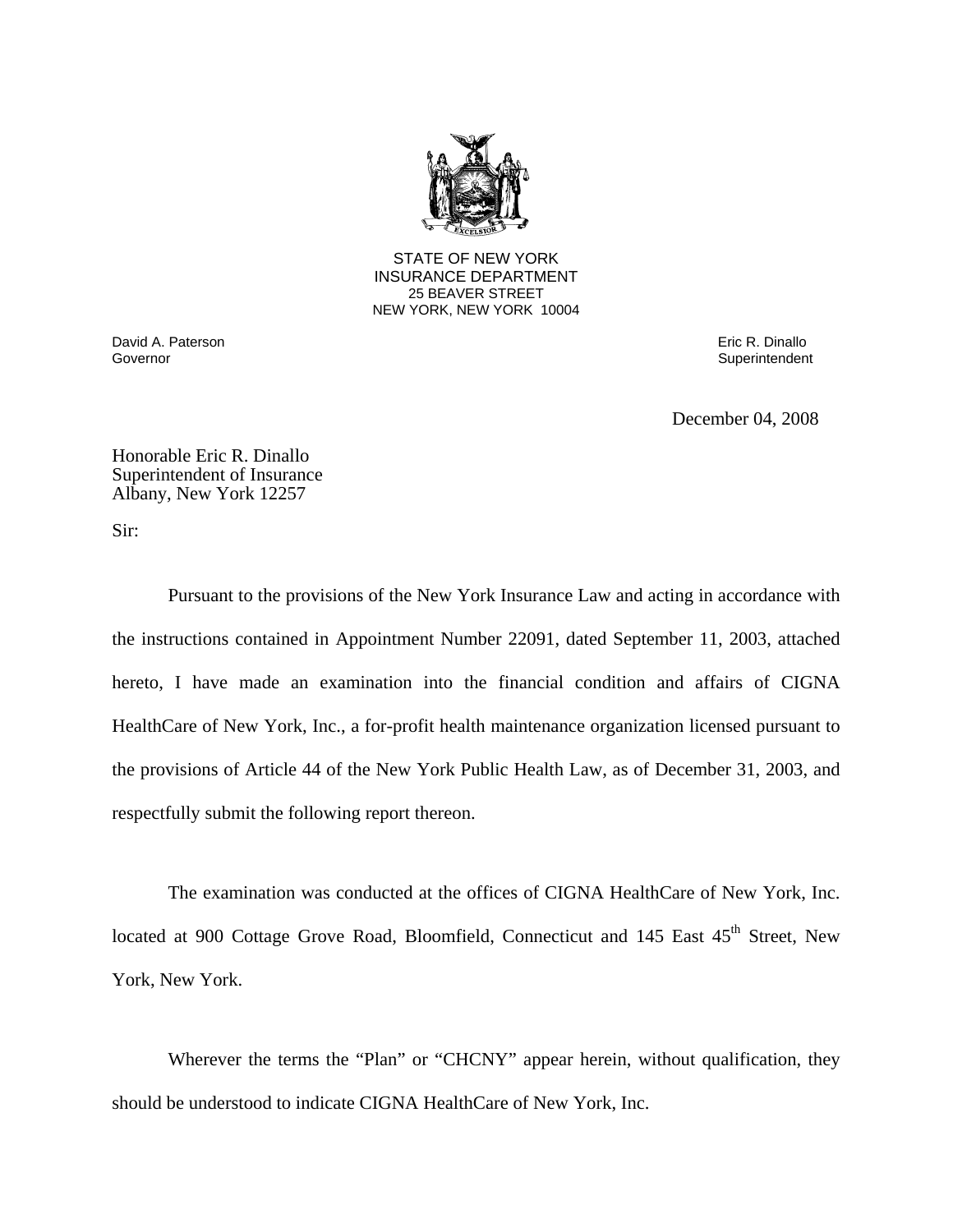#### **1. SCOPE OF EXAMINATION**

This examination covers the six-year period from January 1, 1998 through December 31, 2003. Transactions occurring subsequent to this period were reviewed where deemed appropriate by the examiner. A previous examination of the financial condition and affairs of the Plan was conducted as of December 31, 1997. In addition, a market conduct examination reviewing how CHCNY conducted its business practices and fulfilled its contractual obligations to policyholders and claimants was conducted as of December 31, 2000.

The examination comprised a verification of assets and liabilities as of December 31, 2003, in accordance with Statutory Accounting Principles ("SAP"), as adopted by the Department, a review of income and disbursements deemed necessary to accomplish such verification, and utilized, to the extent considered appropriate, work performed by the Plan's independent certified public accountants.

A review or audit was also made of the following items as called for in the Examiners *Handbook of the National Association of Insurance Commissioners* ("NAIC"):

> History of the Plan Management and controls Corporate records Fidelity bonds and other insurance Growth of Plan Territory and plan of operation Loss experience Reinsurance Accounts and records Financial statements Market conduct activities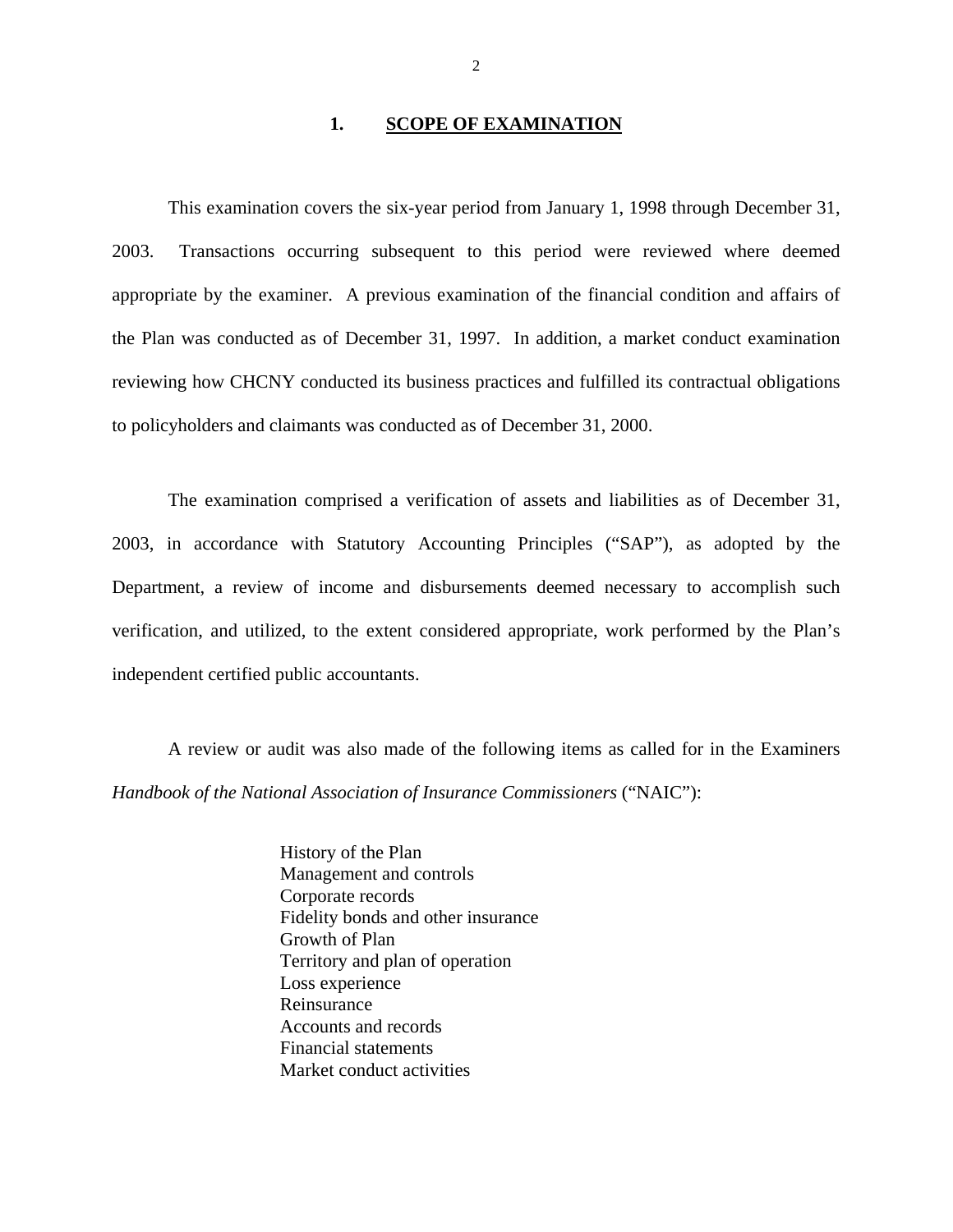<span id="page-4-0"></span>This report on examination is confined to financial statements and comments on those matters which involve departures from laws, rules or regulations, or which are deemed to require explanation or description.

A review was also made to ascertain what actions were taken by the Plan with regard to comments and recommendations made in the prior report on examination.

During this examination, a review of CHCNY's computer systems and related operations was conducted as of December 1, 2004 by Ernst and Young, as directed by the Insurance Department. The review focused on general internal controls with regard to CHCNY's information technology processing environment, as well as controls over specific applications. The results of this review are included in Appendix A to this report.

In addition, a separate special market conduct examination of CHCNY's underwriting and rating practices was conducted by the examiner as of September 30, 2004. That examination focused on CHCNY's rating practices for its large group experience rated business and also entailed a review of the compensation for agents and brokers involved with the selling of this product. A separate report commenting on the findings of this review was issued.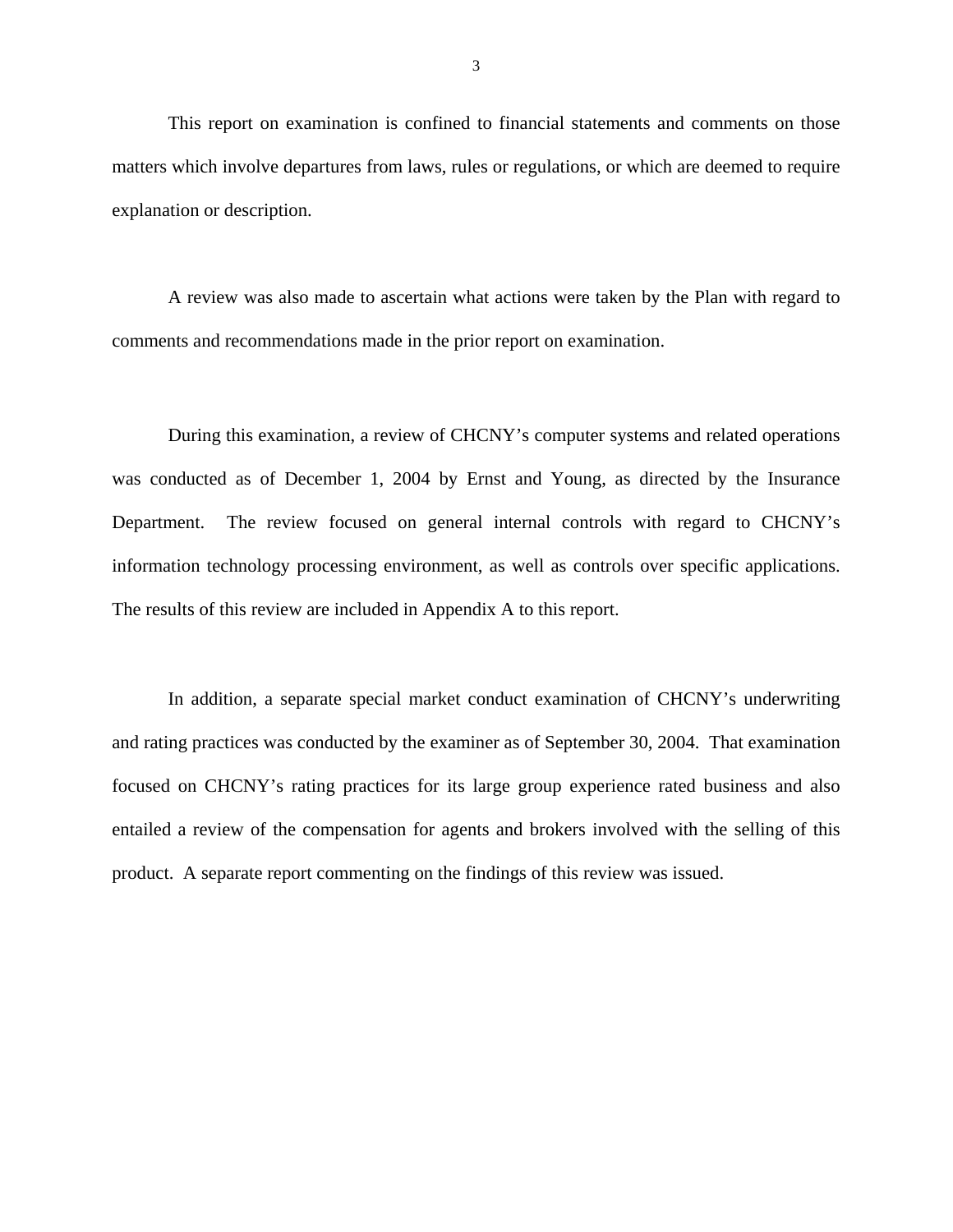#### **2. DESCRIPTION OF PLAN**

<span id="page-5-0"></span>The Plan is a for-profit health maintenance organization ("HMO"), licensed pursuant to the provisions of Article 44 of the New York Public Health Law, which commenced operations on October 1, 1986. It filed an application for a Certificate of Authority on May 14, 1985, which was granted by the New York State Department of Health, effective July 30, 1986. On July 1, 1987, the Plan attained Federal qualification under Title XIII of the Public Health Service Act, however, the Plan voluntarily relinquished its Federal qualification, effective July 1, 1995. The Plan provides health insurance services throughout New York State, principally managed care products and related services.

Effective June 20, 1991, the Plan's name was changed to CIGNA Health Plan of New York, Inc., and on July 1, 1992 its Certificate of Authority was amended to include the territories of Orange, Putnam, Rockland and Westchester counties. Subsequently, on September 10, 1993, the Plan's name was changed to CIGNA HealthCare of New York, Inc.

On December 18, 2000, the New York State Department of Health approved a merger of Healthsource HMO of New York, Inc., an affiliated company, into the Plan, effective June 30, 2001. The Plan is a wholly-owned subsidiary of Healthsource, Inc., which is a wholly-owned subsidiary of CIGNA Health Corporation ("CHC"), a subsidiary of CIGNA Corporation ("Corporation").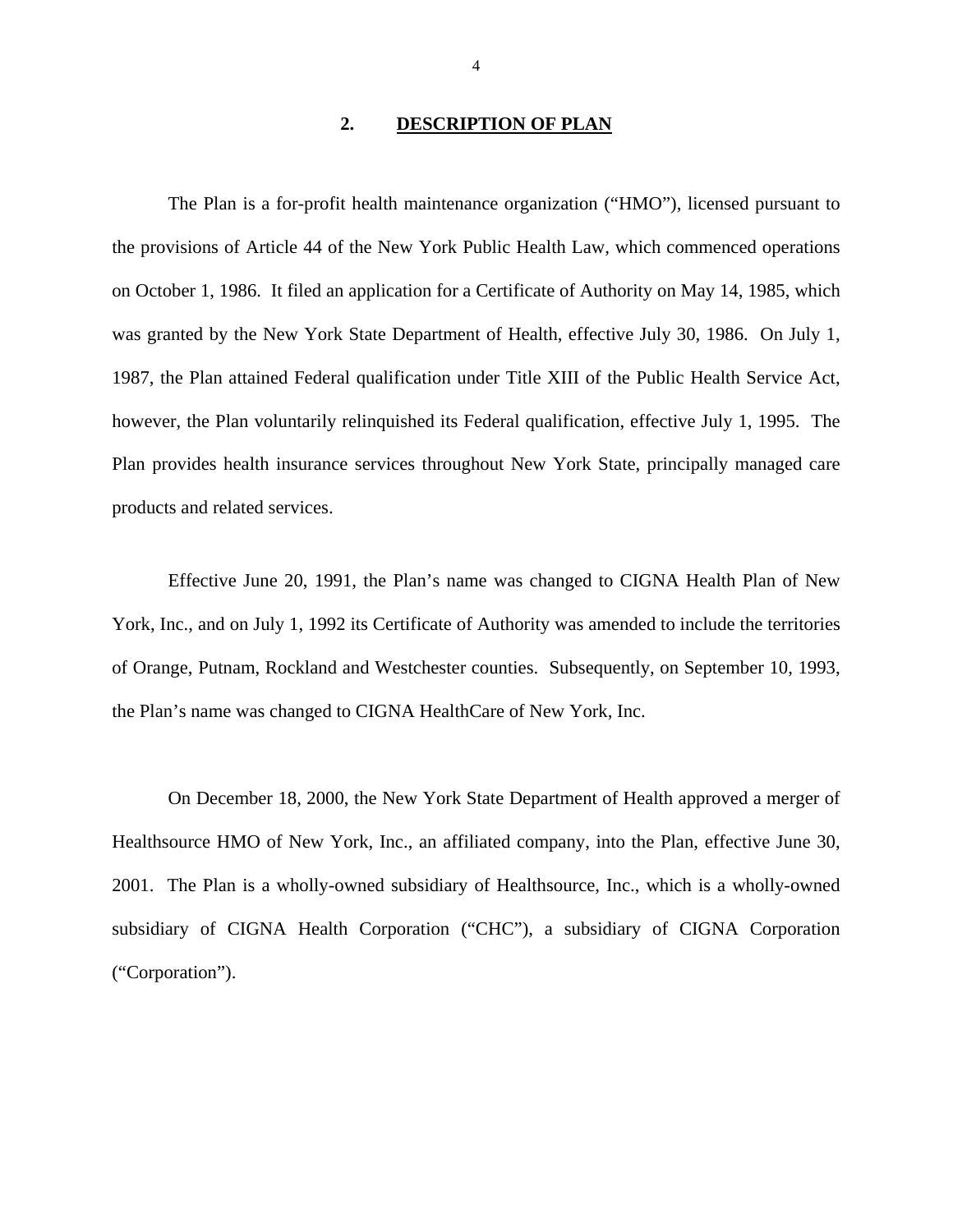#### <span id="page-6-0"></span>A. Management and Controls

Pursuant to its by-laws, management of the Plan is to be vested in a board of directors, consisting of not less than three, nor more than nine members, and each director must be at least eighteen years of age.

In addition, in accordance with the provisions of Part 98-1.11(f) of the Administrative Rules and Regulations of the Health Department (10 NYCRR 98-1.11(f)), no less than one third of the members of the board of directors shall be residents of the State of New York, and no less than one-fifth of the members shall be enrollees of the Plan. The Plan has complied with said Regulation.

A review of the minutes of the board of directors' meetings held during the period under examination indicated that two of the board members attended less than 50% of the meetings for which they were eligible to attend. Directors William Popik and William Schaffer attended only 40% and 47%, respectively, of the meetings they were eligible to attend.

Members of the board have a fiduciary responsibility and must evince an ongoing interest in the affairs of the Plan. It is essential that board members attend meetings consistently and set forth their views on relevant matters so that appropriate policy decisions may be reached by the board. Individuals, who fail to attend at least one-half of the board's regular meetings, unless appropriately excused, do not fulfill such criteria.

It is recommended that board members who are unable or unwilling to attend meetings consistently should resign or be replaced.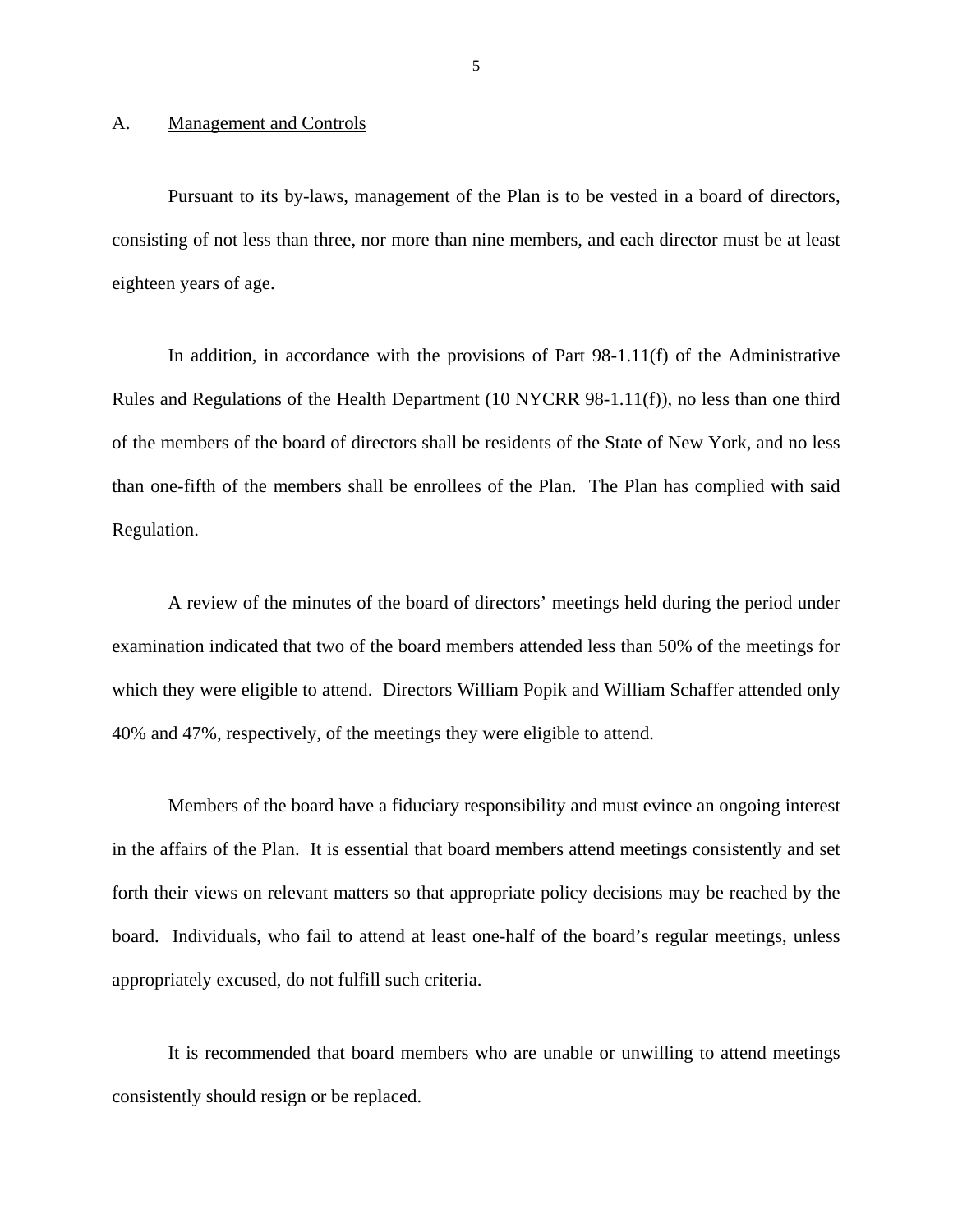<span id="page-7-0"></span>It should be noted that Director William Popik resigned in 2003, while Director William Schaffer resigned subsequent to the date of this examination.

Section 312(b) of the New York Insurance Law states in part:

"(b) A copy of the report shall be furnished by such insurer or other person to each member of its board of directors and each such member shall sign a statement which shall be retained in the insurer's files confirming that such member has received and read such report..."

It was noted during the examiner's review that the Plan's board of directors failed to receive a copy of the filed report on examination for the market conduct examination conducted as of December 31, 2000. The report was filed in August of 2003, however, the board members did not "sign-off" on the report until March of 2004; subsequent to the current examination request for signed affidavits showing that the Plan's board of directors was provided with the filed report. The signed affidavits of the board members were dated from March 25, 2004 to April 13, 2004.

It is recommended that the Plan's management comply with Section 312(b) of the New York Insurance Law by ensuring that each board member signs the requisite statement that (s)he has received and reviewed said examination report.

It is further recommended that the Plan's management have these statements signed in a timely manner, furnishing the board members with copies of reports on examination no later than the next regularly scheduled board meeting subsequent to the date the report is filed.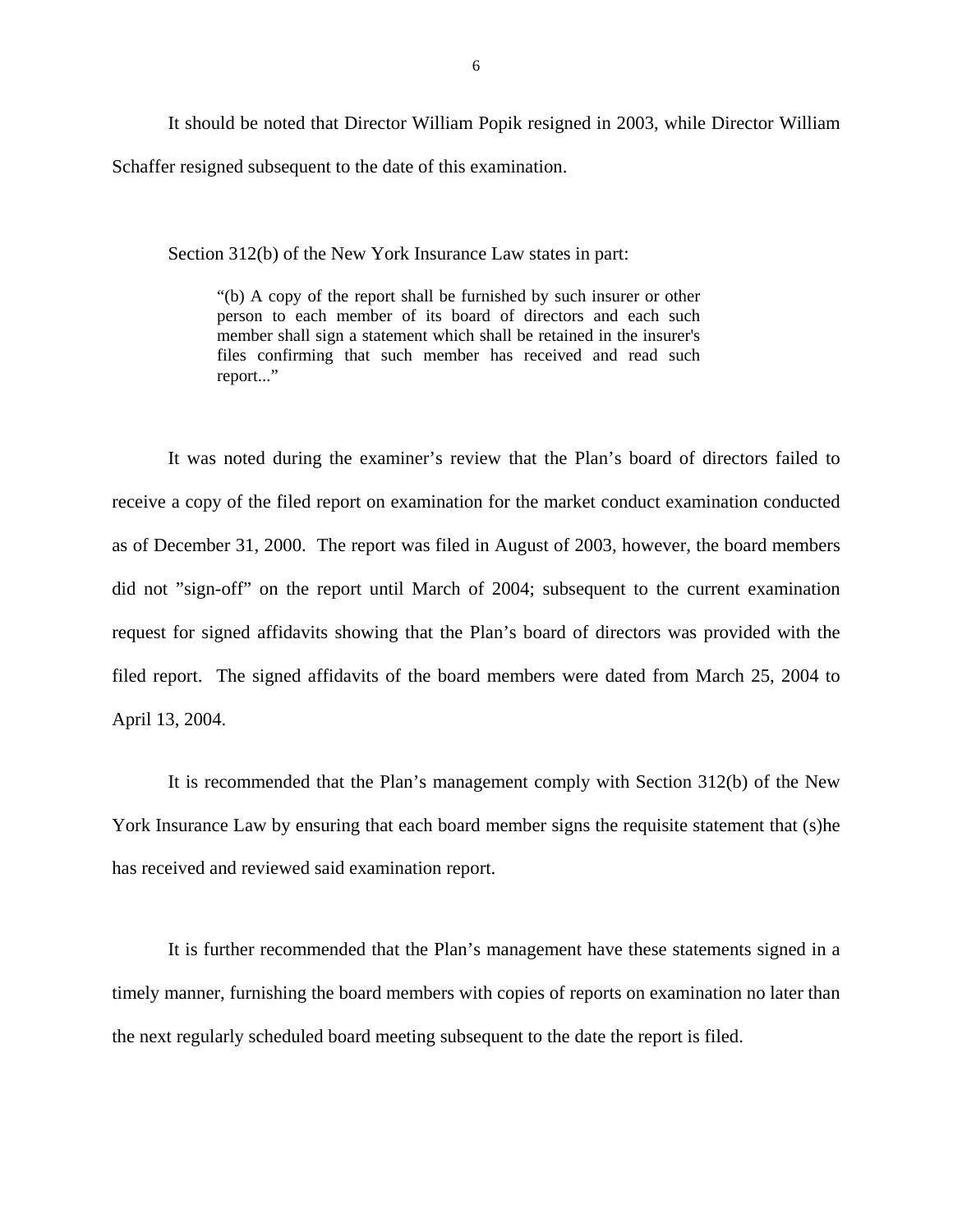<span id="page-8-0"></span>

B. Circular Letter No. 9 (1999) – Adoption of Procedure Manuals

Circular Letter No. 9 (1999) - "Adoption of Procedure Manuals", dated May 25, 1999, was issued to Article 43 Corporations, Public Health Law Article 44 Health Maintenance Organizations and Insurers licensed to write health insurance in New York State. It states in part:

> "It is recommended that the board obtain the following certifications annually: (i) from either the company's director of internal audit or independent CPA that the responsible officers have implemented the procedures adopted by the board, and (ii) from the company's general counsel a statement that the company's current claims adjudication procedures, including those set forth in the current claims manual, are in accordance with applicable statutes, rules and regulations…

> Of equal importance is the adoption of written procedures to enable the board to assure itself that the company's operations in other key areas are being conducted in accordance with applicable statutes, rules and regulations…"

Circular Letter No. 9 (1999) imposes significant responsibilities on the management and board of directors responsible for the overall management and control of the Plan's operations. The directors of the Plan, must, under long-standing principles of corporate governance, confirm that the Plan is fulfilling all of its responsibilities.

The filed market conduct report on examination as of December 31, 2000, contained critical comments directed toward the Plan's immediate need to improve its management control structure as pertains to claims processing and other related areas. In addition, that report contained a comment that the board of directors of CHCNY, as well as the board of directors of its parent corporation should be reminded of their responsibility to ensure that necessary procedures be written, implemented and monitored, as required by Circular Letter No. 9 (1999).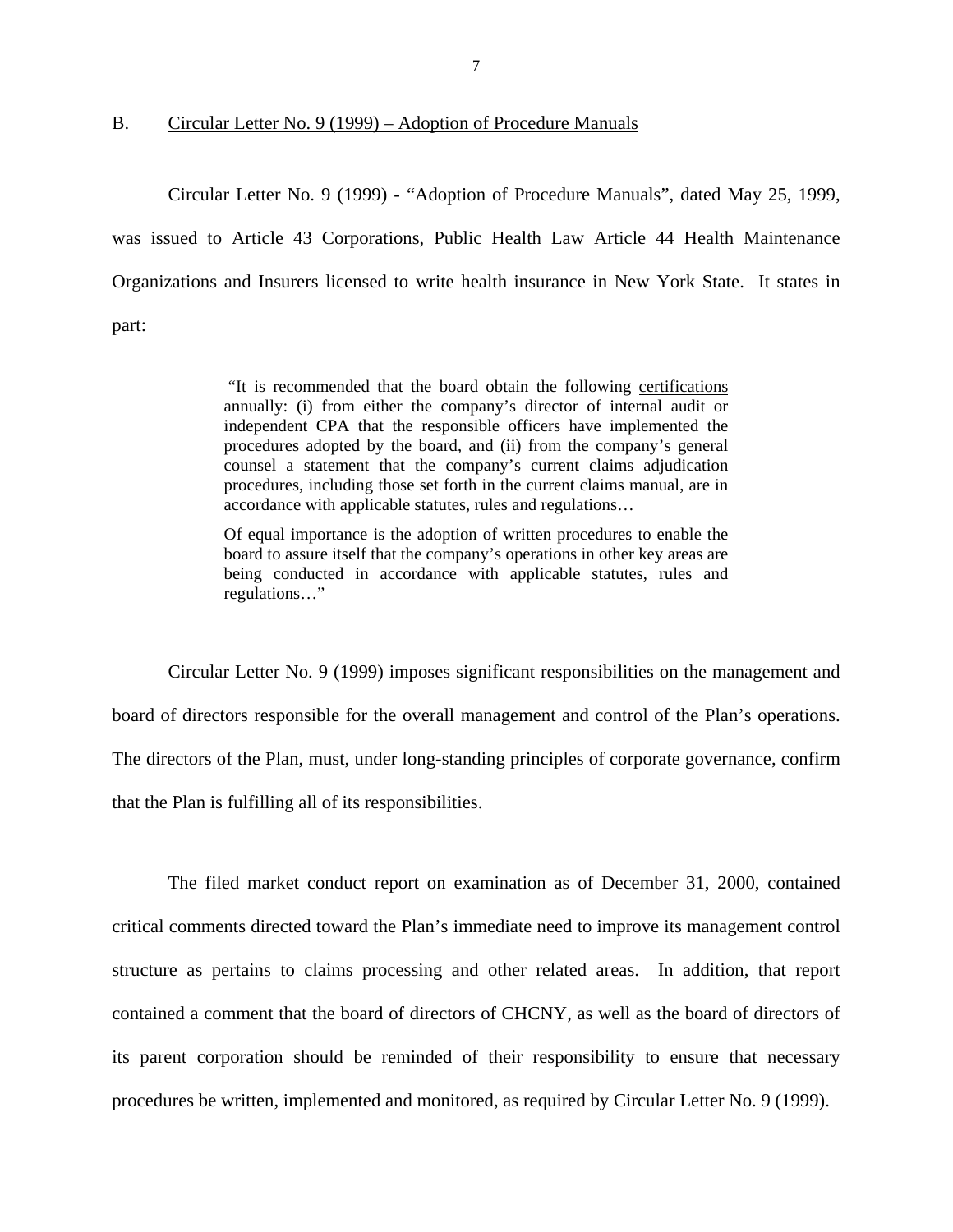CHCNY was unable to provide the examiner with the certifications required by the aforementioned Circular Letter for any year during the examination period. Further, the findings contained in this report substantiate that a number of the Plan's controls over certain procedures were significantly lacking.

It is recommended that the board of directors of CHCNY obtain the appropriate annual certifications required by Circular Letter No. 9 (1999).

In addition, the Plan did not submit a plan of corrective action in response to the comments and recommendations included in the prior financial condition report on examination as of December 31, 1997. It was noted that the current examination determined that the Plan was still not in compliance with several of the recommendations made in that prior report on examination.

It is recommended that the Plan submit a plan of corrective action to the Department in response to the comments and recommendations made in all filed reports on examination.

It is further recommended that the board of directors of CHCNY oversee the corrections and implementation of CHCNY's compliance with the recommendations made in all filed reports on examination.

The abovementioned issues and resulting comments and recommendations addressing the Plan's board are also directed to its corporate management and senior officers. The failure to respond to and comply with Insurance Department directives and examination findings is disconcerting.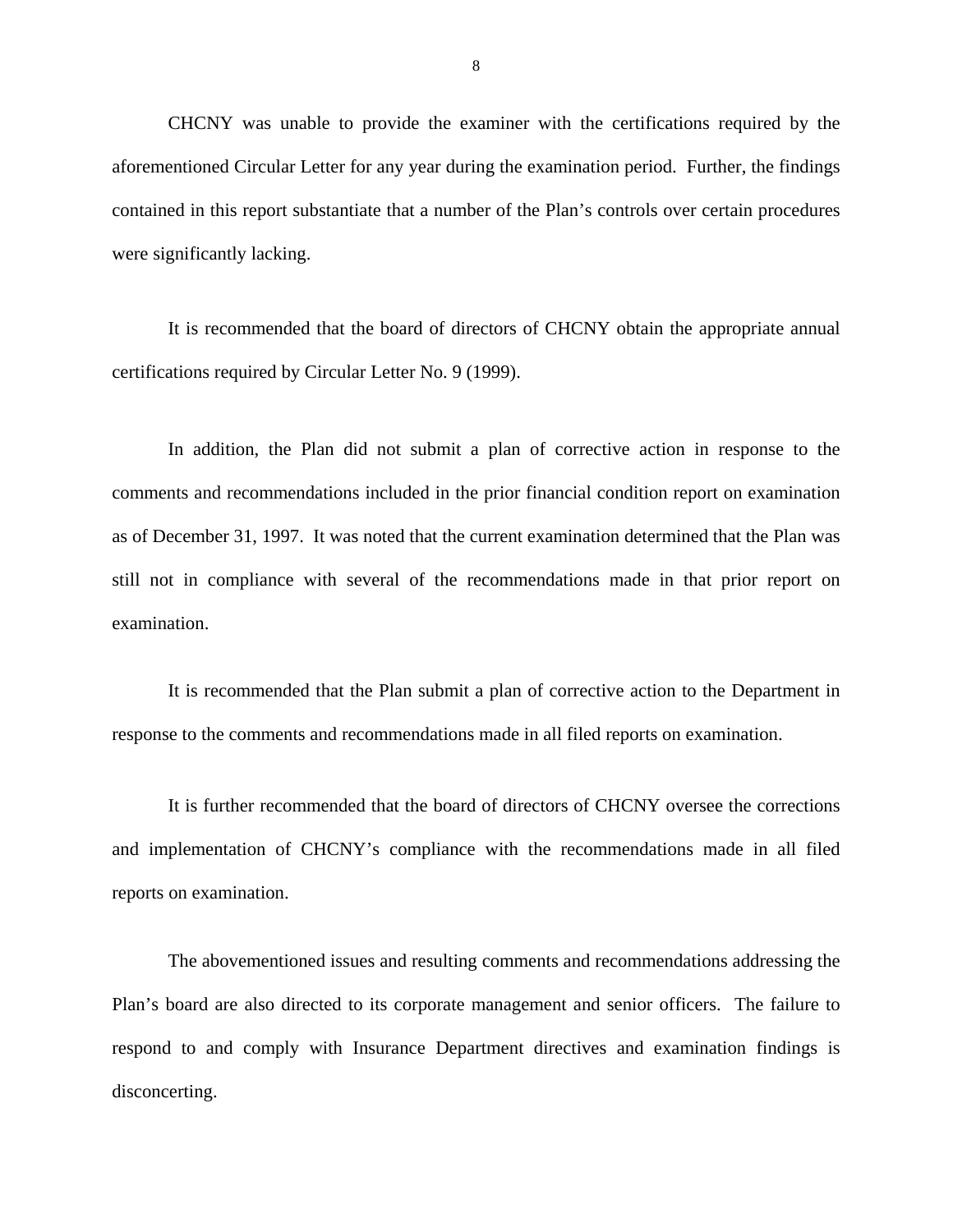At December 31, 2003, the Plan's board of directors consisted of five members, as follows:

| Name and Residence        | <b>Principal Business Affiliation</b>             |
|---------------------------|---------------------------------------------------|
| William A. Schaffer, M.D. | Senior Vice President, National Medical Director, |
| West Hartford, CT         | CIGNA HealthCare, Inc.                            |
| Michael P. Kavanaugh*     | Financial Consultant,                             |
| North Merrick, NY         | <b>Merrill Lynch Consumer Markets</b>             |
| Joan L. Arena-Mastropaola | Provider Relations Manager,                       |
| Middle Village, NY        | CIGNA HealthCare of NY, Inc.                      |
| Chui Lan Yuen, M.D.       | Vice President,                                   |
| West Simfbury, CT         | CIGNA HealthCare, Inc.                            |
| Kurt Allen Weimer**       | President,                                        |
| Greenwich, CT             | CIGNA HealthCare, Inc.                            |

\* Enrollee representative - Part 98-1.11(f) of the Administrative Rules and Regulations of the Health Department (10 NYCRR 98-1.11(f)) requires that a minimum of twenty percent (20%) of the board of directors of an HMO be comprised of enrollee representatives. The Plan is in compliance with said Regulation.

\*\* Subsequent to the examination period, Director and President Kurt Weimer resigned from his position effective February 9, 2004. The Board of Directors voted Joseph C. Gregor as the new president and member of the board of directors, effective the same date.

The principal officers of the Plan as of December 31, 2003 were as follows:

Name Title

Kurt A. Weimer President Sandra Rivero Enriquez Secretary

Lyn Marie Wytas Vice President and Treasurer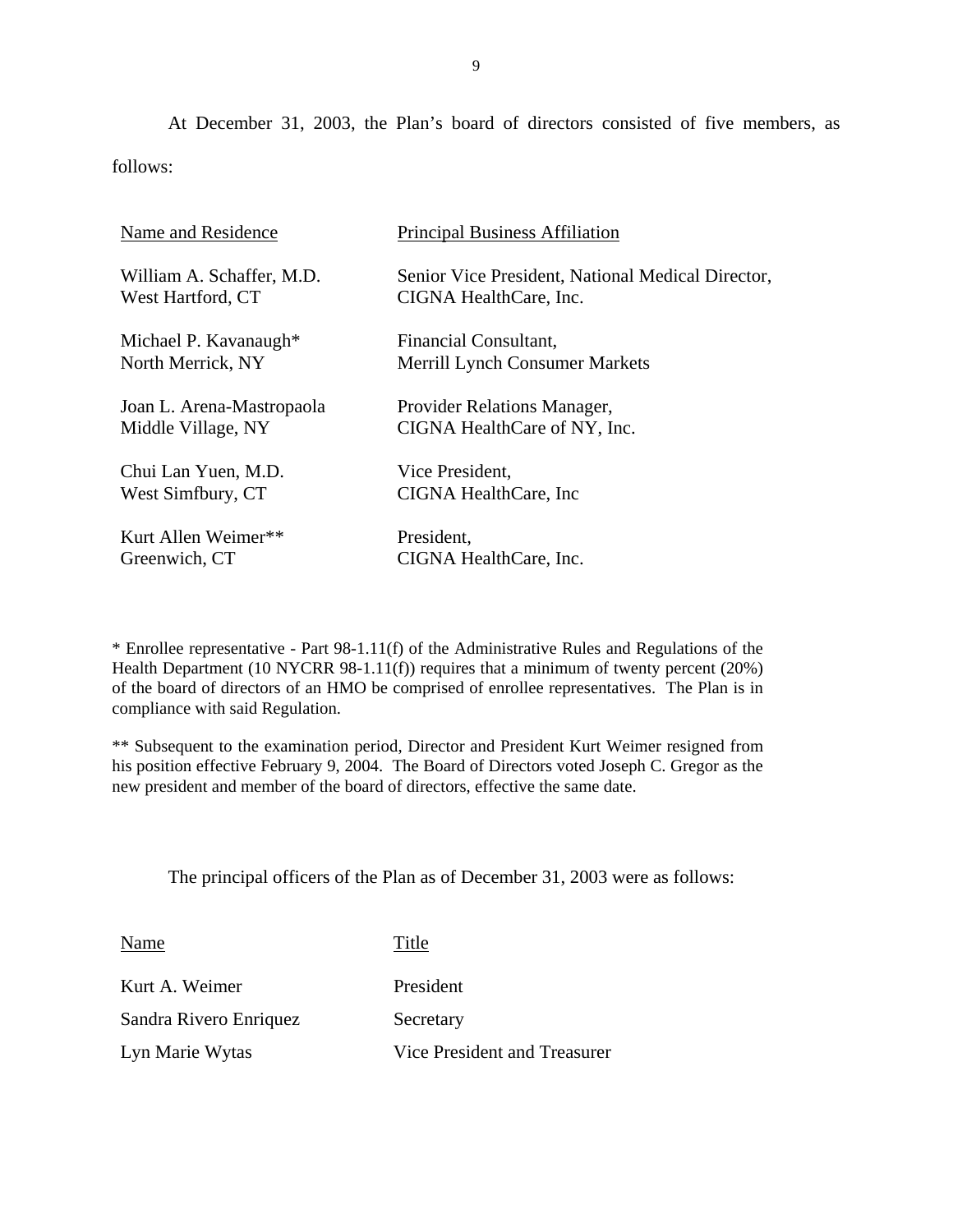#### <span id="page-11-0"></span>C. Conflict of Interest Policy

During the examination period the Plan had a procedure to distribute conflict of interest questionnaires to its directors, employees and officers on an annual basis. It was noted that the Plan's policy is for these individuals to sign their respective questionnaires applicable to the year that passed, rather than for the current year (e.g. conflict of interest forms for the year 2003 were not signed until January or February of 2004), or when they are appointed to the board and/or hired as an employee.

During the review of the conflict of interest policy the examiner requested signed statements from the Plan's directors and officers for year-end 2003. The Plan, however, was not able to provide the examiner with conflict of interest statements from two of its officers. The two officers, Alan Marc Gottlieb and Cesar Ernesto Penaherrera, were included on the Jurat Page of the filed 2003 annual statement, however, these officers were terminated from the Plan in 2004 and the Plan failed to obtain signed conflict of interest statements from them for 2003. The Plan stated that they requested conflict of interest statements from these officers for 2003, however, since they were no longer with the Plan, the individuals felt that they were not obligated to sign the statements.

It is recommended that the Plan review and amend its current policy regarding conflicts of interest by having statements completed when the person is hired or appointed, and at least annually thereafter.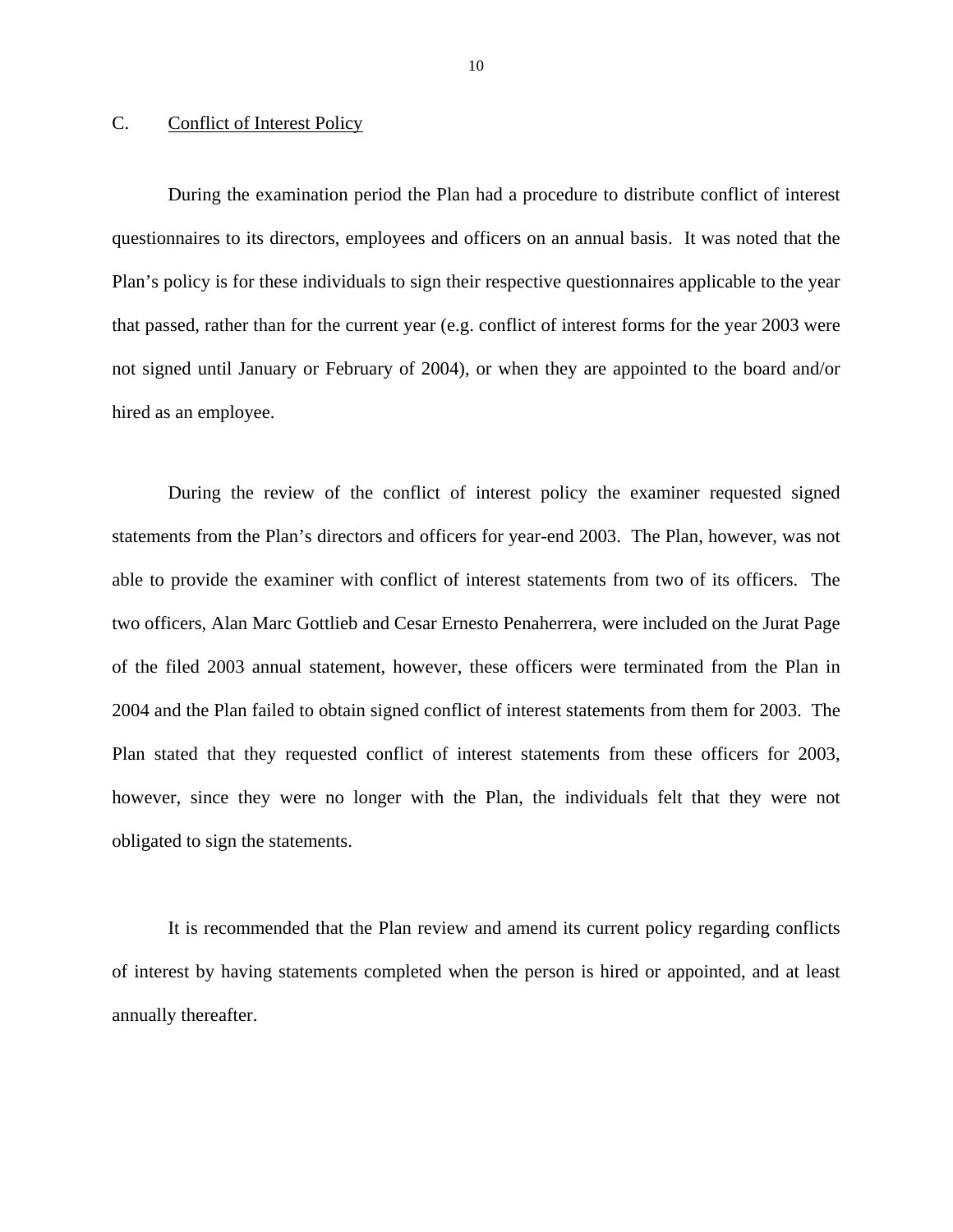#### <span id="page-12-0"></span>D. Territory and Plan of Operation

The Plan was granted a Certificate of Authority to operate a health maintenance organization ("HMO") in the five boroughs of New York City, as well as in the counties of Nassau, Suffolk, Orange, Putnam, Rockland and Westchester in New York State. It operates as an Independent Practice Association ("IPA") model HMO. An IPA is an organization that contracts with physicians and other providers of medical services, which then contracts with a managed care plan ("MCP") such as CHCNY, to make such services available to the MCP's enrollees. The Plan also enters into contracts directly with individual hospitals, physicians and other third party and affiliated health care professionals to provide health care services to its enrollees.

Enrollees are free to select any primary care physician ("PCP") affiliated with the Plan and to transfer from one PCP to another. All medical care received by the enrollee, including referrals to specialists and hospital care, are coordinated by the enrollee's selected PCP. As of December 31, 2003, the Plan covered 43,305 enrollees.

#### E. Reinsurance

At December 31, 2003, the Plan had an excess of loss reinsurance agreement in force with Connecticut General Life Insurance Company ("CGLIC"), an authorized affiliated insurer. Under the terms of the agreement, CGLIC agreed to indemnify the Plan for up to 80% of eligible hospital services, in excess of the deductible of \$250,000, for each member, for each contract year. This agreement contained the standard clauses required by the Department, including an insolvency clause meeting the requirements of Section 1308 of the New York Insurance Law.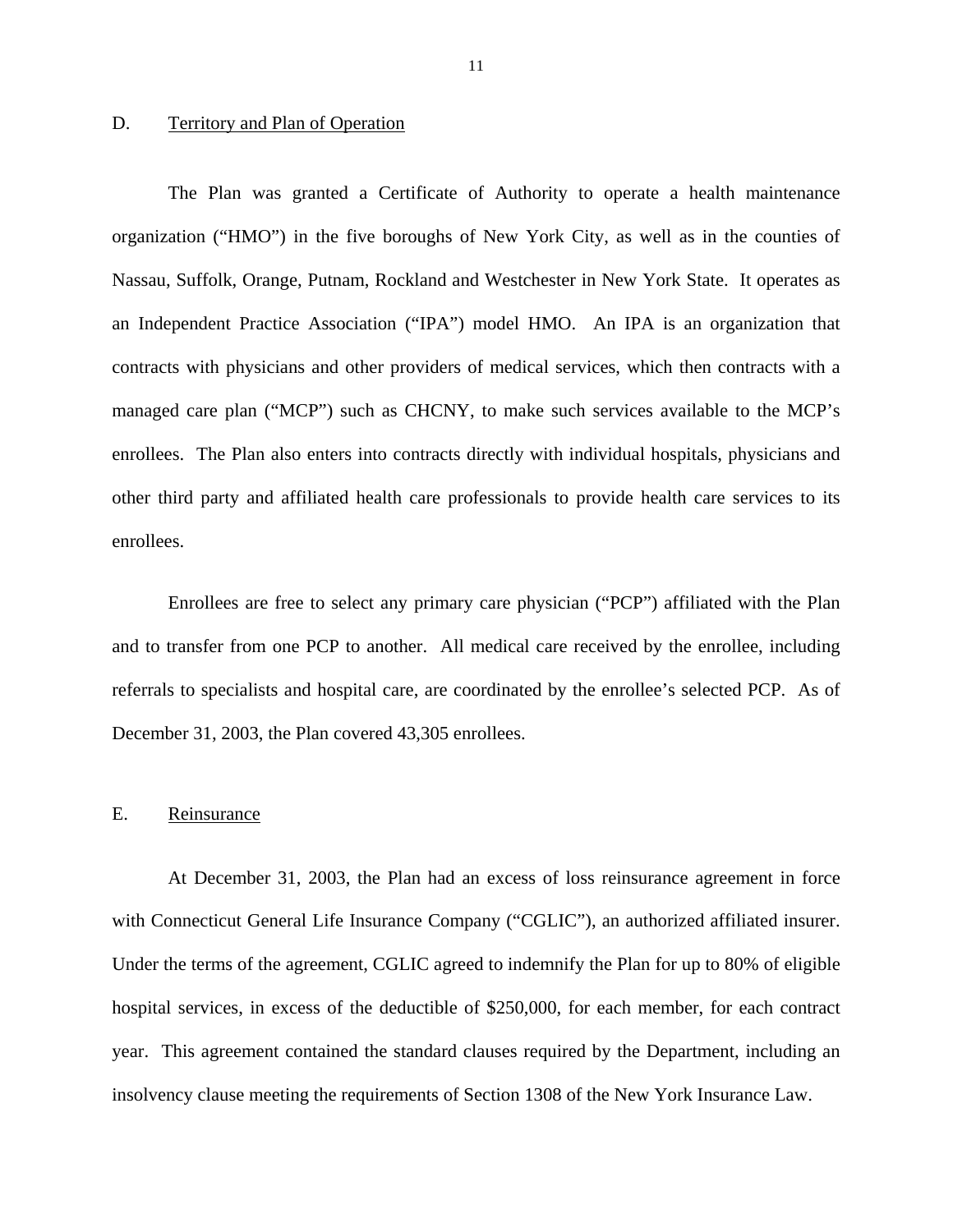#### <span id="page-13-0"></span>F. Holding Company System

CIGNA HealthCare of New York, Inc. was originally incorporated as Total Health HMO, Inc. ("Total Health") under the laws of the State of New York on April 24, 1985. However, Total Health was a de facto corporation beginning August 31, 1984 (date of inception). Total Health Systems, Inc. ("THS"), its parent at that time, was organized as a business corporation under the laws of the State of New York on October 23, 1985. Effective April 17, 1986, existing stockholders of Total Health transferred all of their shares of common stock to THS in exchange for common shares of THS, and accordingly, Total Health became a wholly-owned subsidiary of Total Health Systems, Inc.

On February 20, 1990, Equicor Health Corporation (Equicor) acquired all of the outstanding stock of Total Health Systems, Inc. Subsequently, on March 8, 1991, Total Health changed its name to CIGNA Healthplan of New York, Inc., which was later changed to CIGNA HealthCare of New York, Inc. In addition, effective July 1, 1991, Equicor was renamed CIGNA Health Corporation (CHC), which is currently the parent of the Plan. On December 18, 2000, the New York State Department of Health approved a merger of Healthsource HMO of New York, Inc., an affiliated company, and the Plan, effective June 30, 2001.

It should be noted that in 2002, the Insurance Department approved the repayment of \$23,950,000 for a "Section 1307 Loan" to Healthsource HMO of New York, Inc., and the Department allowed the entire balance of accrued interest on this loan to be forgiven.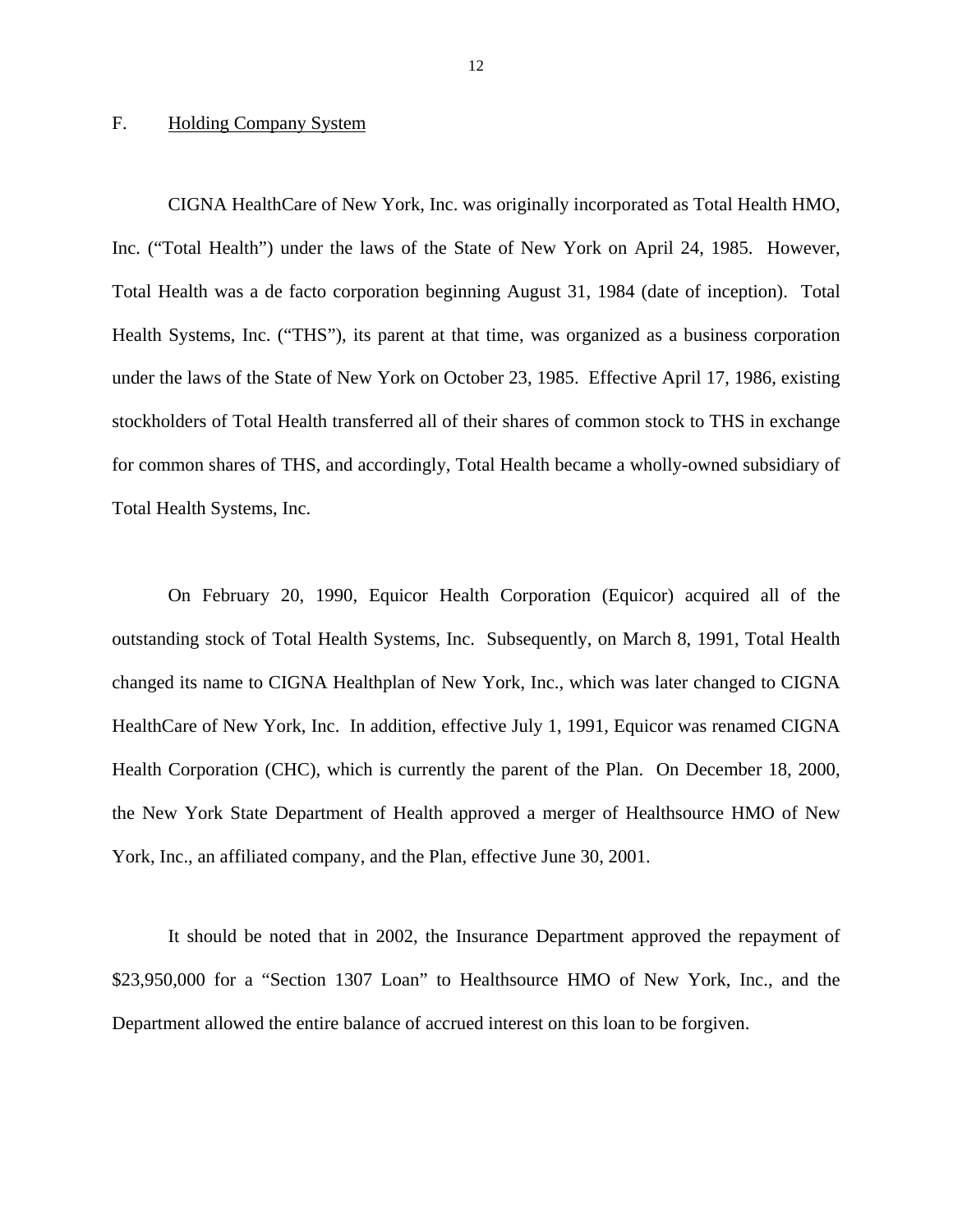The following chart depicts the Plan along with its parent and other members of its holding company system as of December 31, 2003:



The relationship illustrated above makes the Plan a "controlled HMO" under the definition set forth in Part 98-1.2(n) of the Administrative Rules and Regulations of the Health Department (10 NYCRR 98-1.2(n)). The Plan filed the holding company documents required by Part 98.1-16(e) of the Administrative Rules and Regulations of the Health Department during the examination period.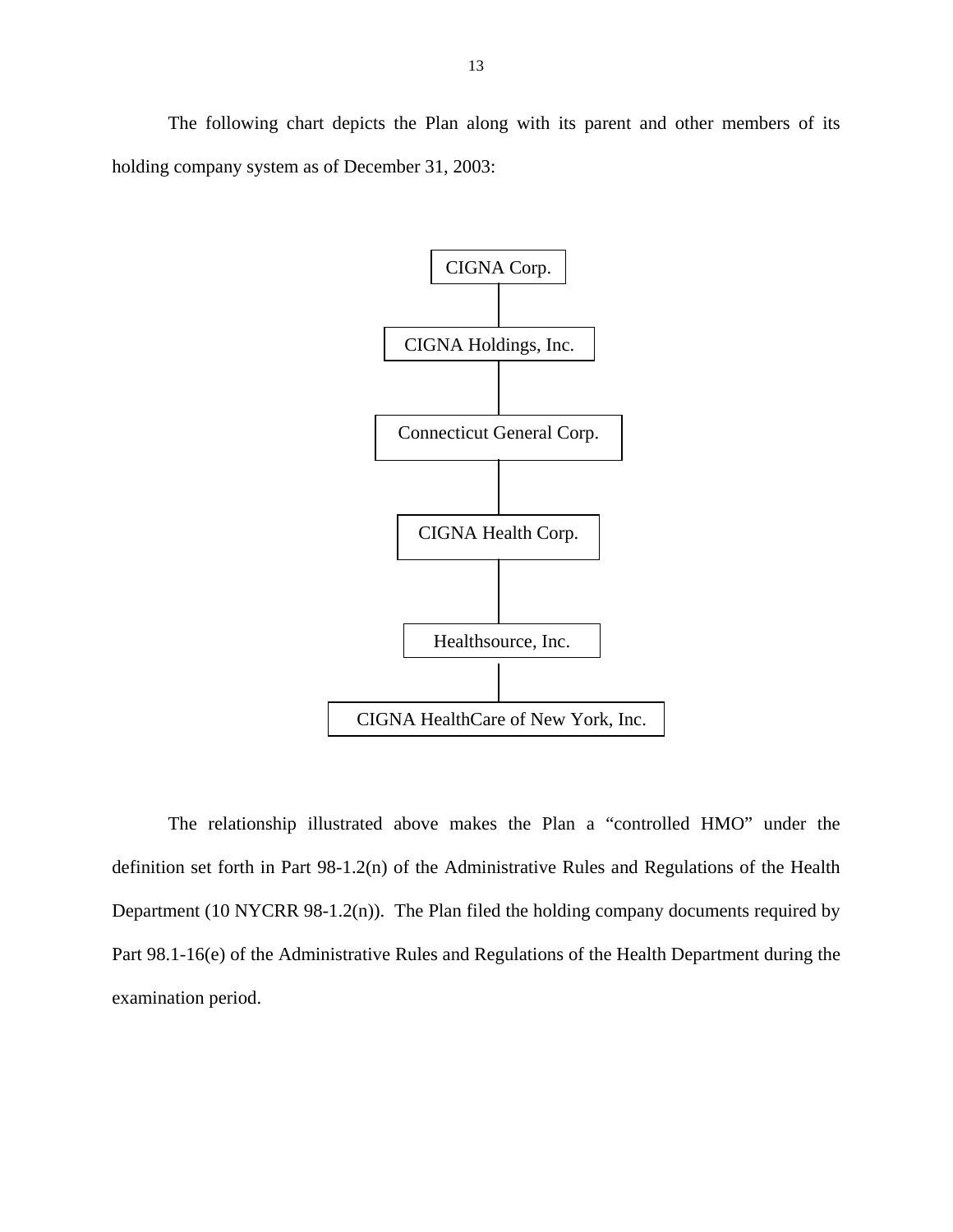<span id="page-15-0"></span>As a controlled HMO, any transaction within the Plan's holding company system is subject to the guidelines of Part 98-1.10 of the Administrative Rules and Regulations of the Health Department. Part 98-1.10(c) of the Administrative Rules and Regulations of the Health Department (10 NYCRR 98-1.10(c)) states:

> "The commissioner's and superintendent's prior approval shall be required for the following transactions between a controlled HMO and any person in its holding company system: sales, purchases, exchanges, investments or rendering of services on a regular or systematic basis the aggregate of which involves 10 percent or more of the HMO's admitted assets at last year-end. Notice shall be required for such transactions of five percent or more."

Agreements between the Plan and members of its holding company system meeting the criteria of Part 98-1.10(c), detailed above, are subject to the requisite approval of/notification to the Commissioner of Health and the Superintendent of Insurance. During the period covered by this examination, the Plan had in force various agreements with members of its holding company system. A review of the agreements in effect during the period under examination revealed that two of the agreements were not filed with the New York Insurance Department. These agreements were with International Rehabilitation Associates, Inc. ("Intracorp") and CIGNA Behavioral Health Management Services ("CBH").

It is recommended that the Plan comply with Part 98-1.10(c) of the Administrative Rules and Regulations of the Health Department.

Subsequent to the date of this examination, the Plan filed the Intracorp and the CBH management services agreements with the Insurance Department.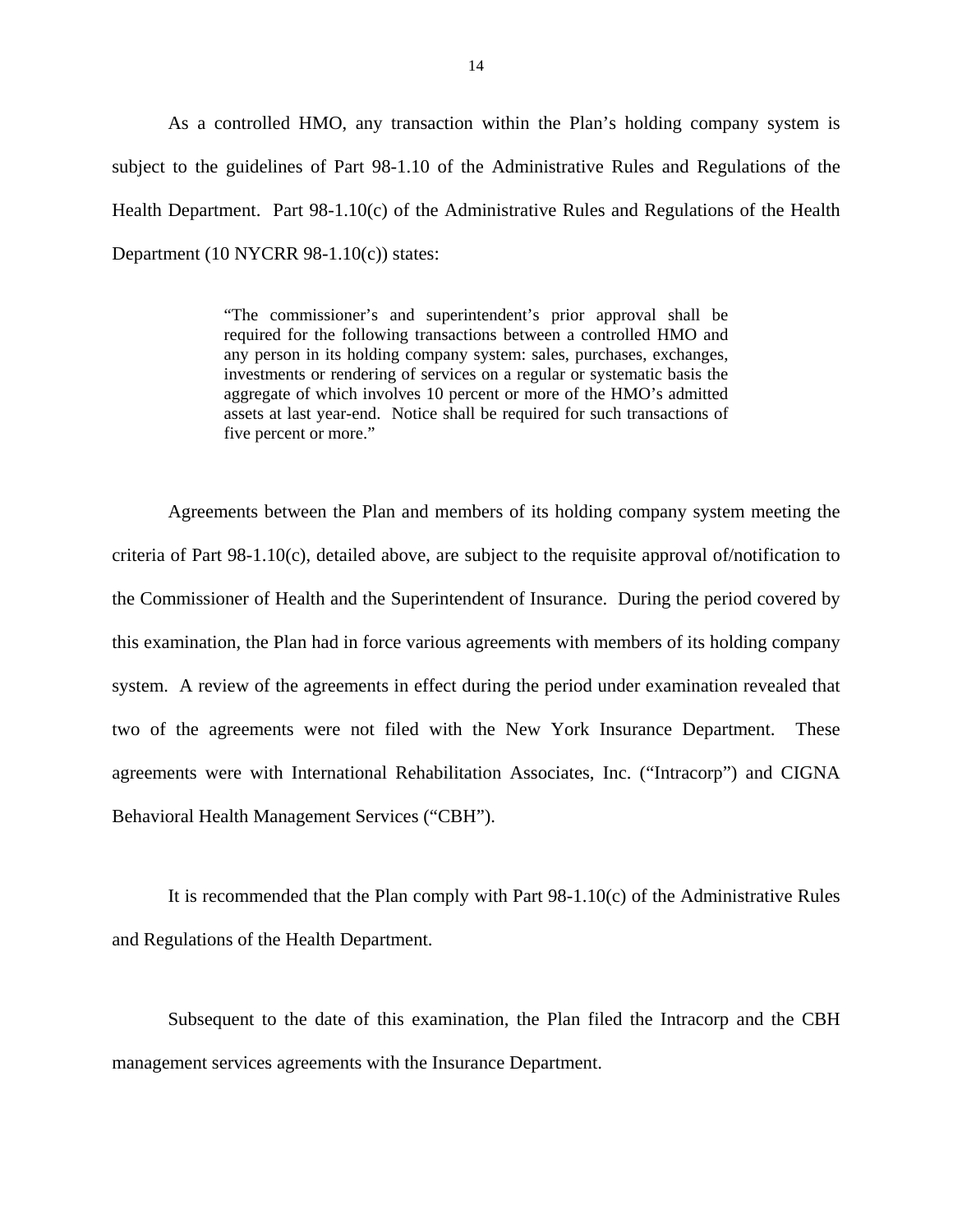<span id="page-16-0"></span>It should also be noted that a management services agreement ("MSA") the Plan had with Connecticut General Life Insurance Company ("CGLIC") and CIGNA Health Corporation, in effect during the period covered by this examination, had been filed, but not yet approved by either the New York State Departments of Health or Insurance.

It is recommended that the Plan comply with the requirements of Part 98-1.10(c) of the Administrative Rules and Regulations of the Health Department and refrain from implementing a management services agreement prior to obtaining the requisite approval from the Departments of Health and Insurance.

Subsequent to the examination date, this agreement was approved by the Department of Health.

#### G. Abandoned Property Law

Sections 1315 and 1316 of the New York Abandoned Property Law require that certain unclaimed insurance proceeds and other unclaimed proceeds be reported to the Office of the State Comptroller by April 1st of each year. The examiner's review of the Abandoned Property Reports filed by CHCNY for the years under examination uncovered the following (it should be noted that similar findings were made in the prior financial report on examination):

- The Plan failed to comply with the proper cut-off for the reporting of abandoned property on its verification and checklist report that it filed with the office of the (NY) state comptroller. Over 50% of the unclaimed funds as of the exam date were over three years old and should have been included in prior submissions; some of the unclaimed funds dated back over 5 years.
- There were 360 unknown payees included in the submissions for the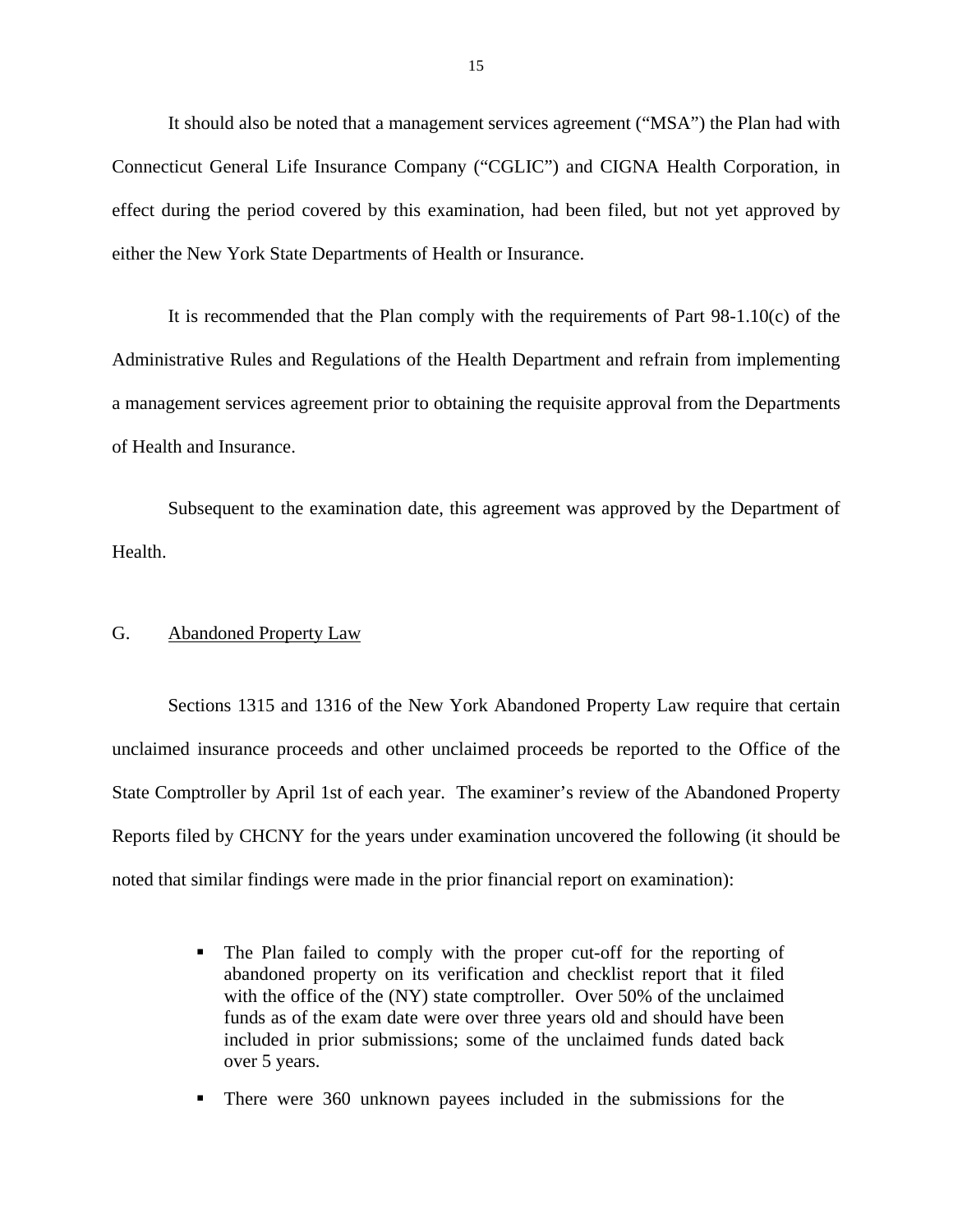<span id="page-17-0"></span>period covered by this examination. For these individuals, there were no names and addresses listed in the filed report.

During the period covered by this examination the Plan did not publish a list of names for such unclaimed funds as prescribed by Section 1316 of the Abandoned Property Law.

It is recommended that the Plan abide by the prescribed year-end cut-off period when filing its Verification and Checklist Report of Abandoned Property with the New York State Comptroller.

It is also recommended that the Plan maintain sufficient documentation to allow for the proper identification of all payees reported on its filed Verification and Checklist Report of Abandoned Property escheated to the Office of the State Comptroller of the State of New York.

It is further recommended that the Plan publish its unclaimed funds in accordance with the requirements of Sections 1315 and 1316 of the New York Abandoned Property Law.

#### H. Location of Records

Part 98-1.11(a) of the Administrative Rules and Regulations of the Health Department  $(10 NYCRR 98-1.11(a))$  states in part:

> "…all records pertaining to the article 44 certified HMO shall be maintained in New York State."

It should be noted that although Part 98-1.11(a) of the Administrative Rules and Regulations of the Health Department requires that all records pertaining to an Article 44 certified HMO be maintained in New York State, as a matter of policy, the Department of Health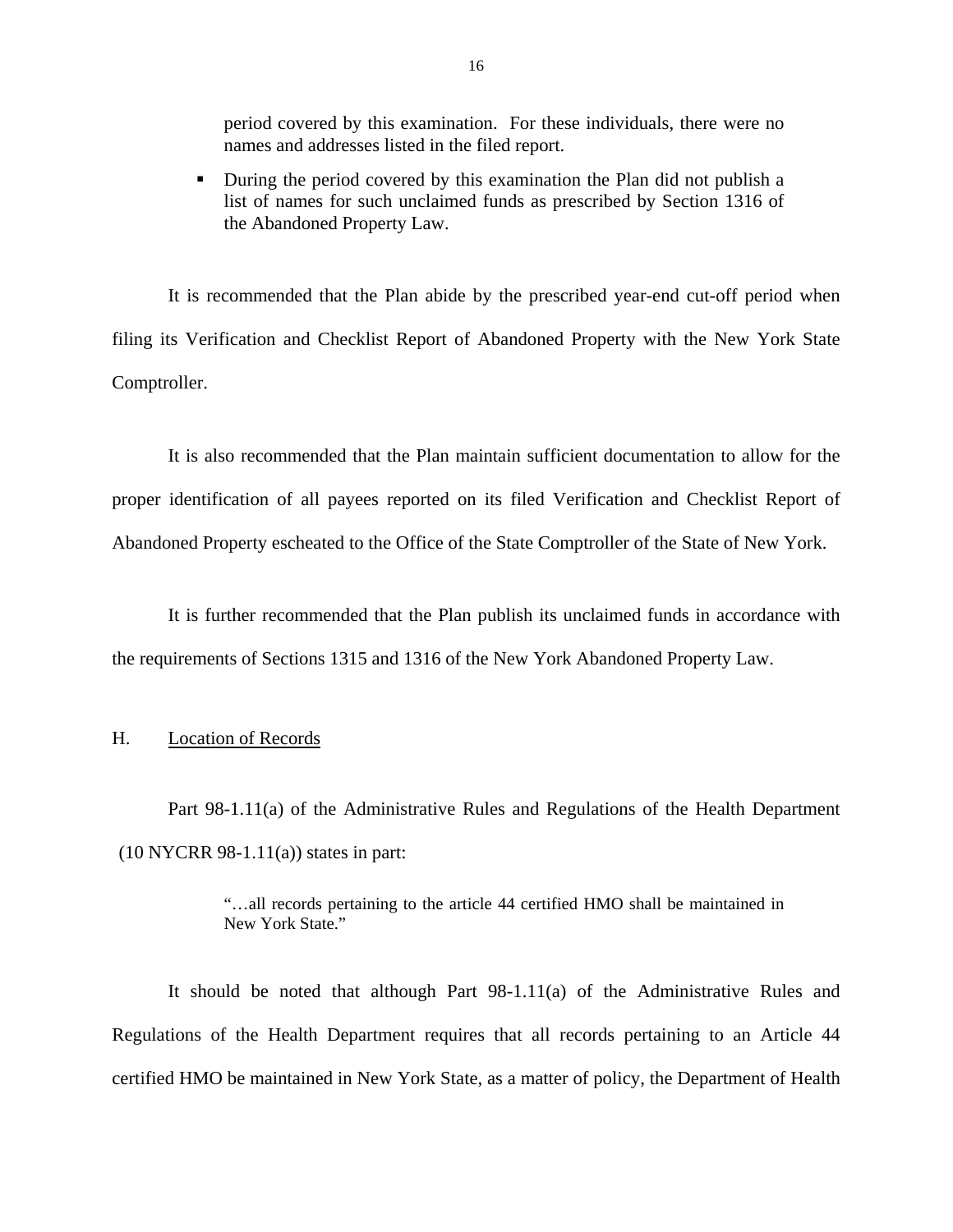has permitted multi-state operating HMOs to centralize certain functions at locations outside New York State, provided that all records required by New York State regulators be made available at a location within the State of New York.

CHCNY's filed 2003 annual statement showed the Plan's statutory home office as being located at 499 Washington Boulevard, Jersey City, New Jersey. It also stated that the primary location of the Plan's books of account and administrative records were at the same site. However, the Plan did not maintain its financial and corporate records at the Jersey City home office, nor the Plan's office located at 145 East 45<sup>th</sup> Street, New York, New York. CHCNY's books of account and administrative records were maintained at 900 Cottage Grove Road, Bloomfield, Connecticut.

It is recommended that the Plan maintain, at a minimum, copies of its annual statements, and other pertinent financial and corporate records at its statutory home office, pursuant to the requirements of Part 98-1.11(a) of the Administrative Rules and Regulations of the Health Department.

It is also recommended that the Plan accurately reflect the actual location of the Plan's books and records in its filed annual statement.

#### I. Accounts and Records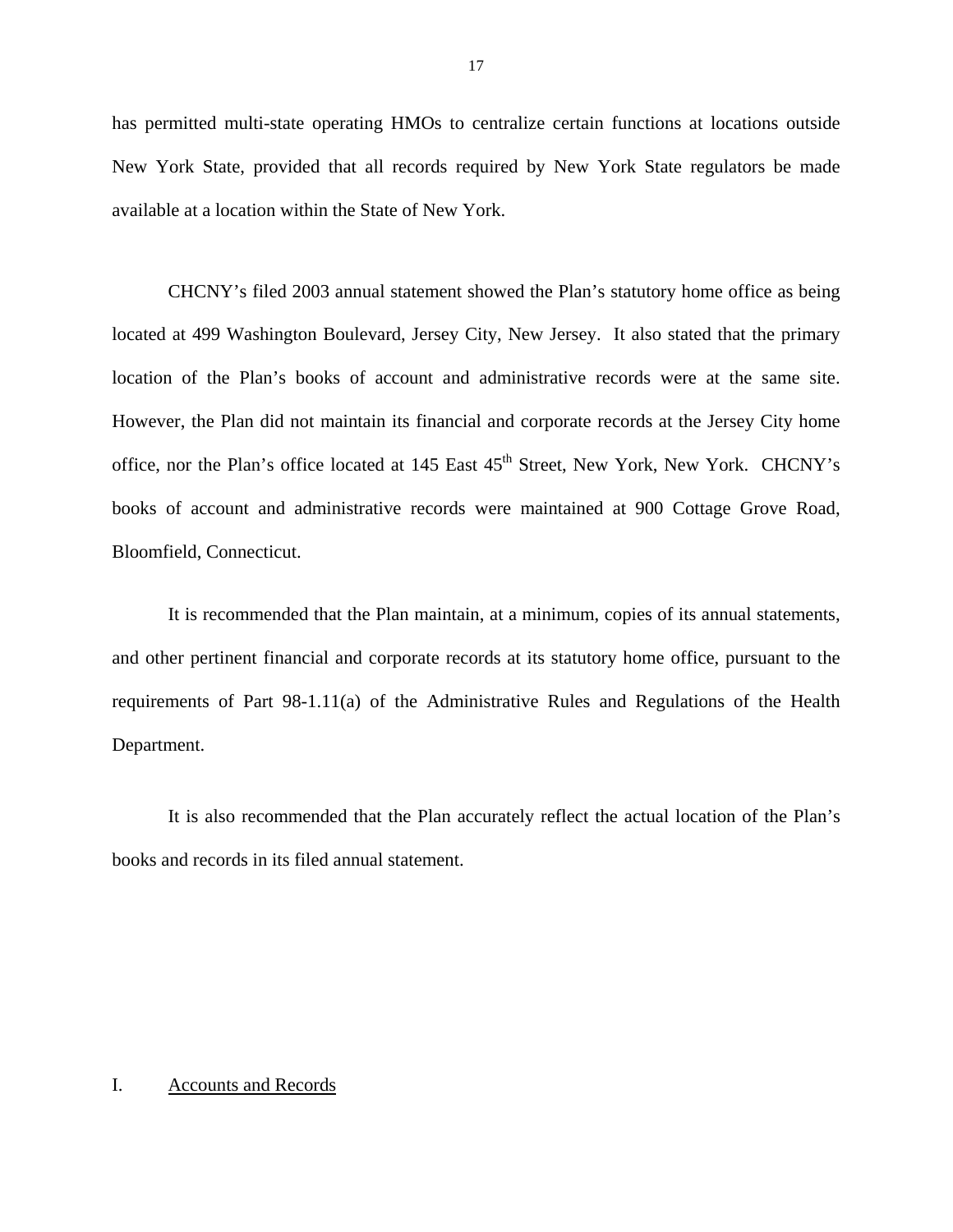<span id="page-19-0"></span>During the course of the examination, it was noted that the Plan's treatment of the following items was not in accordance with Statutory Accounting Principles, annual statement instructions and/or Department guidelines:

1. During the examiner's review of the Plan's response to an examination request, it was noted that the Plan references claim payment processing accuracy benchmarks that were combined with the statistics from other affiliated entities. CHCNY personnel told the examiner that such separate statistics exist for CHCNY, however, no documentation was provided to support the assertion. This combined analysis prevented the examiner, as well as the Plan's management, from reviewing and analyzing claim payment processing accuracy details specific to the Plan.

Part 98-1.11(a) of the Administrative Rules and Regulations of the Health Department  $(10 NYCRR 98.11(a))$  states in part:

> "The HMO functions shall be clearly distinguished from any other functions through maintenance of separate records, reports and accounts for the HMO function…"

It is recommended that the Plan comply with Part 98-1.11(a) of the Administrative Rules and Regulations of the Health Department and develop a method to collect claims data pertaining solely to CHCNY. It is further recommended that this data be reviewed by the Plan's management on a regular basis.

2. A review of the Plan's custodian agreement showed that the agreement has not been changed to reflect the custodian's current corporate name. The custodian in the agreement,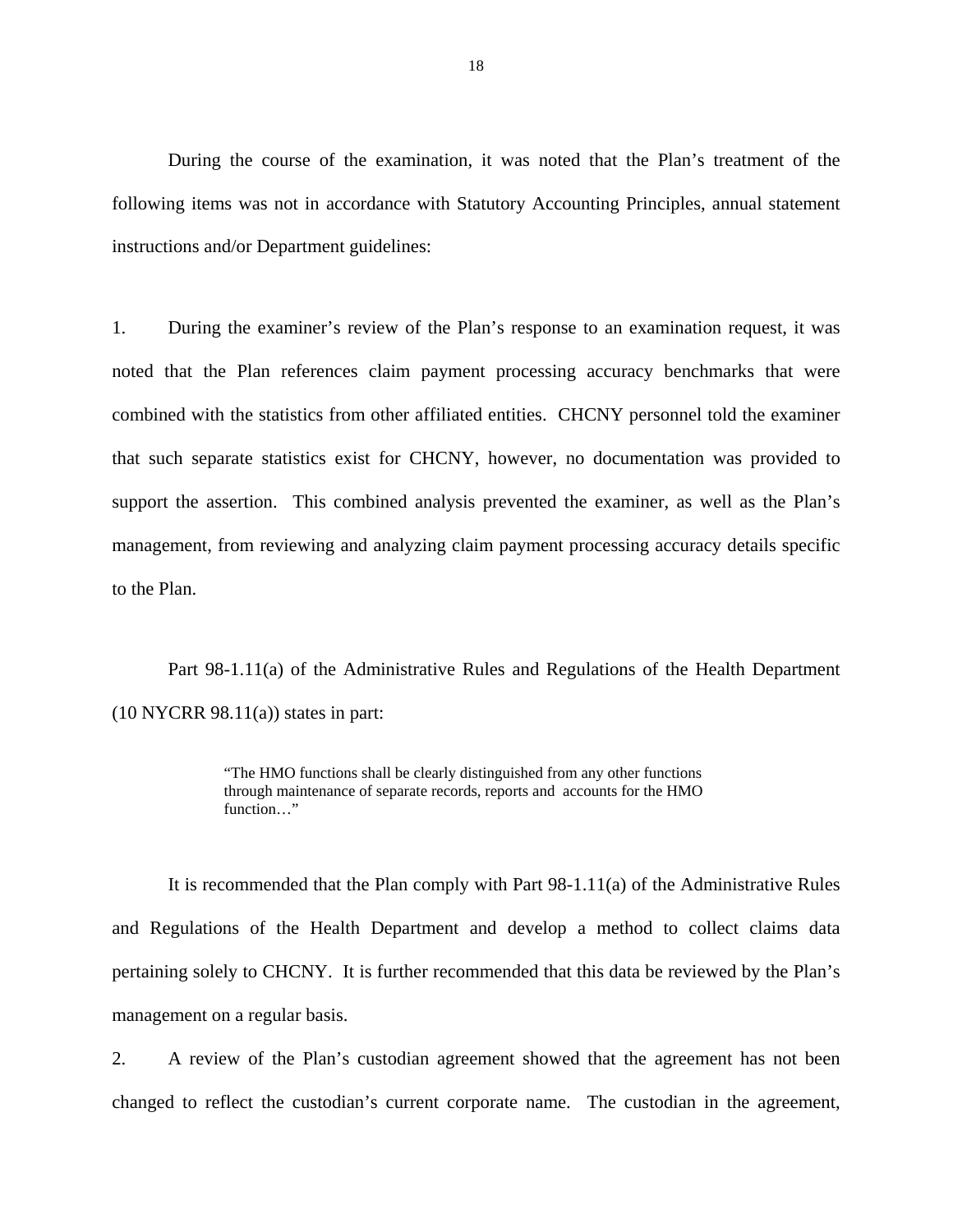effective in 1990, is Chase Manhattan Bank ("Chase"), however, Chase merged with JP Morgan, and the resulting corporate entity was named JPMorgan Chase.

It is recommended that the correct name of the custodian be reflected in the Plan's custodian agreement and in its annual statements filed with the Department.

Further, the aforementioned custodian agreement provided to the examiner did not contain the following protective covenant required by Department guidelines:

> "The bank shall have in force, for its own protection, Bankers Blanket Bond Insurance of the broadest form available for commercial banks and will continue to maintain such insurance. The bank will give the insurer 60 days written notice of any material change in the form or amount of such insurance or termination of this coverage."

It is recommended that the Plan amend its custodian agreement to include the above mentioned provision.

3. During the review of Schedule E (Part 1 - Cash) of the Plan's 2003 annual statement, it was revealed that some of the accounts did not reflect the correct names of the financial institutions listed and/or the correct account balances. Specifically, the Plan reported cash balances at Bankers Trust for one of the Plan's operating accounts, however, Bankers Trust was acquired by Deutsche Bank in 2000, and thus Deutsche Bank should have been the name of the bank reflected in Schedule E. In addition, a review of the reconciliation of the Deutsche Bank account revealed that cash balances from other institutions were initially incorporated in it.

It is recommended that the Plan reflect the proper names and correct balances for all financial institutions listed in Schedule E of its annual statements filed with this Department.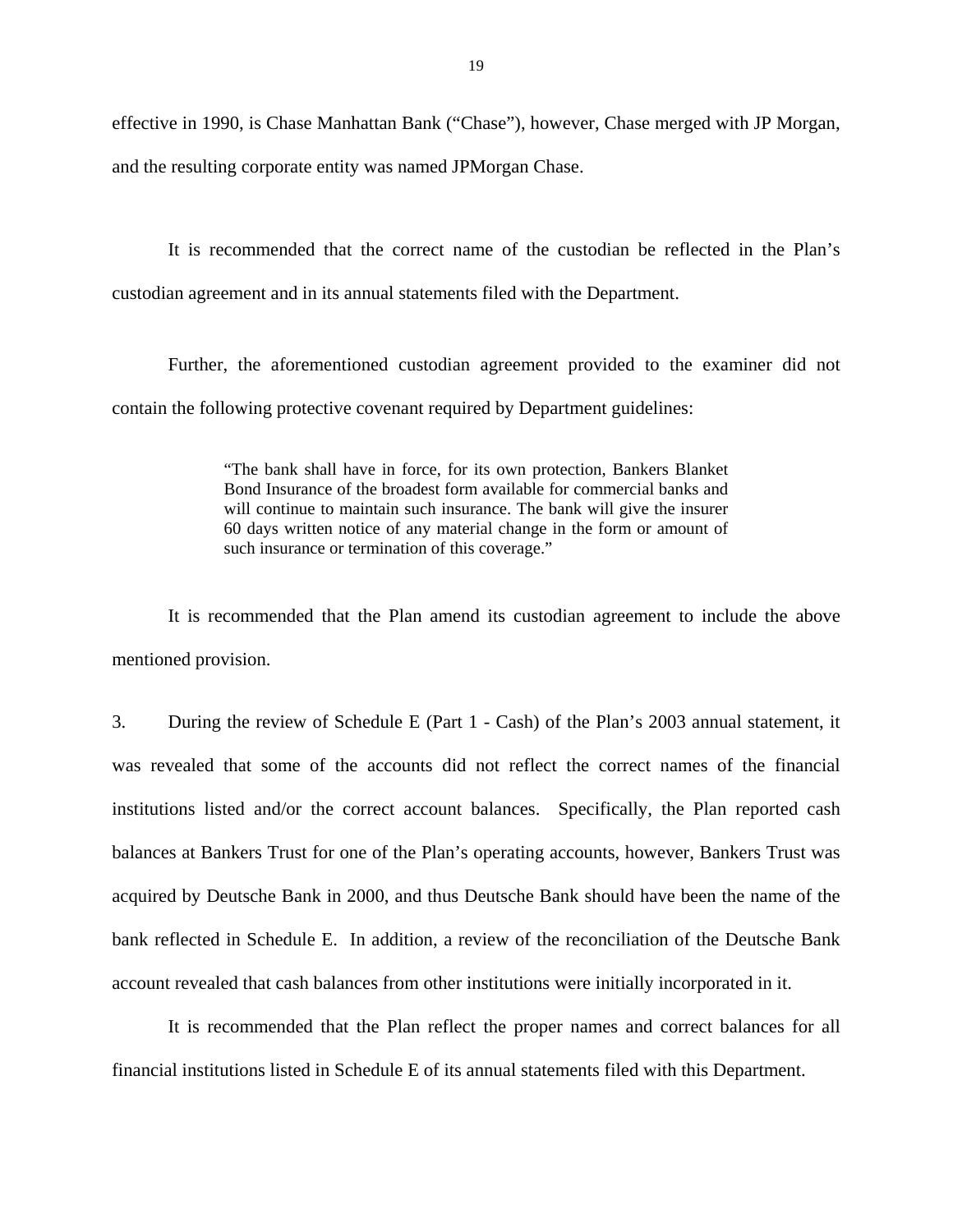4. Department Regulation No. 133 ("Letters of Credit") requires that Letters of Credit ("LOC") contain certain clauses and meet prescribed standards. The Plan contracts with five (5) third party administrators on a "capitated" (prepaid) basis, to provide various medical services for the Plan's subscribers. In order to comply with the requirements of Department Regulation No. 164 ("Standards for Financial Risk Transfer between Insurers and Health Care Providers") with regard to these risk-sharing arrangements, the Plan has in place five separate LOC from these third parties, whereby CHCNY is the stated beneficiary. The Letters of Credit are for the Plan's protection and can be drawn upon in the event that the intermediaries fail to pay the providers, or other reasons stated in the contracts.

A review of the Letters of Credit from the five intermediaries revealed that all five were missing some of the clauses required by Department Regulation No. 133. The required clauses found to be missing from the LOC were as follows:

- A statement indicating it is clean and unconditional;
- A statement that it is not subject to any agreement, condition or qualification outside of the letter of credit;
- A term of at least one year; and
- A statement that it is subject to and governed by the laws of the state of New York, and that in the event of a conflict the Laws of New York will control.

It is recommended that the Plan ensure that all Letters of Credit issued on its behalf contain all of the clauses required by Department Regulation No. 133.

5. Paragraph 18 of Statement of Statutory Accounting Principles ("SSAP") No. 54, states in part: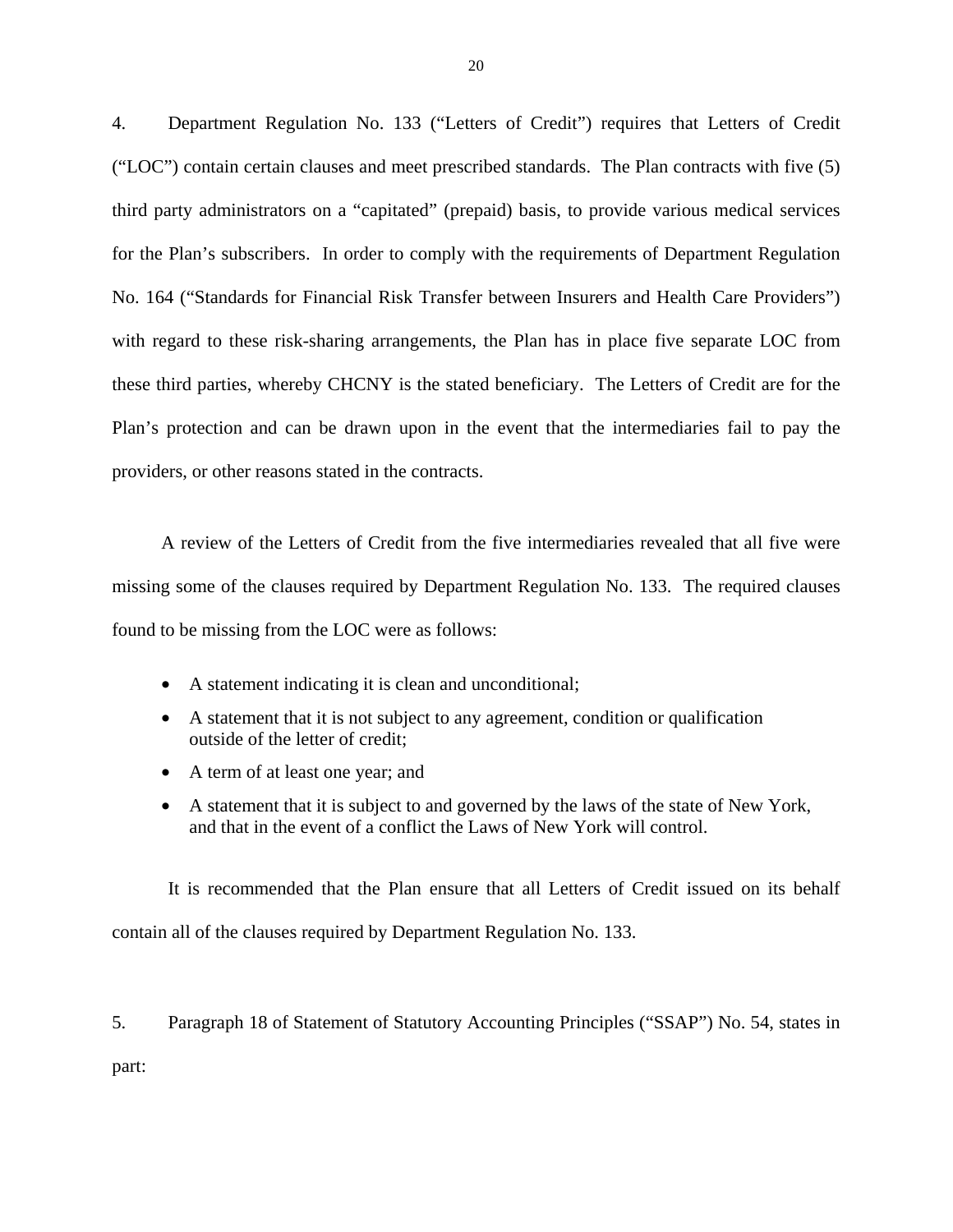"…For purposes of determining if a premium deficiency exists, contracts shall be grouped in a manner consistent with how policies are marketed, serviced and measured. A liability shall be recognized for each grouping where a premium deficiency is indicated. Deficiencies shall not be offset by anticipated profits in other policy groupings..."

No change was made to the financial statements contained herein for this item. The Plan reported a premium deficiency reserve ("PDR") of \$3,500,000 at December 31, 2003. The examiner's review of this account revealed that the entire amount was obtained using the aggregate reserve of all lines of business combined. Specifically, CHCNY allocated the PDR evenly over all lines of business, using a per member per month ("PMPM") amount. Thus, CHCNY did not appear to abide by the precise methodology prescribed by SSAP No. 54 in determining its premium deficiency reserve. An allocation for each line of business or other grouping reflecting the actual loss ratio and underwriting gains/losses should have been utilized.

It is recommended that when determining a premium deficiency reserve the Plan comply with the requirements of SSAP No. 54 and recognize a liability for each policy grouping where a premium deficiency is indicated.

6. The Plan's cash account included an investment in the CIGNA Funds Group Mutual Fund ("Fund"), managed by Times Square Capital Management, Inc. ("Times Square"), which is a wholly-owned subsidiary of CIGNA Corporation. A review of the Fund revealed that senior management of Times Square was the same senior management of the Fund. Based upon the overlapping ownership and related officers and directors of the Fund, the Fund could be deemed to be an investment in an affiliate.

Section 1407(a)(4) of the New York Insurance Law states in part: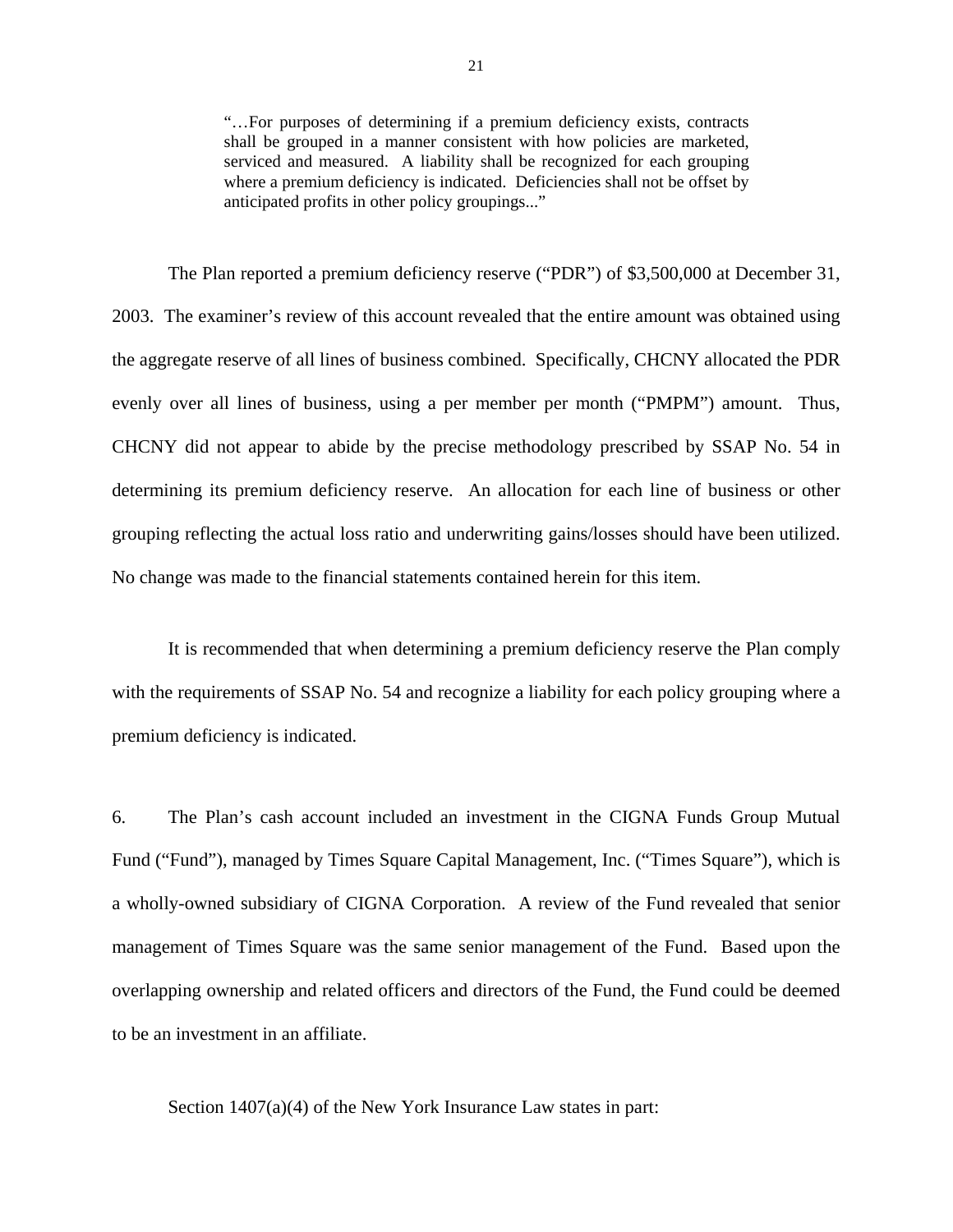section one thousand four hundred three of this article and meets the requirements "(a) Any insurer that makes investments under the authority of subsection (c) of of such subsection (c) and section one thousand four hundred two of this article may invest in, or otherwise acquire or loan upon, directly or indirectly, any of the types of investments described in section one thousand four hundred four of this article, but without having to meet the applicable qualitative standards or quantitative limitations which are set forth in subsection (a) of section one thousand four hundred four of this article, except the following prohibited investments: (4) Obligations, shares or other securities (including certificates of deposit) issued by a parent corporation or a corporation which is an affiliate or will be an affiliate after direct or indirect acquisition by the insurer..."

It is recommended that the Plan adhere to the requirements of Section  $1407(a)(4)$  of the New York Insurance Law and not invest in any obligations, shares or other securities of an affiliate.

Subsequent to the examination date (March 2005), the Fund was dissolved.

Additionally, the CIGNA Funds Group investment was not segregated properly in the Plan's filed 2003 annual statement. The NAIC annual statement instructions provide that cash, cash equivalents and short-term investments be stated separately. The investment in CIGNA Funds Group was included as a cash account in Schedule E of the filed annual statement; however, the account met the definition of a short-term investment and thus should have been listed in Schedule DA of the Plan's filed annual statement.

It is recommended that the Plan follow the NAIC instructions with regard to proper reporting of its cash and short-term investments in its annual statements filed with this Department.

#### **3. FINANCIAL STATEMENTS**

#### A. Balance Sheet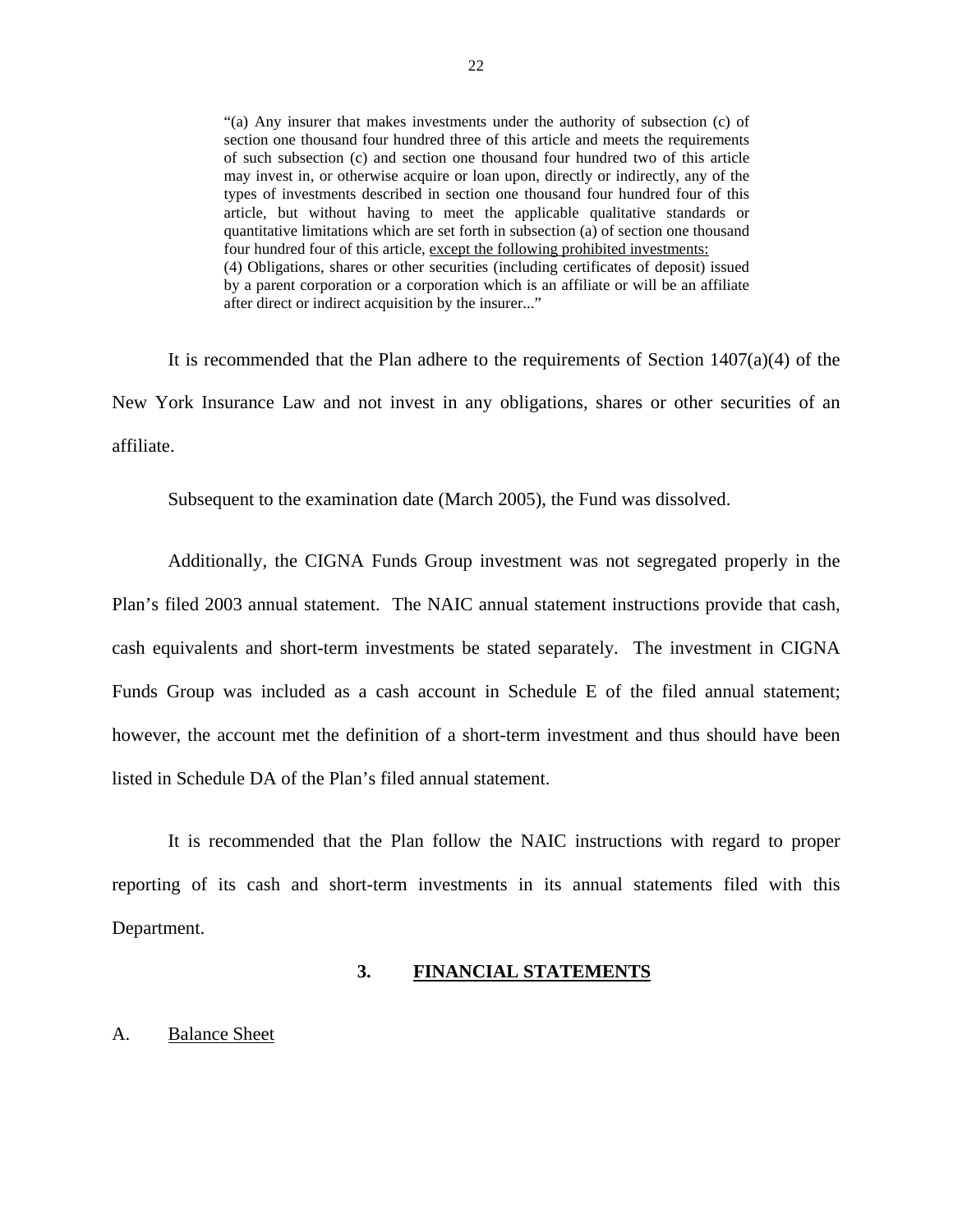The following compares the assets, liabilities and net worth as determined by this examination as of December 31, 2003. This statement is the same as the balance sheet filed by the Plan.

| Assets                                | Examination             |              | Plan         |
|---------------------------------------|-------------------------|--------------|--------------|
| Current assets                        |                         |              |              |
| Cash and cash equivalents             | \$<br>8,357,111         | $\mathbb{S}$ | 8,357,111    |
| Premiums receivable                   | 8,374,493               |              | 8,374,493    |
| Investment income receivable          | 811,039                 |              | 811,039      |
| Amounts due from affiliates           | 401,741                 |              | 401,741      |
| Other receivables                     | 13,268                  |              | 13,268       |
| Total current assets                  | \$<br>17,957,652        | S.           | 17,957,652   |
| Other assets                          |                         |              |              |
| Amount recoverable from<br>reinsurers | \$<br>255,786           | \$           | 255,786      |
| <b>Bonds</b>                          | 53,362,158              |              | 53, 362, 158 |
| Deferred tax asset                    | 3,331,322               |              | 3,331,322    |
| Total other assets                    | \$<br><u>56,949,266</u> |              | \$56,949,266 |
| <b>Total assets</b>                   | \$<br>74,906,918        | S            | 74,906,918   |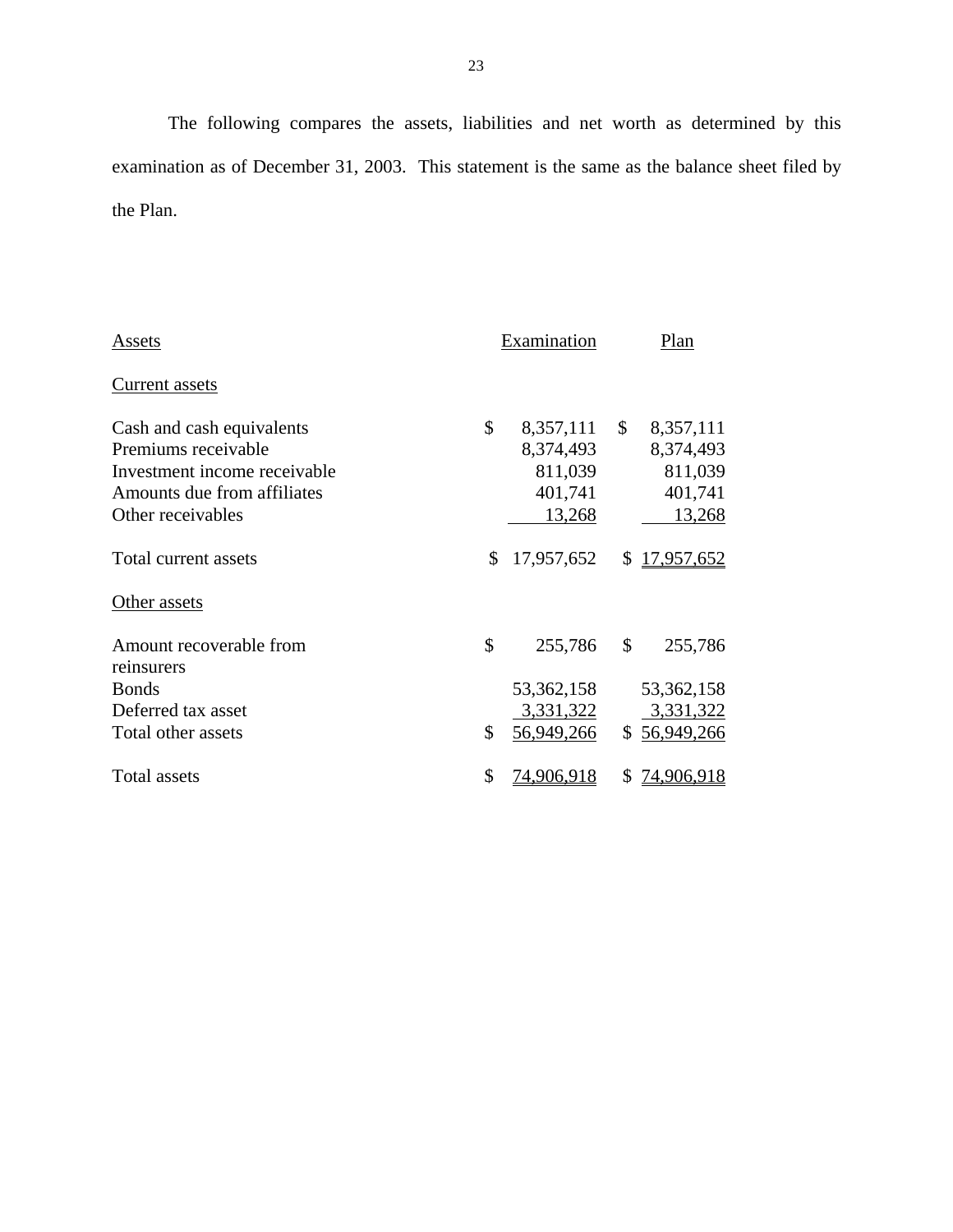| Liabilities                            | Examination      | Plan             |
|----------------------------------------|------------------|------------------|
| <b>Current liabilities</b>             |                  |                  |
| Claims payable                         | \$<br>38,436,205 | \$38,436,205     |
| Accrued medical incentive pool         | 199,999          | 199,999          |
| Claims adjustment expenses payable     | 1,269,994        | 1,269,994        |
| Aggregate health policy reserve        | 3,500,000        | 3,500,000        |
| Unearned premiums                      | 914,817          | 914,817          |
| General expenses                       | 168,616          | 168,616          |
| Amounts due to affiliates              | 1,367,882        | 1,367,882        |
| Federal income tax liability – current | 3,355,676        | 3,355,676        |
| <b>Total current liabilities</b>       | \$<br>49,213,189 | \$49,213,189     |
| Other liabilities                      |                  |                  |
| <b>Escheatable funds</b>               | 212,931          | 212,931          |
| Aggregate write-ins                    | 88,000           | 88,000           |
| <b>Total liabilities</b>               | \$<br>49,514,120 | \$49,514,120     |
| Net worth                              |                  |                  |
| Common stock                           | 974,950          | 974,950          |
| Paid in surplus                        | 51,559,243       | 51,559,243       |
| Contingent reserves                    | 10,010,360       | 10,010,360       |
| Escrow deposit                         | 389,153          | 389,153          |
| Retained earnings/fund balance         | (37,540,908)     | (37,540,908)     |
| Total net worth                        | \$<br>25,392,798 | \$25,392,798     |
| Total liabilities and net worth        | \$<br>74,906,918 | 74,906,918<br>\$ |

 behalf of the Plan through tax year 1999. Any material adjustments made subsequent to the date of The Plan stated that there were no substantial findings or penalties imposed from the audit. For the years subsequent to this audit, the examiner is unaware of any potential exposure of the Plan to any Note 1: The Internal Revenue Service has completed its audits of the consolidated income tax returns filed on examination and arising from said audits are reflected in the financial statements contained herein. further tax assessment and no liability has been established herein relative to such contingency.

#### B. Statement of Revenue, Expenses and Net Worth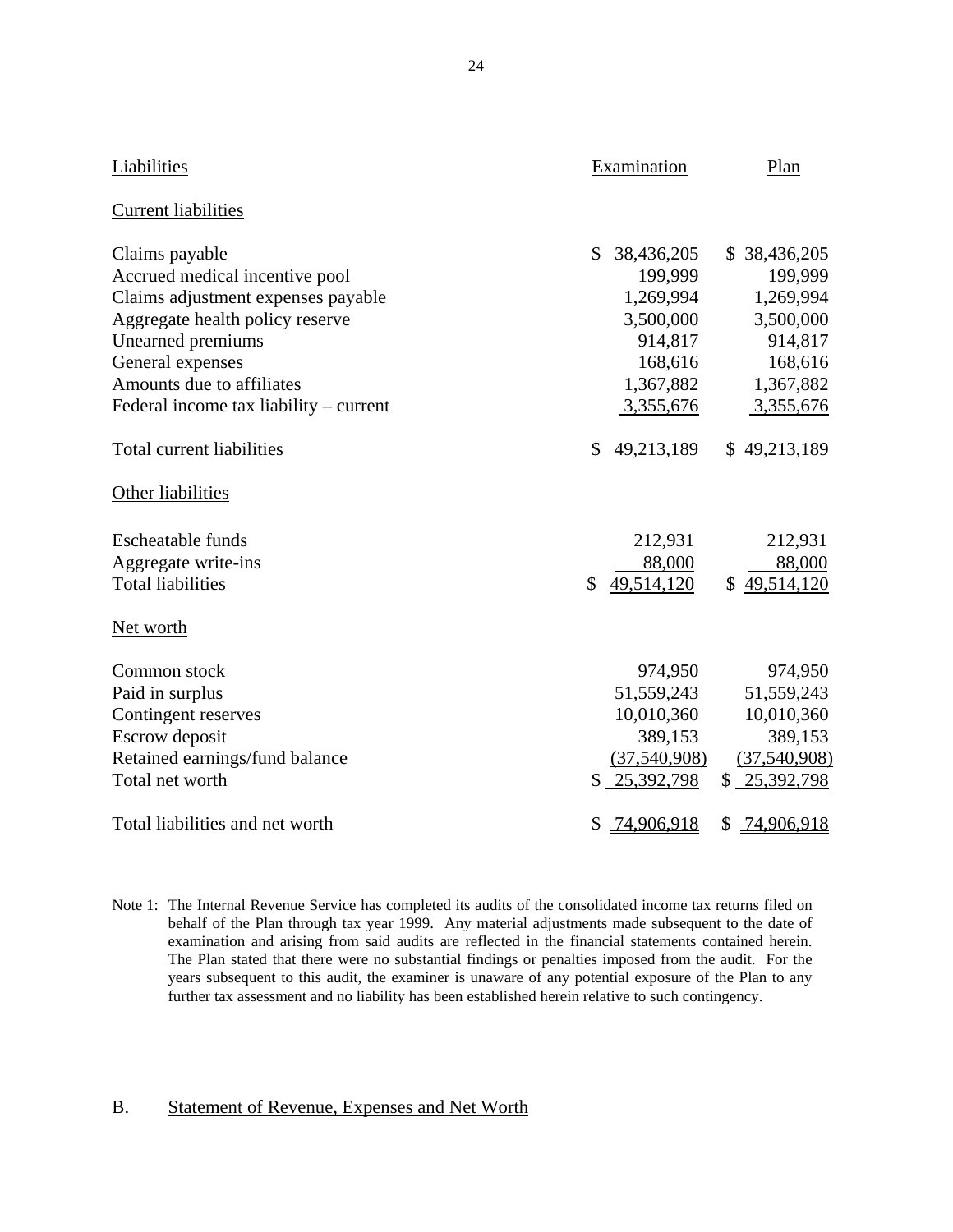Net worth increased by \$14,242,397 during the six-year examination period from January

1, 1998 through December 31, 2003, detailed as follows:

## Revenue

| Premiums earned                           | \$1,003,306,411   |                  |
|-------------------------------------------|-------------------|------------------|
| Other healthcare income                   | 23,792,222        |                  |
| Net investment income                     | 16,949,259        |                  |
| Other income                              | 69,054            |                  |
| Realized capital gains                    | 565,799           |                  |
| Total revenue                             |                   | \$1,044,682,745  |
| Medical and hospital expenses             |                   |                  |
| Medical and hospital benefits             | \$<br>436,598,785 |                  |
| Other professional services               | 213,775,484       |                  |
| Outside referrals                         | 52,017,321        |                  |
| Emergency room                            | 11,900,442        |                  |
| Prescription drugs                        | 60,084,803        |                  |
| Other medical and hospital                | 76,776,289        |                  |
| Reinsurance recoverable                   | (4,672,910)       |                  |
| Total medical and hospital expenses       | 846,480,214       |                  |
| Administrative claims adjustment expenses | 29,159,684        |                  |
| General administrative                    | 131,553,263       |                  |
| Total expenses                            |                   | 1,007,193,161    |
| Net income before federal income taxes    |                   | \$<br>37,489,584 |
| Provision for federal income taxes        |                   | (16,827,863)     |
| Net income                                |                   | \$<br>20,661,721 |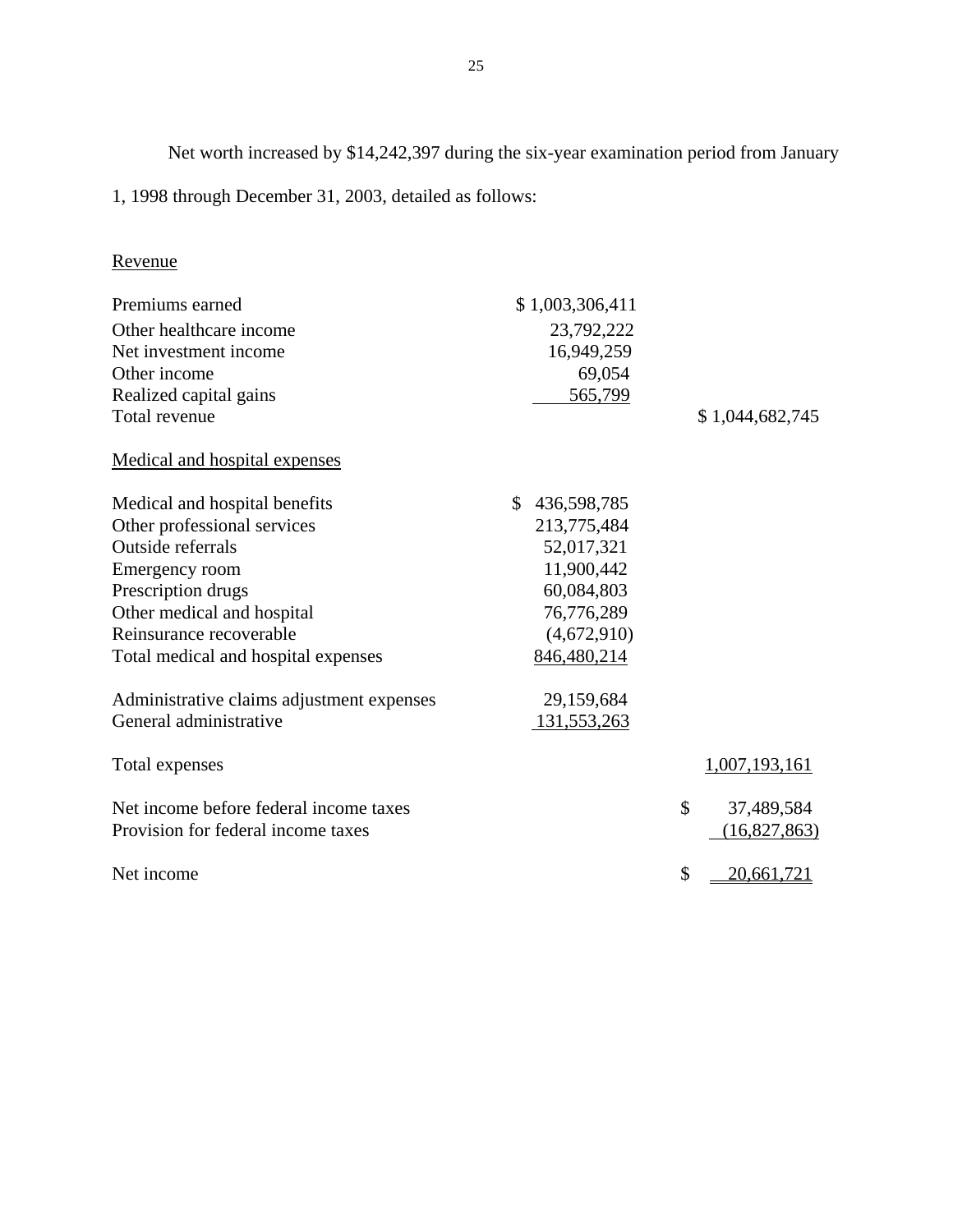## Changes in Net Worth

## Net worth per report on examination as of December 31, 1997 \$ 11,150,401

|                                     | Gains in     | Losses in        |                  |
|-------------------------------------|--------------|------------------|------------------|
|                                     | Net Worth    | <b>Net Worth</b> |                  |
| Net income                          | \$20,661,721 |                  |                  |
| Change in retained earnings         | 16,798,733   |                  |                  |
| Change in deferred income tax       | 9,617,345    |                  |                  |
| Change in non-admitted assets       |              | \$16,048,122     |                  |
| Change in contingency reserves      |              | 554,250          |                  |
| Cumulative effect in changes in     |              |                  |                  |
| accounting principle                |              | 9,770,604        |                  |
| Change in paid in capital           |              | 314,290          |                  |
| Aggregate write-ins for change in   |              |                  |                  |
| <b>Surplus</b>                      | 6,144,667    |                  |                  |
| Change in surplus through merger*   | 14,555,867   |                  |                  |
| Change in paid-in surplus           | 1,154,889    |                  |                  |
| Surplus notes                       |              | 28,003,559       |                  |
| Net increase in net worth           |              |                  | \$<br>14,242,397 |
| Net worth per report on examination |              |                  |                  |
| as of December 31, 2003             |              |                  | \$<br>25,392,798 |

\* On June 30, 2001, Healthsource HMO of New York, Inc. merged into CHCNY. All prior year numbers on the financial statements have been restated to reflect both companies.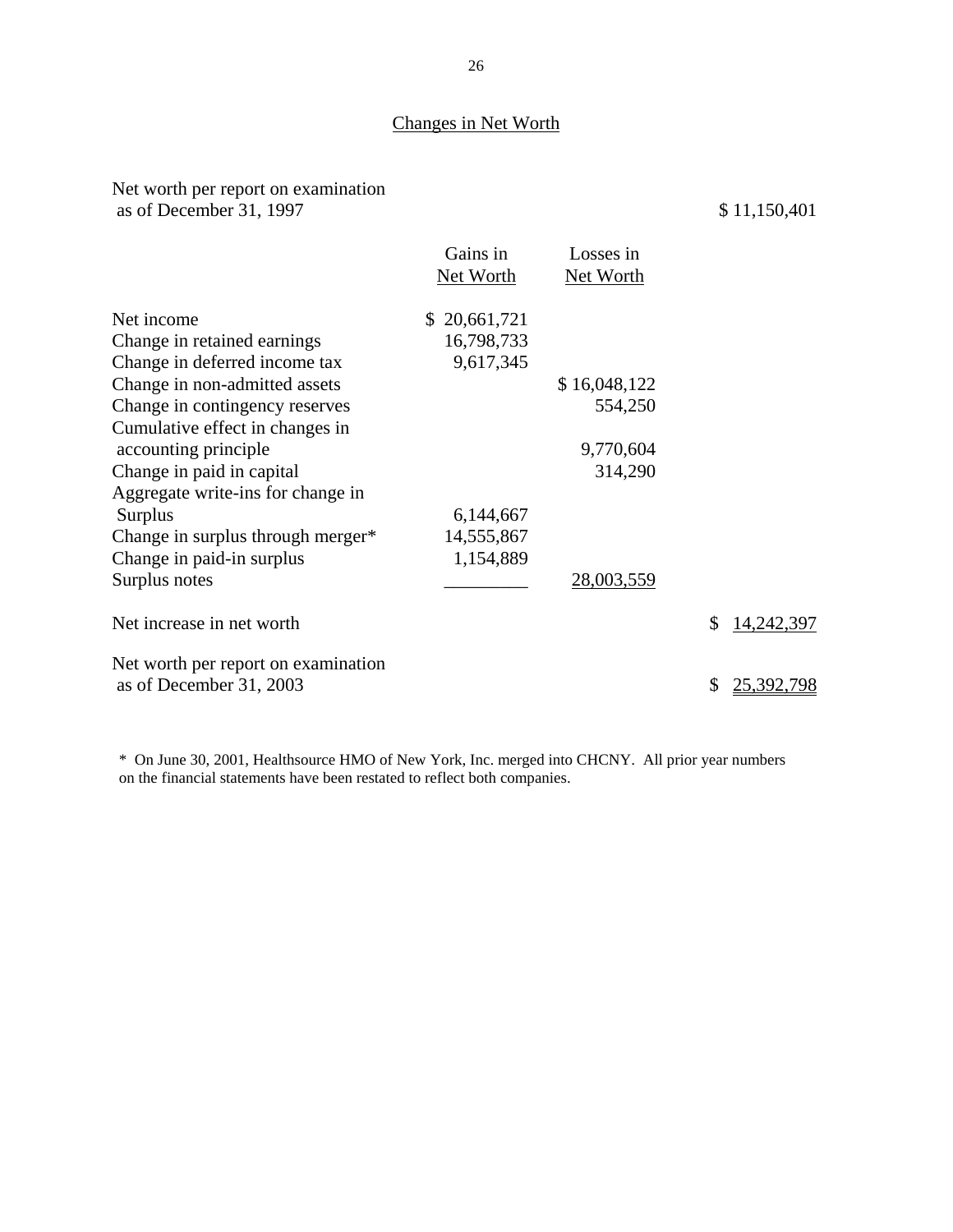#### **4. CLAIMS PAYABLE**

<span id="page-28-0"></span>The examination liability of \$39,706,199 for the captioned account is the same as the amount reported by the Plan in its filed annual statement as of December 31, 2003. The examination reserve was based upon actual payments made subsequent to the examination date, with an estimate for claims remaining unpaid at that date. Such estimate was calculated based on actuarial principles, which utilized the Plan's past experience in projecting the ultimate cost of claims incurred on or prior to December 31, 2003. The examination analysis of the unpaid claims reserve was conducted in accordance with generally accepted actuarial principles and practices and was based on statistical information contained in the Plan's internal records and in its filed annual statements as verified during the examination.

The Plan's claims processing function is divided amongst three distinct claims processing systems, with the largest number of claims processed by the MEDICOM ("National") system, followed by the Endstate system, and then the AMISYS system. A review of paid claims by the examiner included the sampling of "cells" selected from paid claims "lag triangles" from each of the aforementioned processing system, as provided by the Plan. During the review of the MEDICOM system lag cells, the examiner noted that a portion of the claims within the cell could not be properly identified to a specific CIGNA entity.

The Plan stated that these claims were part of MEDICOM's "Seamless" product, whereby the system could not properly determine which specific health plan this (unidentifiable) portion of the claims belong to. The unidentified claims aggregate totals were allocated to each of CIGNA's health plans within the Seamless network using each health plans' historical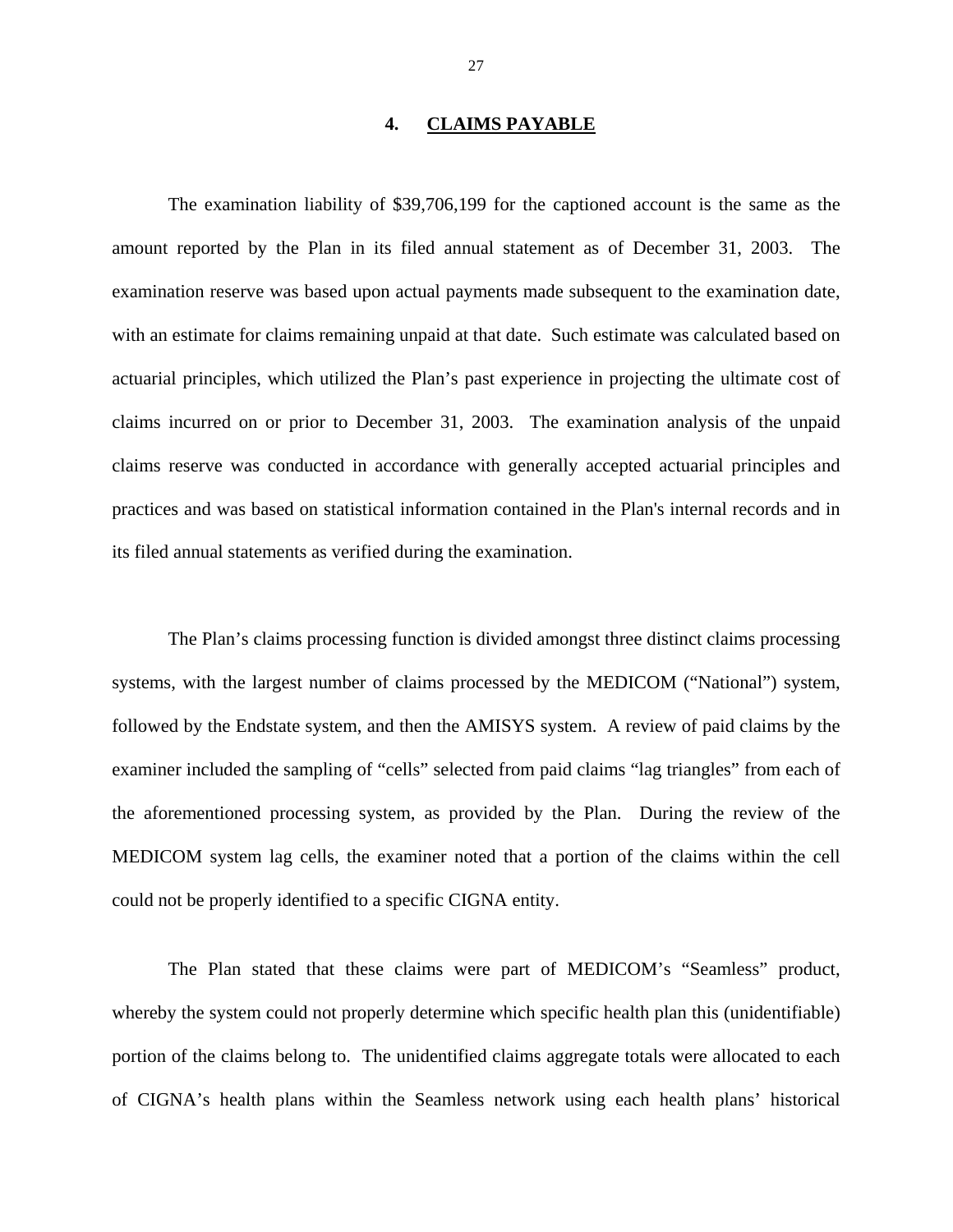<span id="page-29-0"></span>analysis. For the reviewed sample, the allocation of all of the unidentified claims to the Plan was not material and represented about 5% of the "Seamless" claims (\$80,513 allocated to the Plan out of a total of \$1,605,259 unidentified), thus no change was made to the financial statements contained herein.

It is recommended that in regard to its "Seamless" product, the Plan improve MEDICOM's capabilities to properly classify and distinguish all applicable claims, so that the actual health plan subject to the claim can be identified and claims can be properly allocated.

It is further recommended that the Plan review all claims processed using its "Seamless" product.

Subsequent to the examination date, the Plan began migrating membership from the MEDICOM ("National") Platform to its "Endstate" Platform. As of December 31, 2007, all membership resided on the Endstate Platform.

#### **5. SUBSEQUENT EVENT**

CHCNY submitted a plan to withdraw from the New York HMO market. This plan was approved by the Department, thus, effective December 31, 2009, CHCNY will no longer have members. Starting January 1, 2010 a two year period will ensue, during which the Plan will wind down its operations.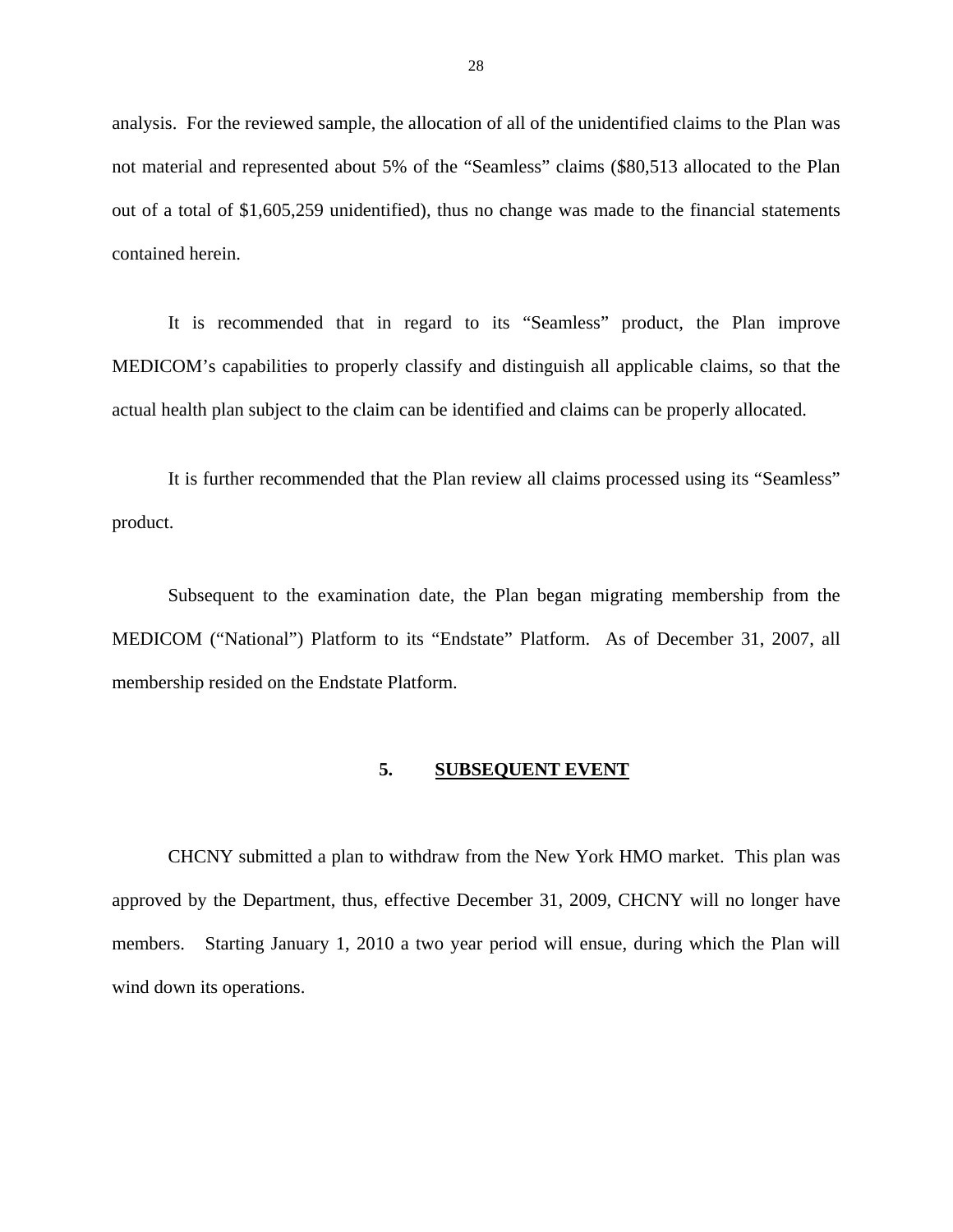#### **6. COMPLIANCE WITH PRIOR REPORT ON EXAMINATION**

The prior report contained seven comments and recommendations as follows (page numbers refer to the prior report):

### **ITEM NO. PAGE NO.**

#### Description of the Plan

1. During a review of corporate records, the examiner determined that on April 15, 1996, CHCNY submitted a letter accompanied by the requisite resolution of the Board of Directors to the Office of Managed Care to voluntarily relinquish its federal HMO qualification effective July 1, 1996. Approval of this request was granted on July 1, 1996. However, the Plan continued to report on its filed Annual and Quarterly Statements that it was a federally qualified HMO. When this matter was brought to management's attention, the original date of federal qualification along with a footnote which indicated that the Plan had "relinquished (its) federal qualification effective, July 1, 1996" was included on the jurat page of the September 30, 1998 quarterly Statement. 3-4

The Plan has complied with this recommendation.

#### Management

2. A review of the minutes of the Board of Directors' meetings held during the period under examination indicated that such meetings were generally well attended. However, the examiner noted that during the period January 1, 1995 to November 16, 1997, CHCNY did not have any enrollee representatives on its Board of Directors. 4-5

> On November 17, 1997 the Plan elected Mr. Michael Kavanaugh as the enrollee representative on the Board of Directors. A review of the minutes of the meetings of the Board of Directors held through April 6, 1998 indicated that Mr. Kavanaugh has attended or participated in less than 50% of the meetings he was eligible to attend.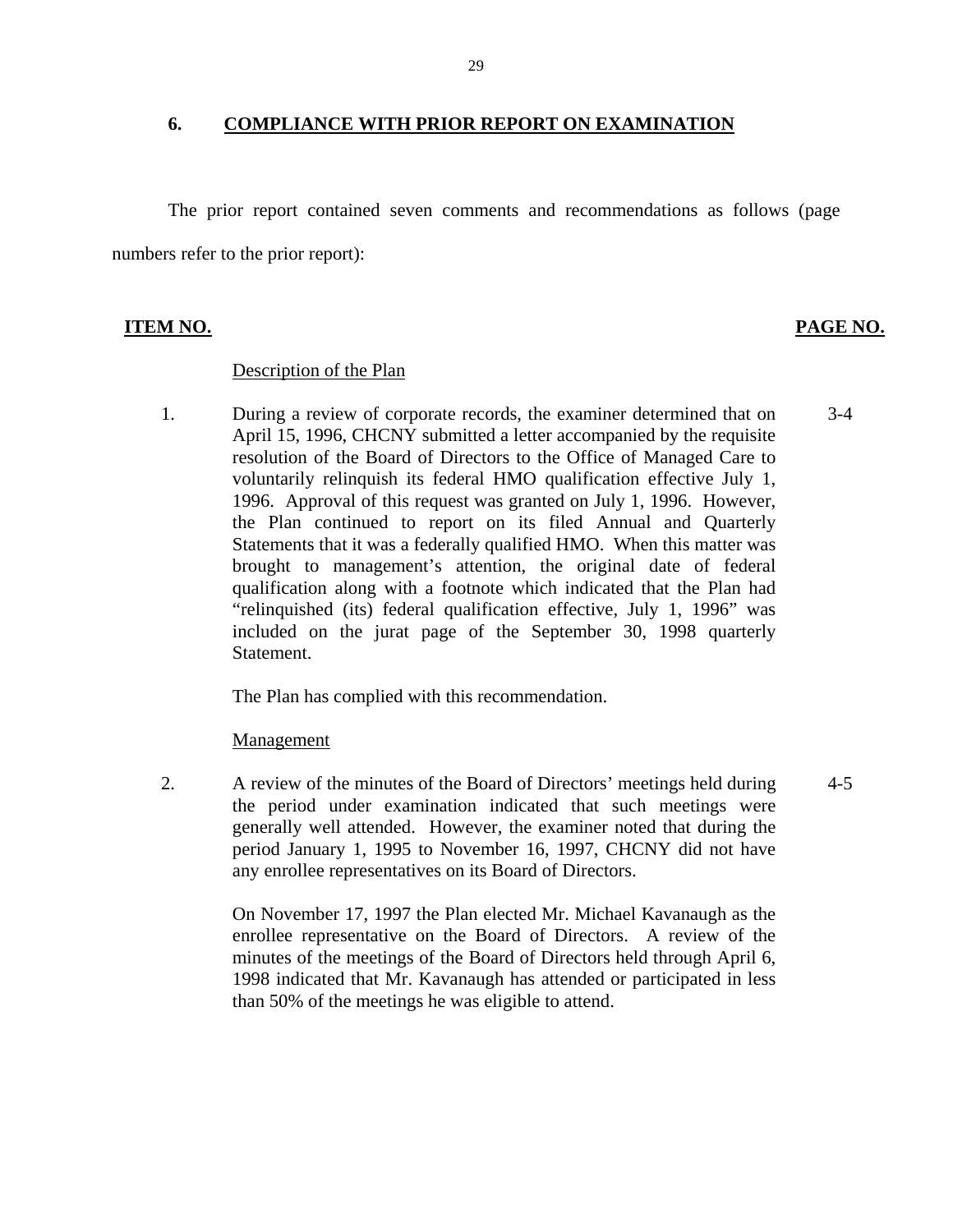#### **ITEM NO. PAGE NO.**

#### Management

Members of the board have a fiduciary responsibility and must evince an ongoing interest in the affairs of the insurer. It is essential that board members attend meetings consistently and set forth their views on relevant matters so that appropriate policy decisions may be reached by the board. Individuals who fail to attend at least one-half of the board's regular meetings, unless appropriately excused, do not fulfill such criteria. Board members who are unable or unwilling to attend meetings consistently should resign or be replaced.

The Plan did not comply with this recommendation. A similar recommendation is contained herein.

#### Investments 10

3. It is again recommended that the Plan comply with the provisions of Section 1411(a) of the New York Insurance Law and that the Board of Directors ratify the purchase and sale of investments of the HMO made by CIGNA Investments, Inc.

The Plan has complied with this recommendation.

#### **Abandoned Property**

4. It is recommended that the Plan indicate the correct year-end cut off on 11 the filed Verification and Checklist report of abandoned property held or owing pursuant to the New York Abandoned Property Law.

> The Plan did not comply with this recommendation. A similar recommendation is contained herein.

5. It is recommended that the Plan provide sufficient documentation to 12 enable the proper identification of the 128 unknown payees reported on the filed 1997 Verification and Checklist report of abandoned property escheated to the Office of the State Comptroller of the State of New York.

> The Plan did not comply with this recommendation. A similar recommendation is contained herein.

#### **ITEM NO. PAGE NO.**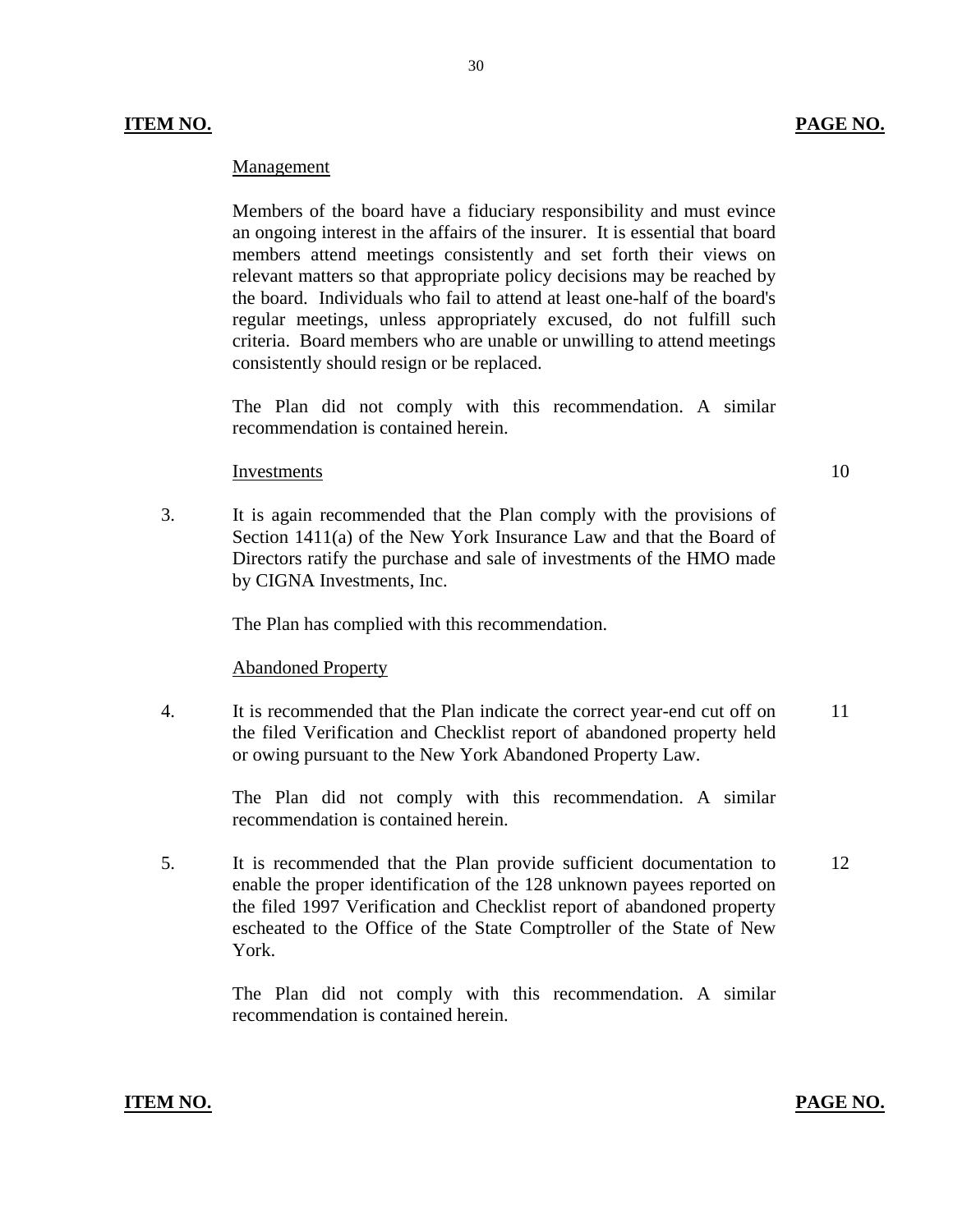#### **Conflict of Interest**

Conflict of Interest 6. It is recommended that the Plan distribute conflict of interest statements to all officers and members of the Board of Directors on a yearly basis. It is recommended that the Plan distribute conflict of interest statements<br>to all officers and members of the Board of Directors on a yearly basis.<br>The Plan has complied with this recommendation. However, a comment<br>regardi

The Plan has complied with this recommendation. However, a comment regarding the Plan's conflict of interest policy is contained herein.

#### Section 1307 Loans

7. It is again recommended that the Plan defer recognition of interest expense on any Surplus Notes issued pursuant to Section 1307(c) New York Insurance Law until it receives the approval of the Superintendent of Insurance for the payment of such interest. 16 - 17

The Plan is in compliance with this recommendation as the surplus notes have been paid in full.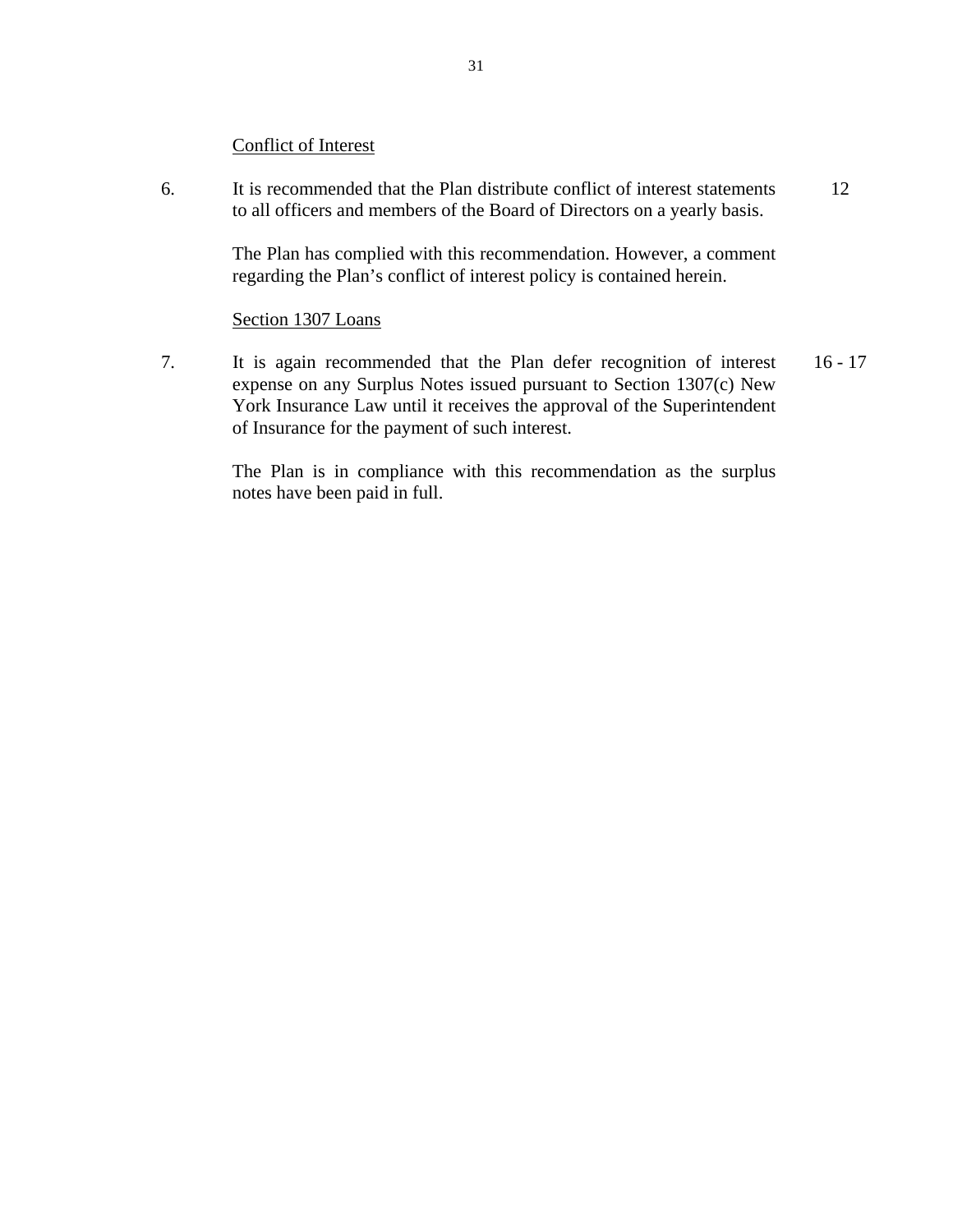### <span id="page-33-0"></span>**7. SUMMARY OF COMMENTS AND RECOMMENDATIONS**

#### **PAGE NO.**

### **ITEM**

#### A. Management and Controls

- i. It is recommended that board members who are unable or unwilling to attend meetings consistently should resign or be replaced. 5
- ii. It is recommended that the Plan's management comply with Section 312(b) of the New York Insurance Law by ensuring that each board member signs the requisite statement that (s)he has received and reviewed said examination report. 6
- iii. It is further recommended that the Plan's management have these statements signed in a timely manner, furnishing the board members with copies of reports on examination no later than the next regularly scheduled board meeting subsequent to the date the report is filed. 6

# Circular Letter No. 9 (1999) – Adoption of Procedures Manuals B. Circular Letter No. 9 (1999) – Adoption of Procedures Manuals<br>i. It is recommended that the board of directors of CHCNY obtain the

- appropriate annual certifications required by Circular Letter No. 9 (1999). 8
- ii. It is recommended that the Plan submit a plan of corrective action to the Department in response to the comments and recommendations made in all filed reports on examination. 8
- iii. It is further recommended that the board of directors of CHCNY oversee the corrections and implementation of CHCNY's compliance with the recommendations made in all filed reports on examination. 8
- iv. The above mentioned issues and resulting comments and recommendations addressing the Plan's board, are also directed to its corporate management and senior officers. The failure to respond to and comply with Insurance Department directives and examination findings is disconcerting. 8

#### **Conflict of Interest Policy**

C. Conflict of Interest Policy<br>It is recommended that the Plan review and amend its current policy regarding conflicts of interest by having statements completed when the person is hired or appointed, and at least annually thereafter. 10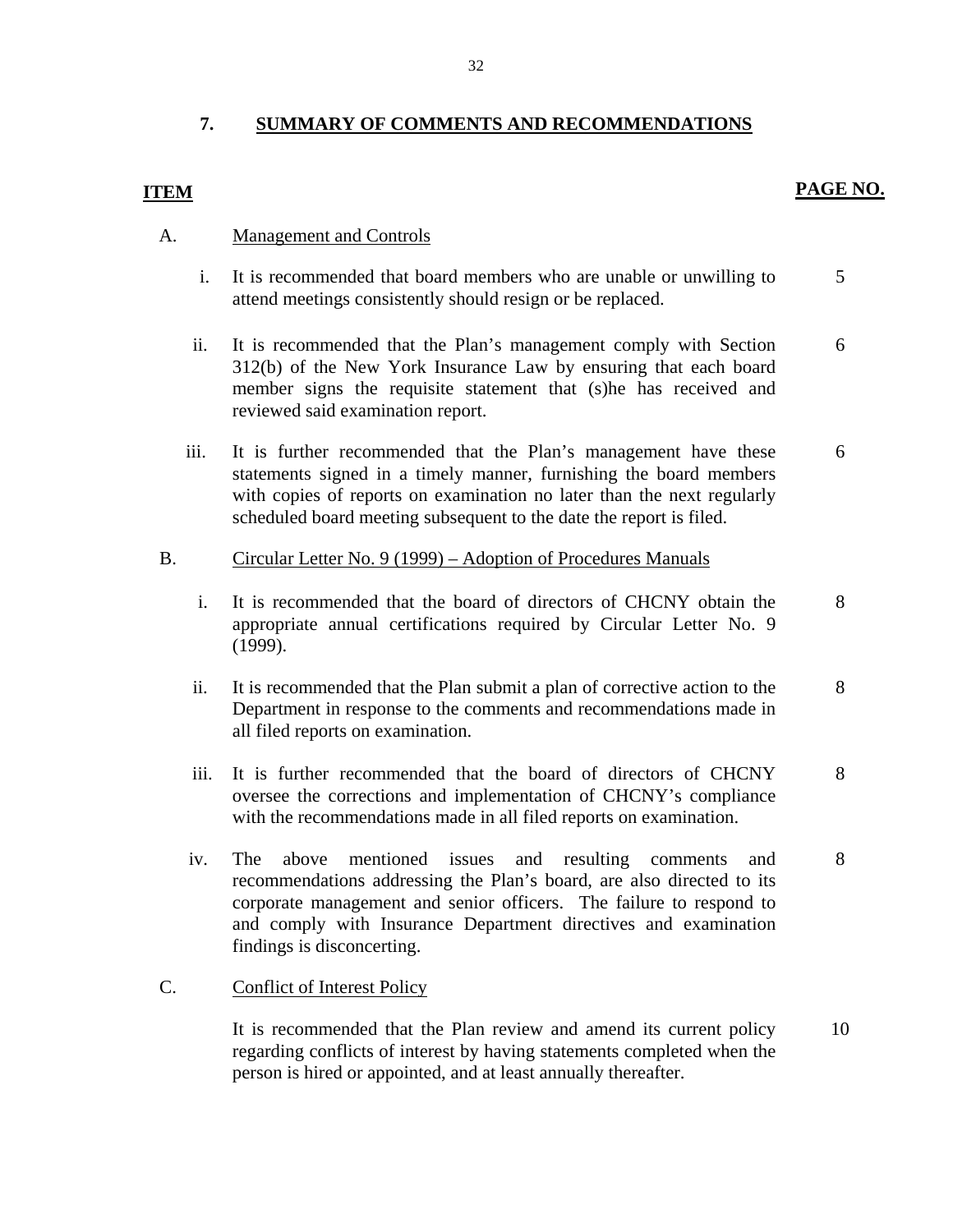#### **Holding Company System**

D. Holding Company System<br>i. It is recommended that the Plan comply with Part 98-1.10(c) of the Administrative Rules and Regulations of the Health Department. 14

> Subsequent to the date of this examination, the Plan filed the Intracorp and CBH management services agreements with the Insurance Department.

ii. It is recommended that the Plan comply with the requirements of Part 98-1.10(c) of the Administrative Rules and Regulations of the Health Department and refrain from implementing a management services agreement prior to obtaining the requisite approval from the Departments of Health and Insurance. 15

Subsequent to the examination date, this agreement was approved by the Department of Health.

#### **Abandoned Property Law**

- E. Abandoned Property Law<br>i. It is recommended that the Plan abide by the prescribed year-end cut-off period when filing its Verification and Checklist Report of Abandoned Property with the New York State Comptroller. 16
	- ii. It is also recommended that the Plan maintain sufficient documentation to allow for the proper identification of all payees reported on its filed Verification and Checklist Report of Abandoned Property escheated to the Office of the State Comptroller of the State of New York. 16
	- iii. It is further recommended that the Plan publish its unclaimed funds in accordance with the requirements of Sections 1315 and 1316 of the New York Abandoned Property Law. 16

#### **Location of Records**

- F. Location of Records<br>i. It is recommended that the Plan maintain, at a minimum, copies of its annual statements, and other pertinent financial and corporate records at its statutory home office, pursuant to the requirements of Part 98-1.11(a) of the Administrative Rules and Regulations of the Health Department. 17
	- ii. It is also recommended that the Plan accurately reflect the actual location of the Plan's books and records in its filed annual statement. 17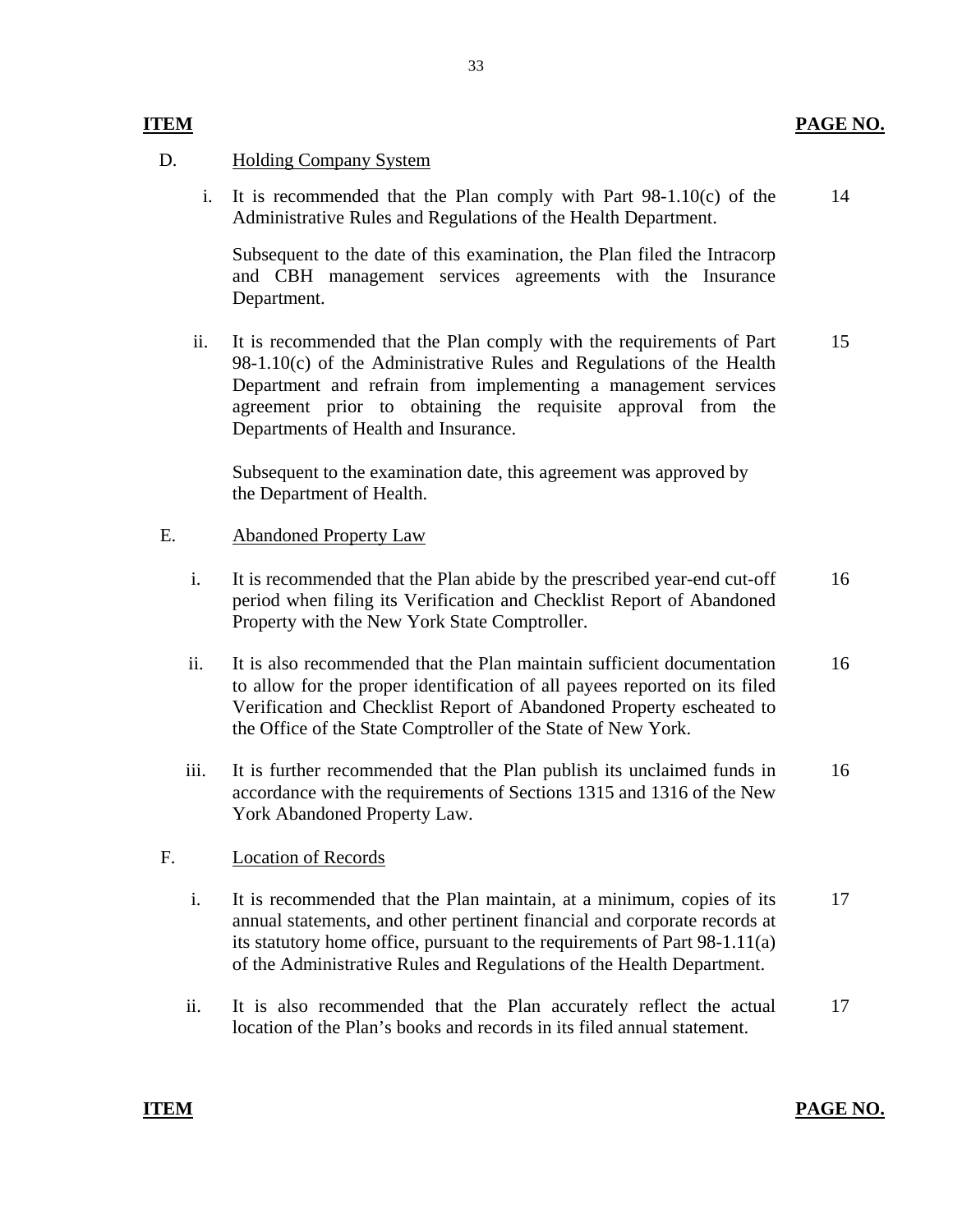#### **Accounts and Records**

- G. Accounts and Records<br>i. It is recommended that the Plan comply with Part 98-1.11(a) of the Administrative Rules and Regulations of the Health Department and develop a method to collect claims data pertaining solely to CHCNY. It is further recommended that this data be reviewed by the Plan's management on a regular basis. 18
	- ii. It is recommended that the correct name of the custodian be reflected in the Plan's custodian agreement and in its annual statements filed with the Department. 19
	- iii. It is recommended that the Plan amend its custodian agreement to include the above mentioned provision. 19
	- iv. It is recommended that the Plan reflect the proper names and correct balances for all financial institutions listed in Schedule E of its annual statements filed with this Department. 20
	- vi. It is recommended that the Plan ensure that all Letters of Credit issued on its behalf contain all of the clauses required by Department Regulation No. 133. 20
	- vii. It is recommended that when determining a premium deficiency reserve the Plan comply with the requirements of SSAP No. 54 and recognize a liability for each policy grouping where a premium deficiency is indicated. 21
	- viii. It is recommended that the Plan adhere to the requirements of Section  $1407(a)(4)$  of the New York Insurance Law and not invest in any obligations, shares or other securities of an affiliate. 22

Subsequent to the examination date (March 2005), the Fund was dissolved.

ii. It is recommended that the Plan follow the NAIC instructions with regard to proper reporting of its cash and short-term investments in its annual statements filed with this Department. 22

#### **Claims Payable**

H. Claims Payable<br>i. It is recommended that in regard to its "Seamless" product, the Plan improve MEDICOM's capabilities to properly classify and distinguish all applicable claims, so that the actual health plan subject to the claim can be identified and claims can be properly allocated. 28

#### **ITEM**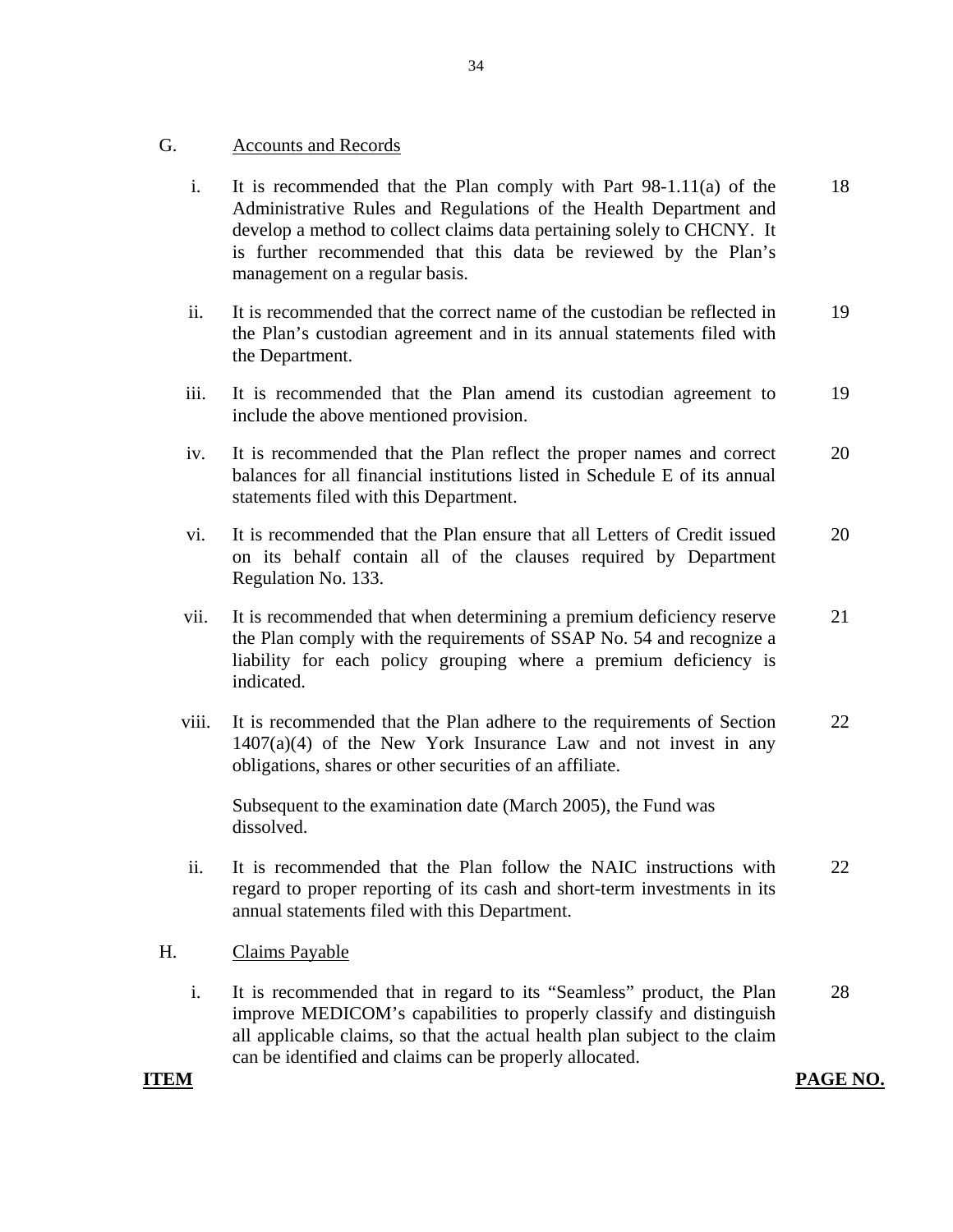28 ii. It is further recommended that the Plan review all claims processed using its "Seamless" product.

Subsequent to the examination date, the Plan began migrating membership from the MEDICOM ("National") Platform to its "Endstate" Platform. As of December 31, 2007, all membership resided on the Endstate Platform.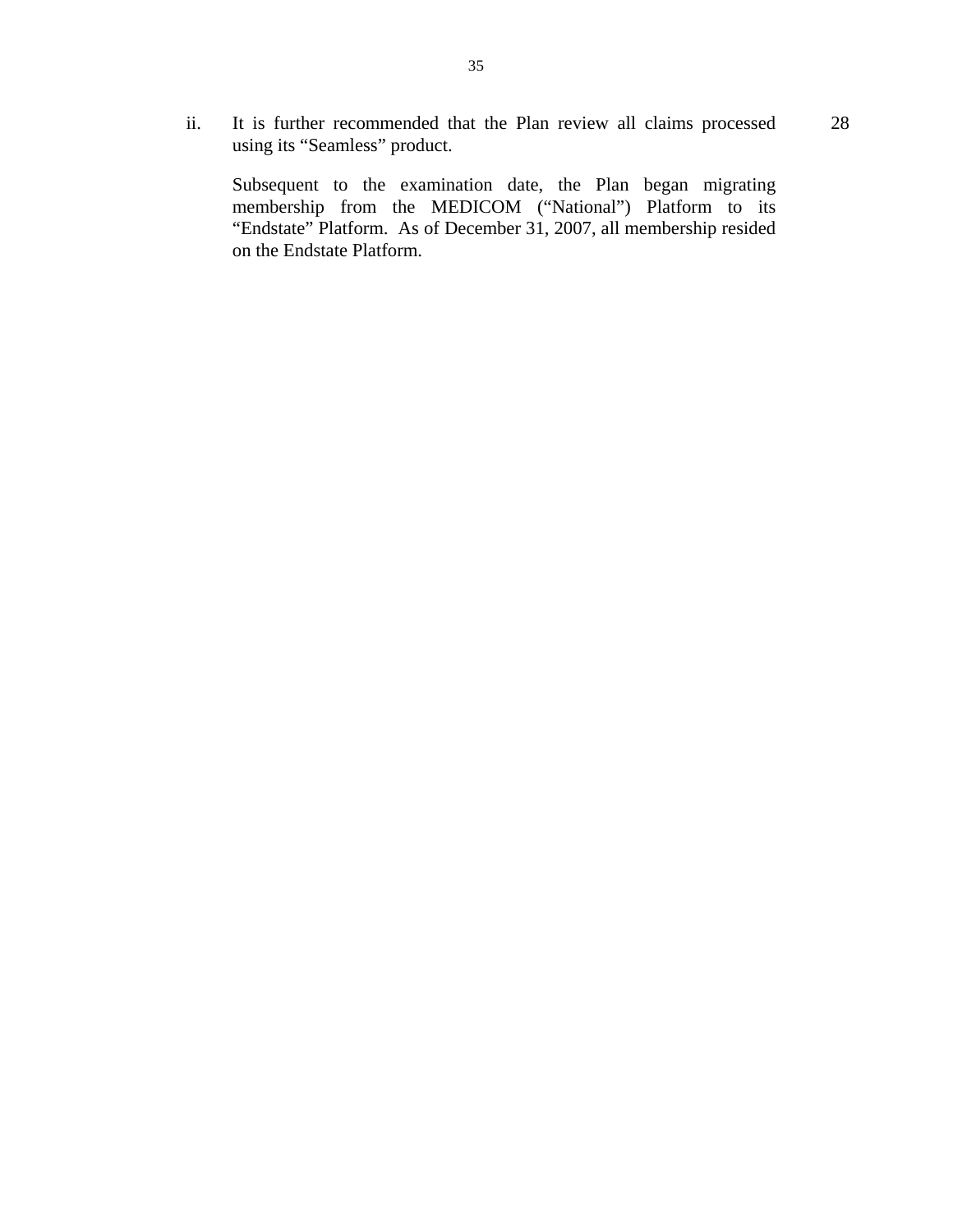# **APPENDIX A**

## **INFORMATION SYSTEMS REVIEW**

**Examination Date:** December 1, 2004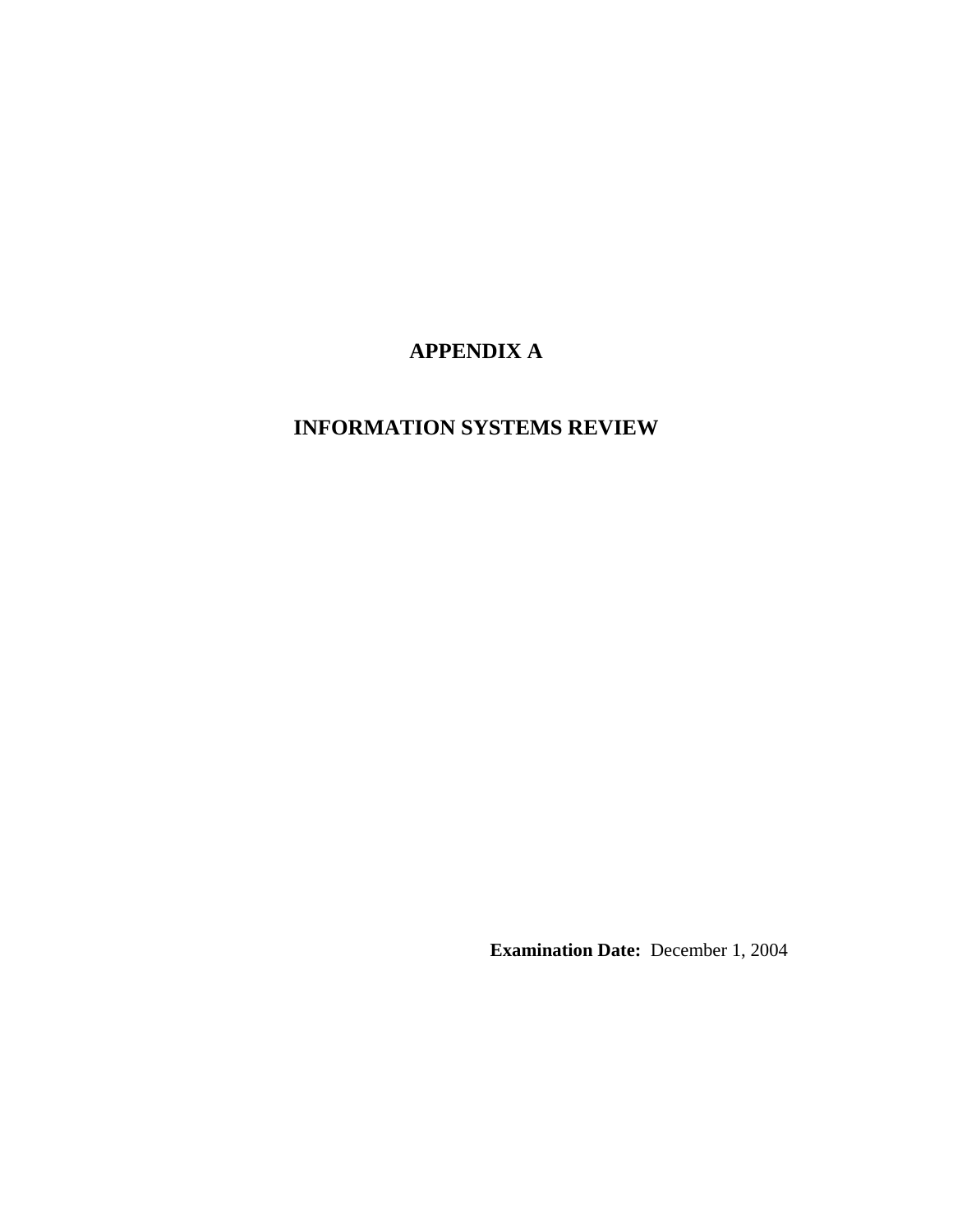## **TABLE OF CONTENTS**

| <b>ITEM NO.</b> |                                                                                    | PAGE NO. |
|-----------------|------------------------------------------------------------------------------------|----------|
| 1.              | Scope and objectives of examination                                                | 1        |
| 2.              | Controls and risk areas                                                            | 3        |
| 3.              | Summary of significant findings                                                    | 4        |
|                 | A. PMHS – Change management segregation of duties – description<br>and risk        | 5        |
|                 | B. LAN – Logical security controls – description and risk                          | 6        |
|                 | C. CARBS – Logical security controls – description and risk                        | 7        |
|                 | $D.$ PMHS – Segregation of duties within the application – description<br>and risk | 9        |
|                 | E. AMISYS – Logical security controls – description and risk                       | 10       |
|                 | F. MEDICOM – Changes to application controls – description and risk                | 11       |
|                 | G. AMISYS – Changes to application controls – description and risk                 | 12       |
|                 | H. CARBS – Changes to application controls – description and risk                  | 12       |
| 4.              | Summary of comments and recommendations                                            | 14       |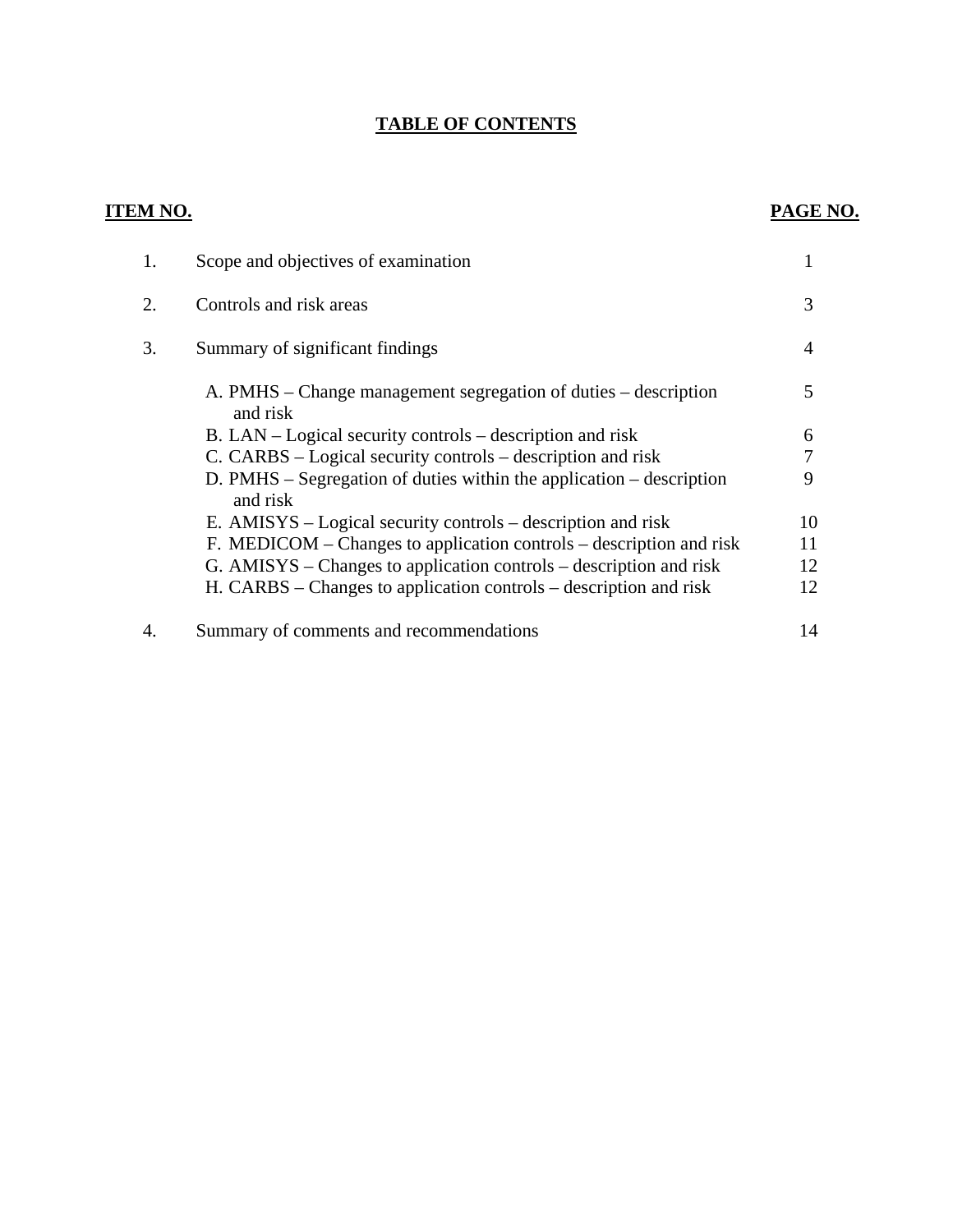#### **1. SCOPE AND OBJECTIVES OF EXAMINATION**

A review of CHCNY's computer systems and related operations was conducted by Ernst and Young ("E&Y") as of December 1, 2004. The review focused on general internal controls with regard to CHCNY's information technology processing environment, as well as controls over specific applications. CHCNY shares an information system with members of its holding company system, referred to herein as CIGNA HealthCare.

Information Technology ("IT") at CIGNA HealthCare ("CIGNA") is used for the delivery of services and products, and to provide support for all management processes. The objective of this information systems review and IT control evaluation is to assist the New York State Department of Insurance ("the Department") in developing a risk-based strategy for setting the financial examination scope, and in identifying the appropriate procedures necessary to support the overall examination strategy. In order to accomplish this objective the general controls regarding CIGNA's processing environment and certain controls over the applications that were determined to be financially significant were reviewed. The general controls examined were identified through discussions with CIGNA's IT management and a review of CIGNA's control documentation.

This is not an attest report prepared in conjunction with the standards of the American Institute of Certified Public Accountants. This report provides information about the condition of risks and internal controls at a single point in time. Future changes in environmental factors and actions by personnel may significantly and adversely impact these risks and controls in ways that this report did not and cannot anticipate.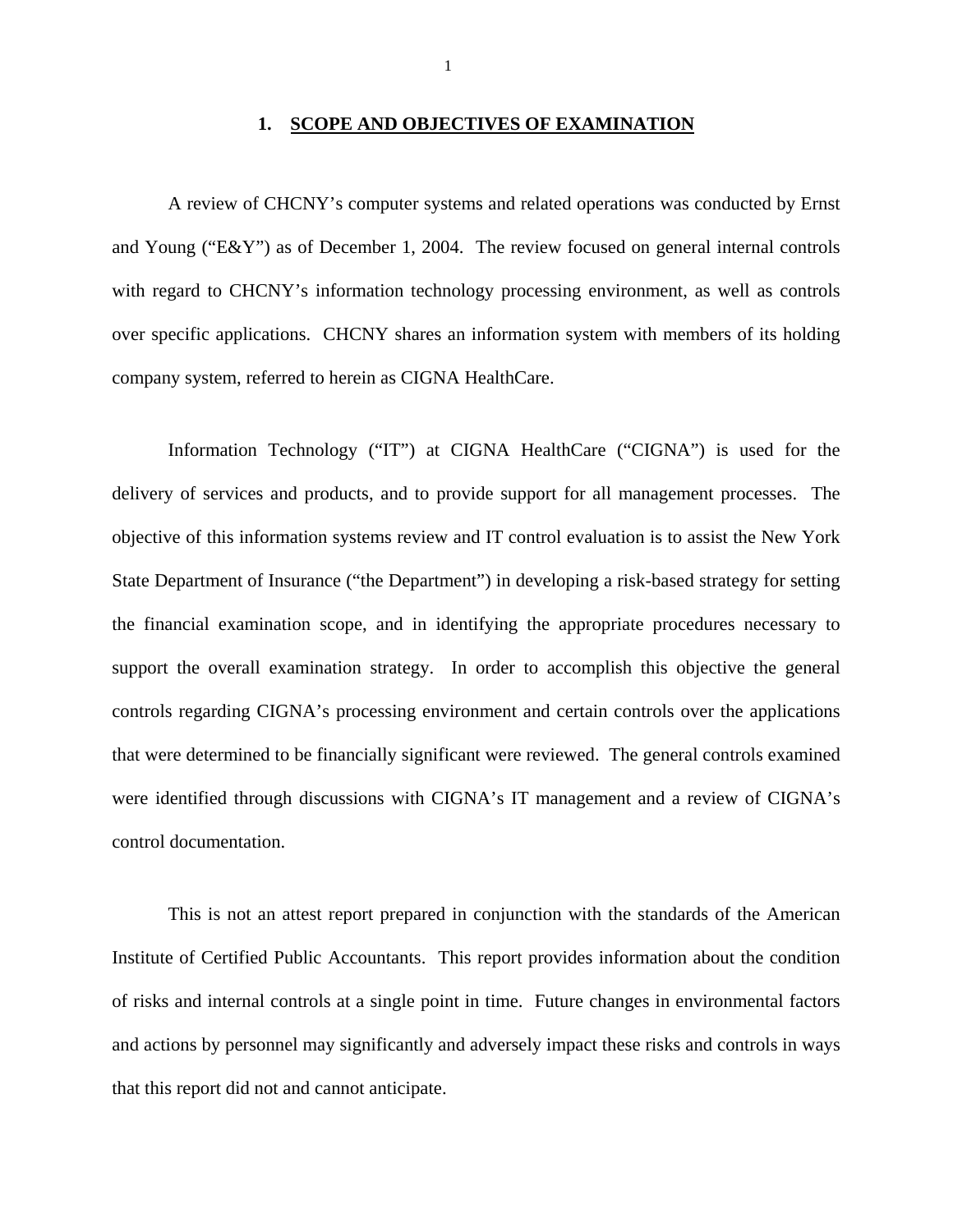Given the complexity of CIGNA's information technology environment, the review was focused on financially significant applications and related technology platforms. Based on discussions with CIGNA's management and a detailed analysis of CIGNA's business processes, E&Y identified the following systems and applications to be financially significant and deemed them to have the most impact on New York policyholders:

- $\triangleright$  AMISYS a stand-alone claims processing system that contains New York claims.
- $\triangleright$  PMHS an on-line and batch adjudicator of claims and monthly capitation applications. PMHS processes claims and capitation payments for New York claims.
- $\triangleright$  CARBS an application that provides a "front-end" billing system which allows users to "build" billing statements and to schedule those statements for production.
- $\triangleright$  The National System ("National") a Legacy-based managed care engine which stores eligibility data, structures information, processes electronic payments to providers, pays capitation, sends and receives feeds from various critical applications, and produces bills for premium payments. National also processes capitation, membership, ID cards, and billing for the New York business.
- $\triangleright$  MEDICOM a critical claims payment system which processes New York claims and calculates the New York Health Care Reform Act ("NYHCRA") surcharge amounts.
- $\triangleright$  Oracle/GL CIGNA's general ledger system, which allows for the accessing, updating and reporting of CIGNA's financial information. CHCNY's financial data is captured and reported on the Oracle/GL.

The above applications reside on the following platforms:

- Mainframe (National, MEDICOM, CARBS);
- Client-server (Oracle); and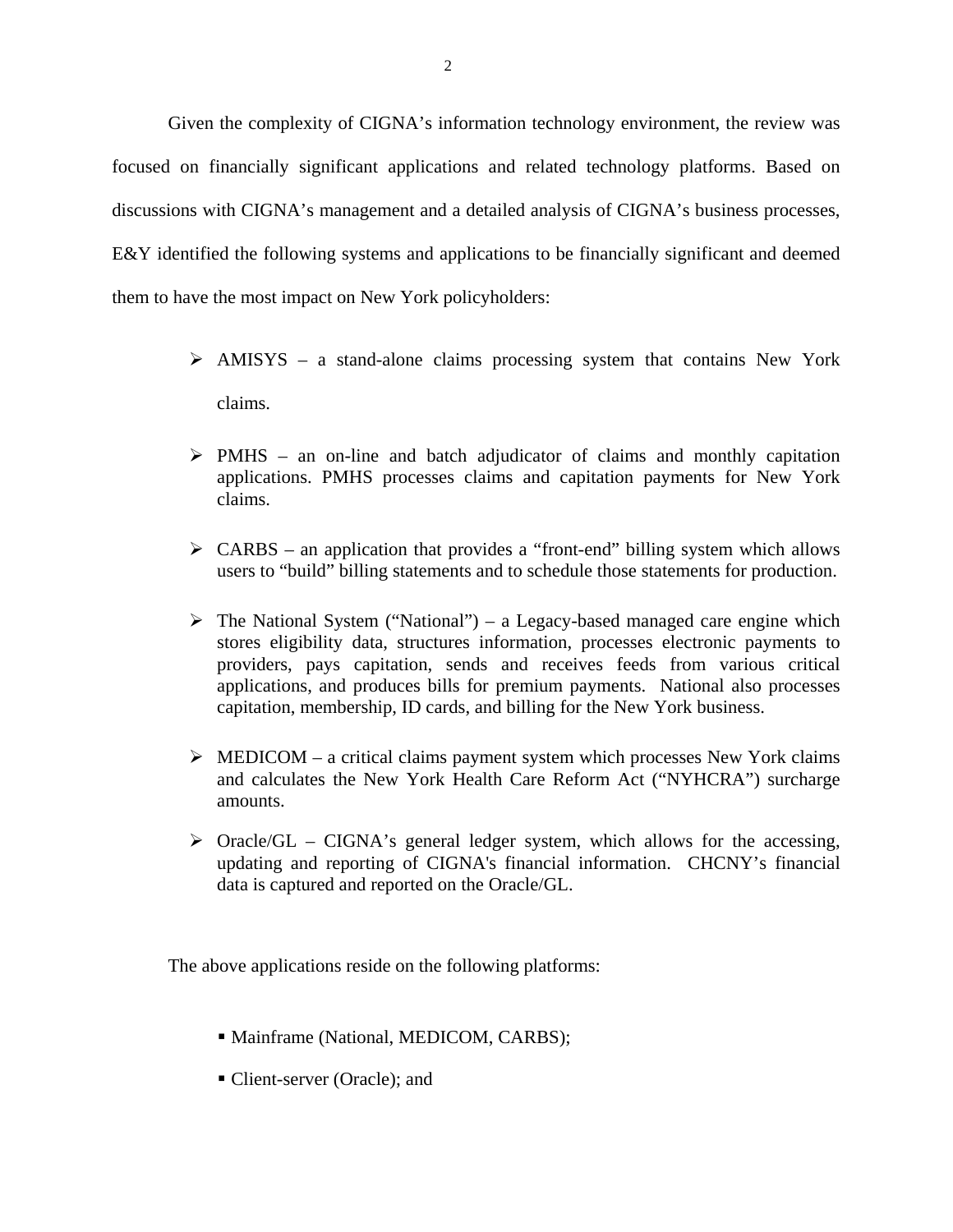• Midrange (AMISYS, PMHS).

## **2. CONTROLS AND RISK AREAS**

The general controls reviewed during this examination consisted of fourteen (14) categories. These fourteen categories can be grouped into the following three (3) risk areas:

- 1. Management risks associated with supporting IT management processes;
- 2. Transaction risks associated with service or product delivery; and
- 3. Infrastructure risks associated with IT hardware and software supporting business processes.

The above general control categories, grouped by risk area, are described in detail as follows:

#### **Management Risks:**

- Management controls over CIGNA's IT department delivery of services and products and support for IT management processes.
- Organizational controls over CIGNA's IT department adequacy of resources and separation of duties between application development and maintenance, computer operations and data entry.
- Documentation controls over applications appropriate documentation for new applications and changes.
- Contingency planning controls a valid disaster recovery plan and the plan covers the applications identified as critical by the Department. The disaster recovery plan is tested and is integrated with an overall business resumption plan. Also, critical data is stored in a secured manner.
- Personal computers are utilized in an appropriate manner without exposing the Plan to unnecessary (financial) risk.
- Service agreements with outside vendors cover provisions for loss of data and processing ability that could affect output of data.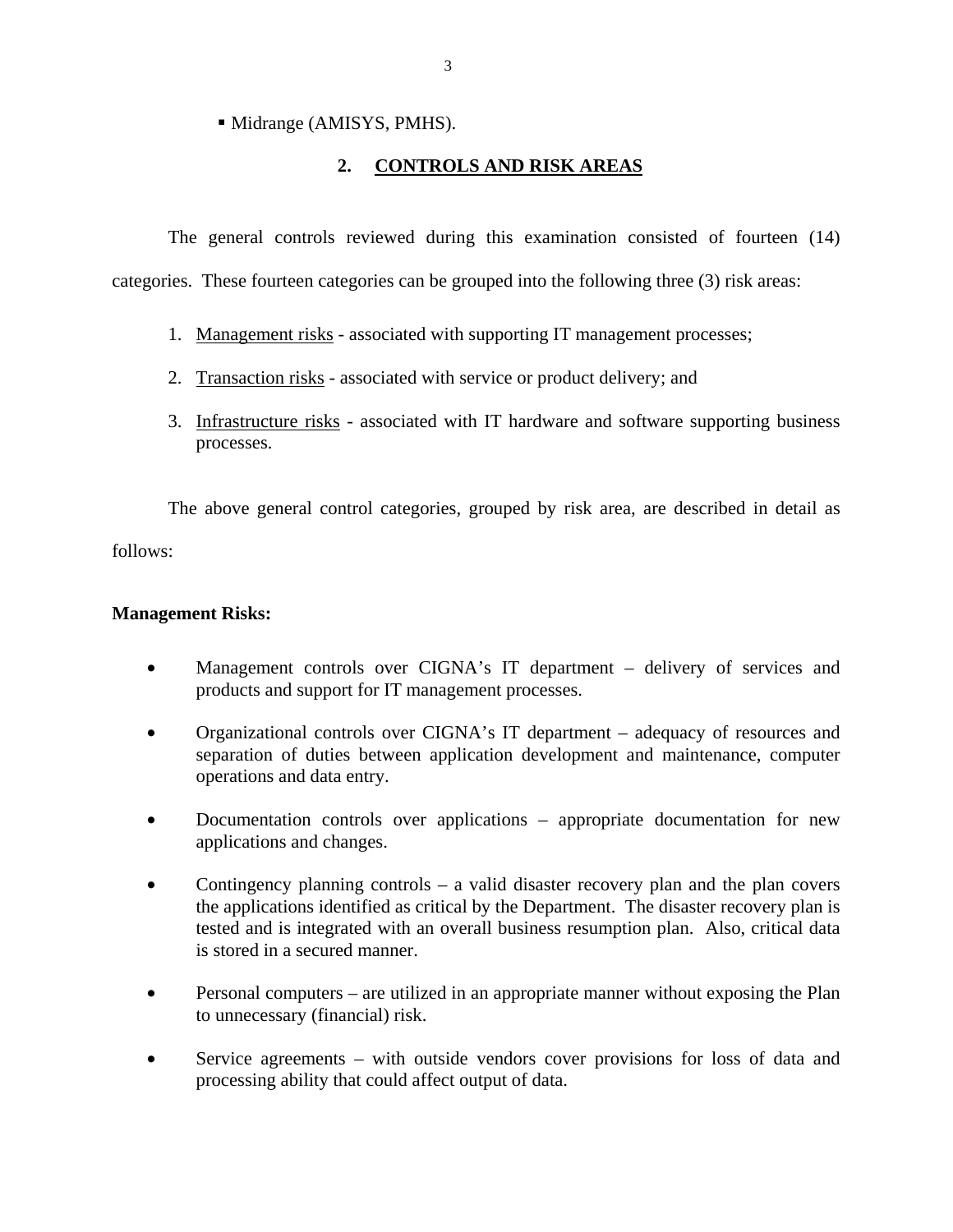#### **Transaction Risks:**

- Processing controls over critical applications data is transmitted completely and accurately, input edits are working as intended and detected errors are corrected.
- Converted systems transactions processed on newly developed or converted systems may not work as intended and errors can occur.

#### **Infrastructure Risks:**

- Controls over changes to applications users and IT department personnel approve modifications before they are implemented into the production environment.
- Controls over system and application programming and development application programming and development/modifications are performed in a controlled manner and are adequately tested before they are moved into production.
- Operations controls performance and problem resolution are monitored and the data center processes company information in a controlled manner. Also, the procedures for handling critical data and the scheduling of critical computer programs are monitored and controls are in place to maintain an environmentally secure data center.
- Logical and physical security employees are granted access to only the information they need to perform their assigned job duties and computing resources are adequately protected so that access is restricted to appropriate personnel.
- Local Area Networks (LANs) changes to the LANs are documented and implemented in a controlled manner and access to the LANs is granted for business purposes only.
- Wide Area Networks (WANs) changes to the WANs are properly documented and sensitive financial data transmitted on the WANs is adequately protected.

#### **3. SUMMARY OF SIGNIFICANT FINDINGS**

The audit testing performed by Ernst and Young ("E&Y") resulted in the following findings and recommendations to CIGNA's information technology ("IT") management: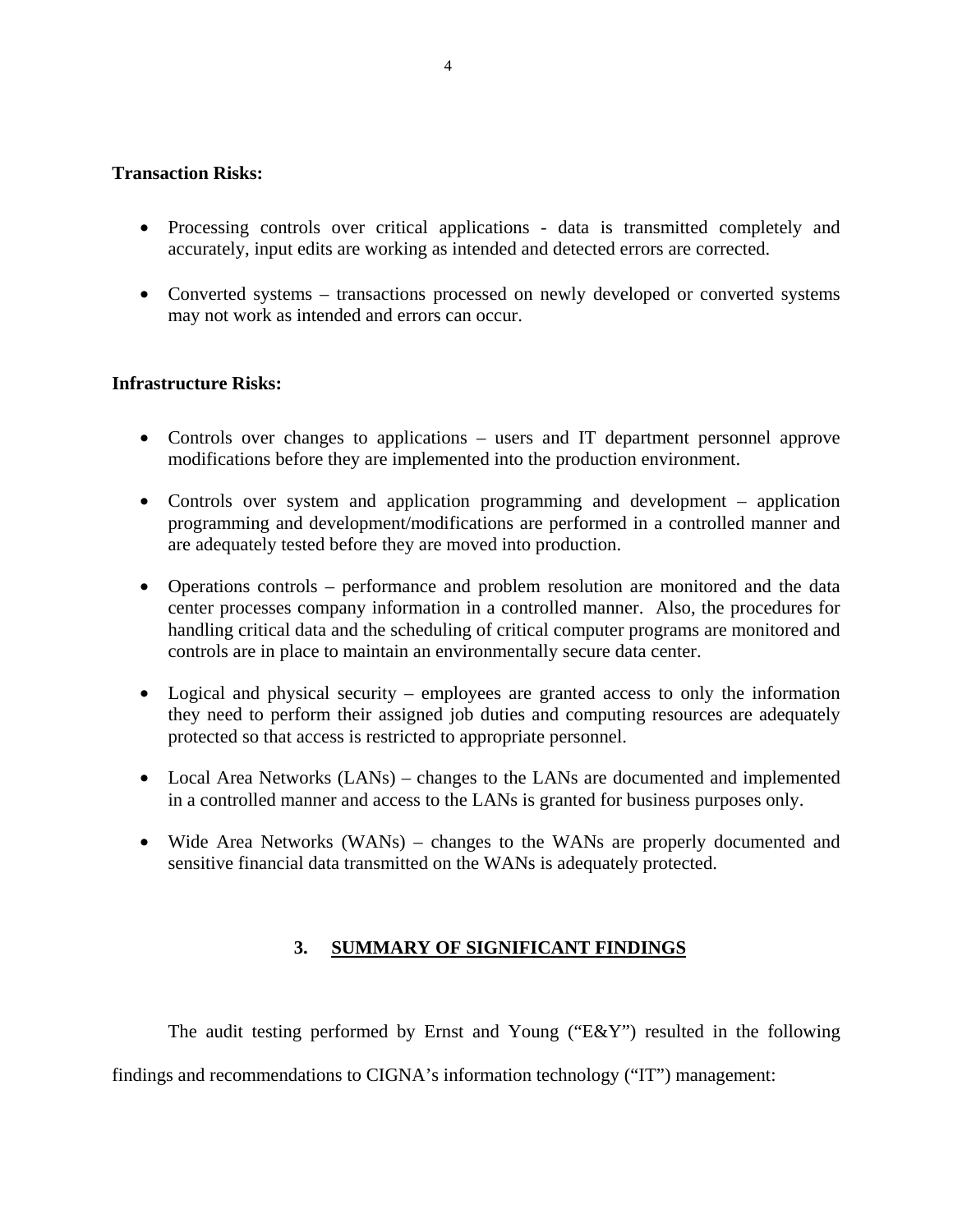#### A. PMHS - Change Management Segregation of Duties - Description and Risk

Through change management testing, it was noted that PMHS' development, testing and production environments were not properly segregated. PMHS was originally a vendor software package in which the vendor owned the source code. PMHS uses two change management software tools to move changes from the different environments. All custom changes made to PMHS were managed through "Implementer". In February 2004, CIGNA purchased the source code from the vendor and implemented "Aldon" to manage all changes to the source code. Currently, CIGNA still uses Implementer for custom changes and Aldon for all source code changes. The change management process and approvers for each are the same.

CIGNA conducts a *Production Source Code Compare* process on a weekly and ondemand basis in order to reconcile PMHS source code and objects in production to development and test environments. This reconciliation is conducted independent of the programming function.

In order to test that Implementer and Aldon had proper segregation of duties, a listing of individuals who have access to Implementer and Aldon was reviewed, along with their associated authorities/access within the tool(s). It was found that Implementer and Aldon had 11 individuals that were assigned to authorities that gave them the ability to move a change from each of the development, test and production environments. PMHS was not properly segregated for change management, therefore, a risk exists that problems could be introduced into the "live environment" or transactions could be inaccurately processed.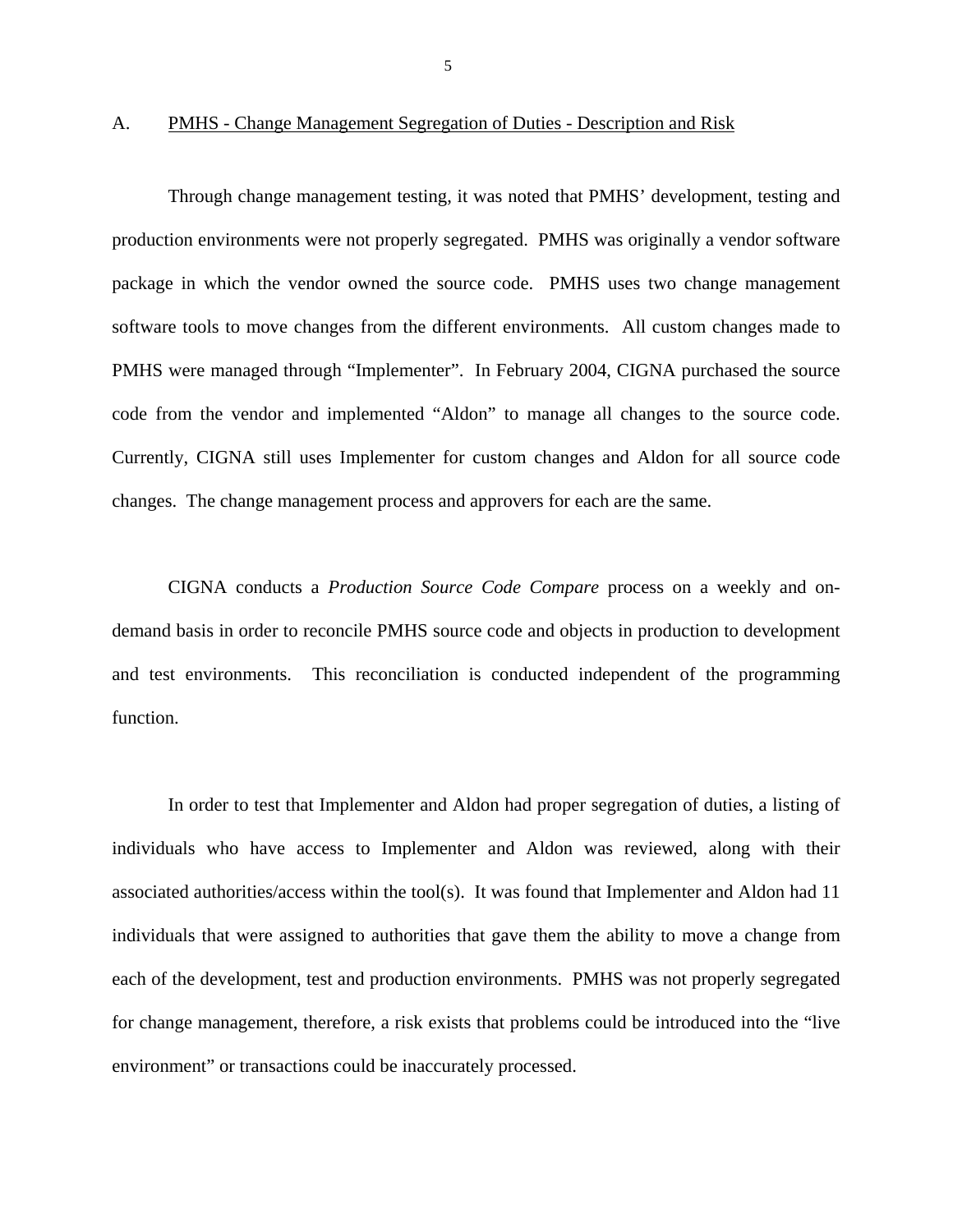Based on the results of the above testing, CIGNA conducted a review of the work performed by the eleven individuals that were identified and found that these individual's activities were appropriately performed.

It is recommended that individuals who have access to the authorities in Implementer and Aldon not have the ability to move changes from the development, test and production environments, to a live environment.

#### B. LAN - Logical Security Controls - Description and Risk

Through testing, E&Y noted that CIGNA's management could not provide evidence indicating that new user access was properly requested and approved. New user access to the LAN is assigned via a service connection request ("SCR"). SCR is a form used by all CIGNA personnel to submit a revision (move, add, change or delete) to user accounts and email. This form is available via CIGNA's Intranet. Once access revision is requested using a SCR, it is sent to a manager for approval. SCRs are maintained for a period of 13 months.

A sample of twenty-five employees was selected by E&Y, the following was noted:

- In three instances it was noted that for Intracorp's (an affiliate of CHCNY) newly hired employees, supporting documentation for request and approval of a SCR was not provided.
- In two instances the SCR requests and approvals could not be found.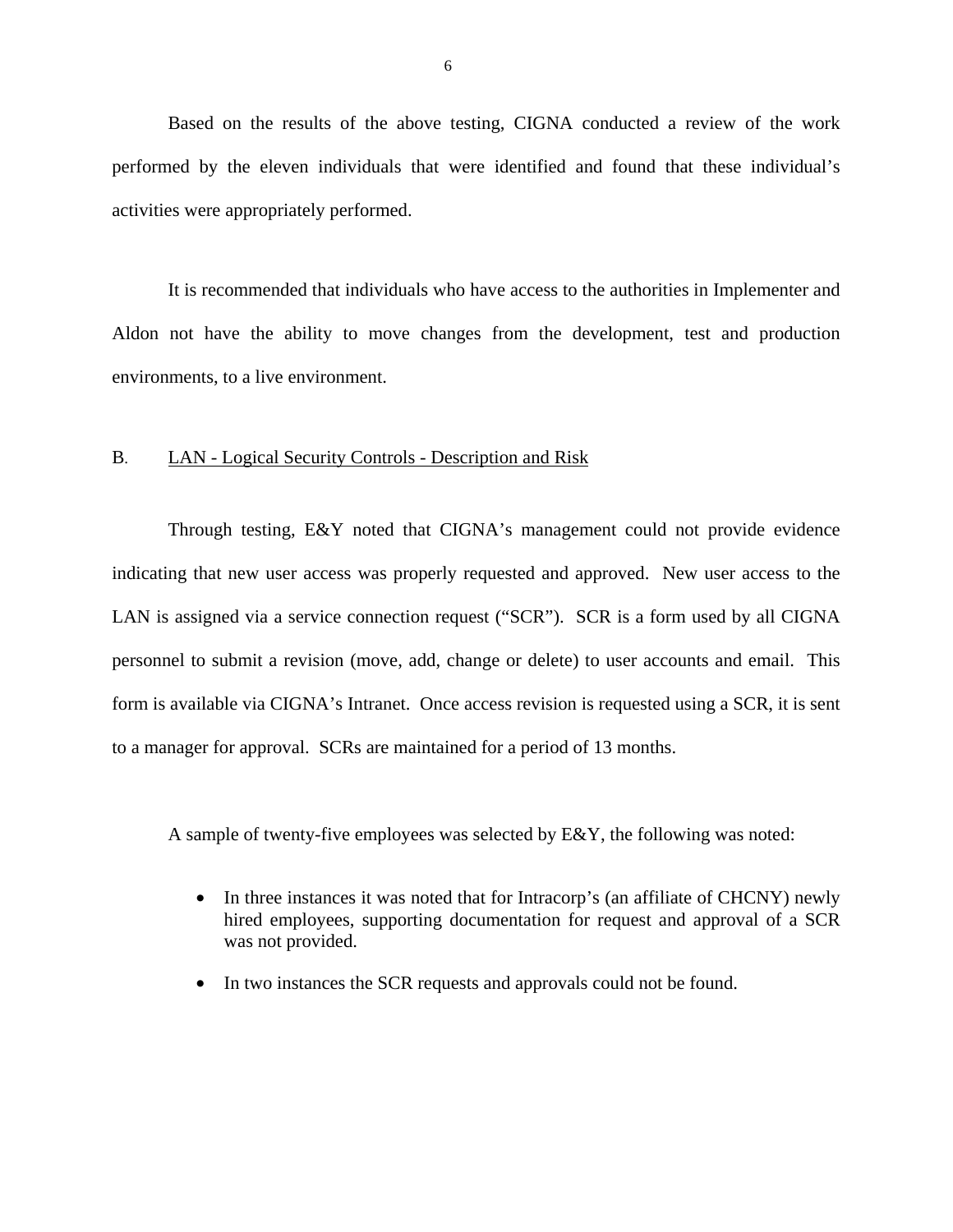It is recommended that CIGNA's management maintain all documentation of SCR requests and approvals to the LANs. Further, it is recommended that CIGNA's management ensure that all personnel, including contractors, vendors or employees of affiliated companies, follow SCR procedures to gain access to the LANs.

#### C. CARBS - Logical Security Controls - Description and Risk

CARBS new user access is requested via a form obtained via CIGNA's Intranet. Through testing, E&Y selected a sample of CARBS' users and noted that management could not provide evidence that the new user access was properly requested and approved. There were three managers who possessed the authority to give access to CARBS. It should be noted that management did not retain all of the documentation requesting and approving access. In instances where the documentation was not available, the last recertification of all users to CARBS was requested by E&Y.

CIGNA stated that in the past, CARBS remediation for users had been conducted in an ad hoc manner and not through a standardized process. It should be noted that a full user remediation and testing for application level security of CARBS was in the process of being completed during E&Y's walkthrough. In instances where documentation was not available, management attempted to conduct a recertification of the selected sample with the users' manager.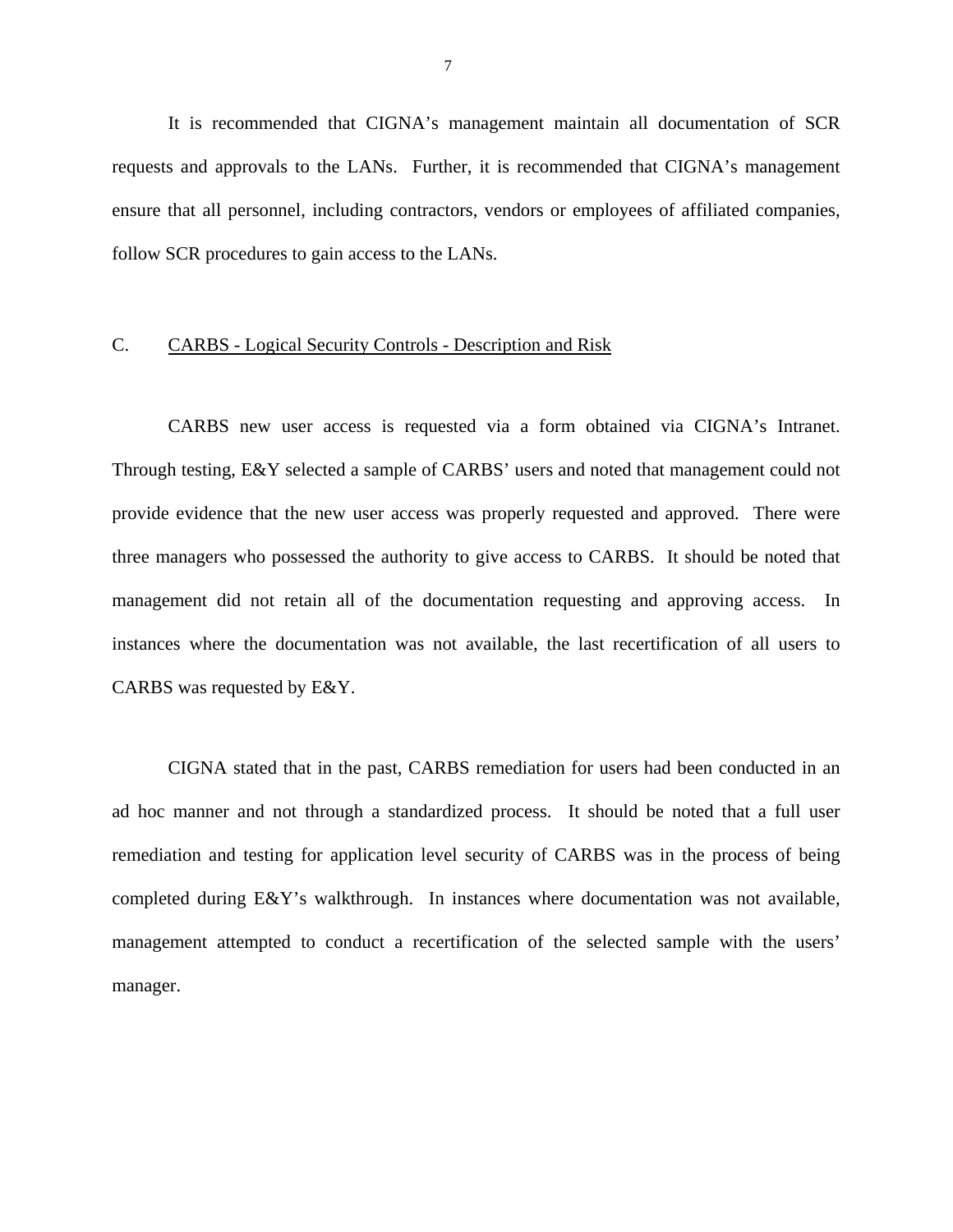A sample of twenty-five employees was selected and the following was noted:

- In thirteen instances the manager correctly validated access, but there was no supporting documentation for the request and approval of access.
- In four instances where the manager stated that the access was no longer necessary for the user, there was no documentation for request and approval of access.
- In one instance there was no manager validation or documentation of the request and approval of access. The user stated that access was no longer required.
- In another instance, the manager stated that the user should not have had access to CARBS.
- There was one exception where all of the documentation was missing.

It should be noted that exposures such as those noted above increase the risk that critical transactions could be inappropriately processed. It also reduces the Department's ability to rely upon the overall integrity of the data.

It is recommended that CIGNA's management retain all supporting documentation, either the request form or email, of user requests and approvals. In addition, access to CARBS should not be given unless the request form or email has been approved. Also, the process for user recertification should be standardized and conducted on a periodic (e.g. quarterly/annual) basis. Further, management should implement a process by which terminated employees or users that change assignments are terminated as active users on CARBS.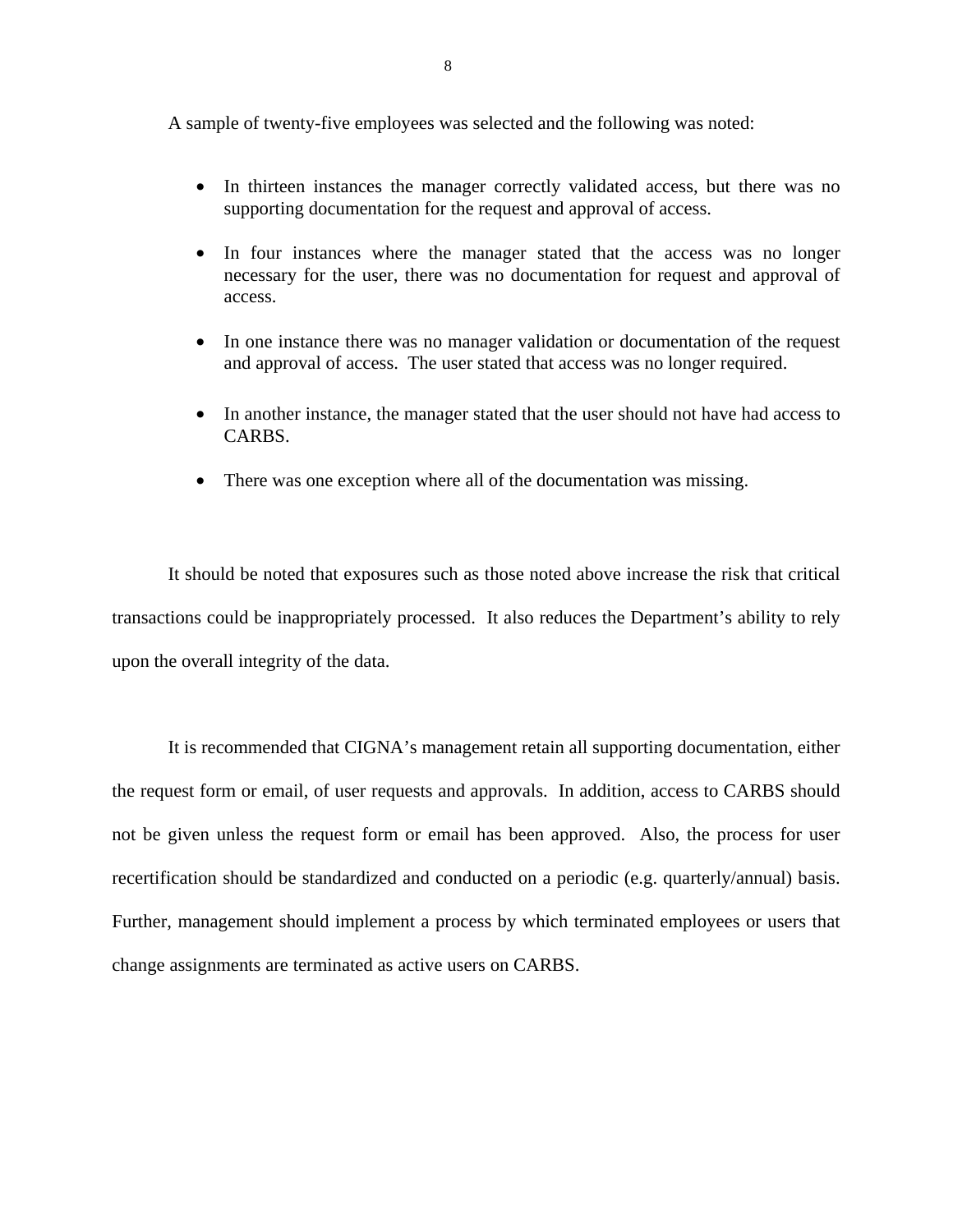#### <span id="page-47-0"></span>D. PMHS - Segregation of Duties Within the Application - Description and Risk

E&Y's review of the work papers prepared by CIGNA's independent certified public accountant, PriceWaterhouseCoopers ("PWC"), in regard to PWC's preparation of its 2003 Statement on Auditing Standards No. 70 (*Service Organizations*) and their related test work conducted on PMHS, found that some users possessed provider access to PMHS that was deemed inappropriate. PWC selected a sample of thirty PMHS users to verify if their access was appropriate.

It was noted that three users had provider access that was in excess of the needs required by their job responsibility. These users had the capability to update provider information such as changing provider names and addresses. This exposure increases the risk that critical transactions could be inappropriately processed, and reduces reliance upon the overall integrity of the data.

It is recommended that management conduct periodic (e.g. quarterly/annual) recertifications of all PMHS users and verify that their access is appropriate for their given job responsibilities. Additionally, management should ensure that PMHS access is assigned to new users via the SCR process previously described.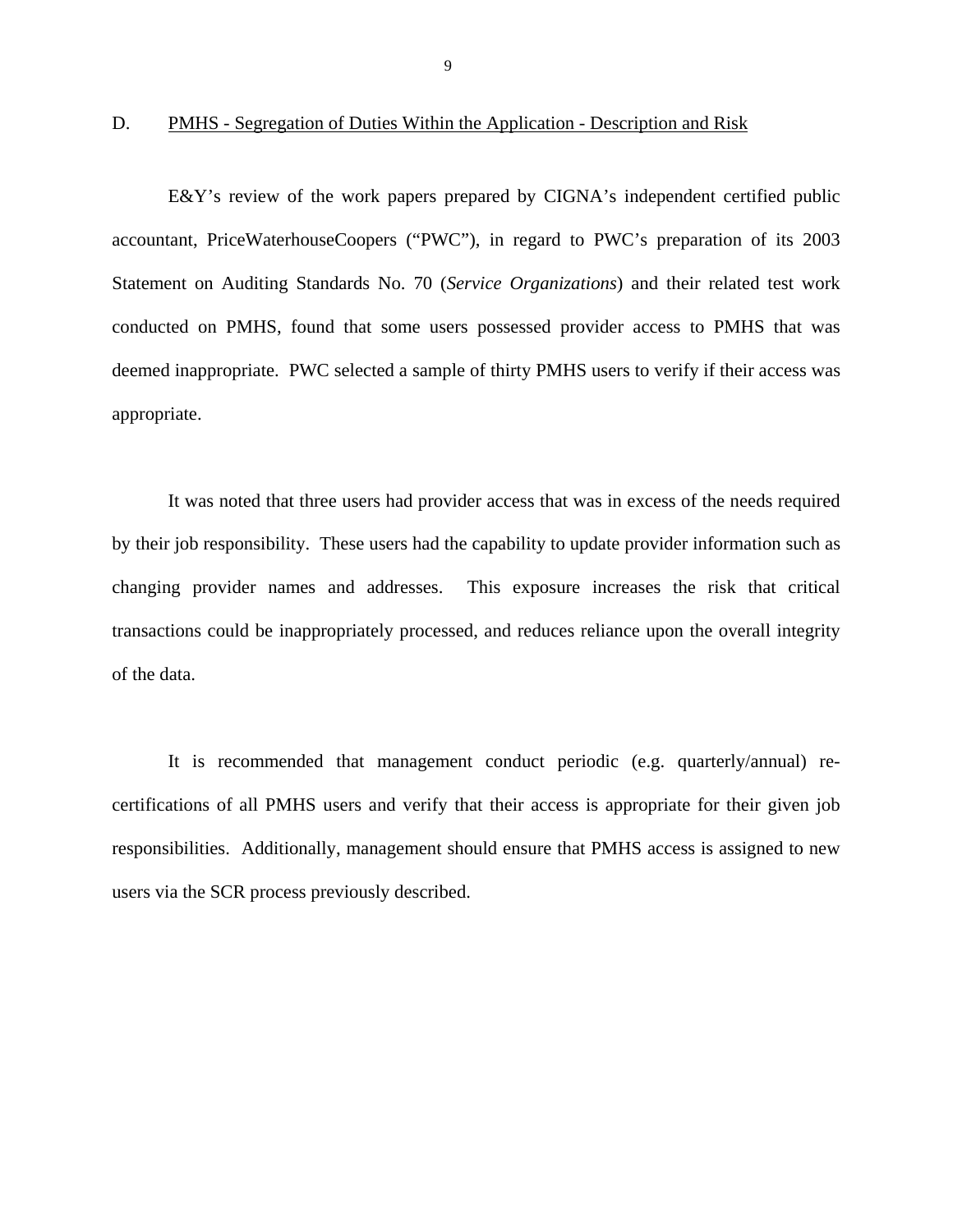#### $E_{\cdot}$ E. AMISYS - Logical Security Controls - Description and Risk

Through testing, E&Y noted that CIGNA could not provide evidence that user access was properly requested and approved. New user access to AMISYS is requested via a form or an email request. The approval is conducted by an employee's manager via email or signature on the hard copy form. A sample of twenty-five employees was selected by E&Y and it was determined that the Plan did not retain all of the forms or emails requesting and approving such access. In instances where the documentation was not available, management attempted to conduct a recertification of the selected sample with the users' manager. The last full user recertification was conducted in January 2004.

For the twenty-five employees selected by E&Y the following was noted:

- Two users were missing documentation of their access being requested and approved, and no recent recertification was conducted by management.
- Two users were missing documentation of their access being requested and approved, but the recent recertification validated that their access was correct.
- One user had documentation requesting and approving access, but in a recent recertification the manager stated that the user was no longer employed by CIGNA.
- One user had no documentation requesting and approving access, and in the recent recertification the manager stated that the user should not be assigned access.

These exposures increase the risk that critical transactions could be inappropriately processed and reduces reliance upon the overall integrity of the data.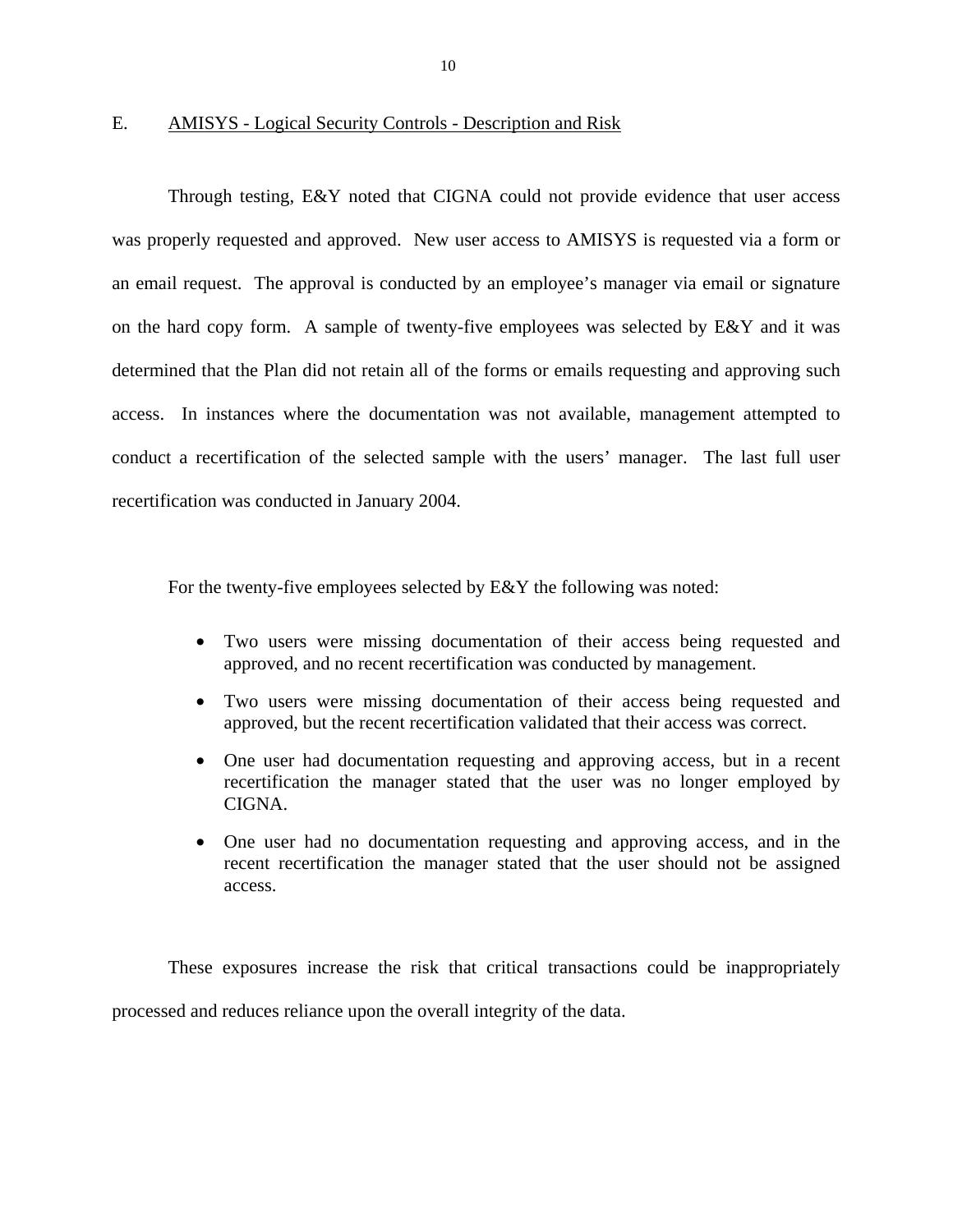It is recommended that CIGNA's management retain all supporting documentation, either the hard copy request form or email, of user requests and approvals. In addition, the process for user recertification should be standardized and conducted on a periodic (e.g. quarterly/annual) basis. Further, management should implement a process by which terminated employees and users that change jobs are terminated as active AMISYS users.

#### F. MEDICOM - Changes to Application Controls - Description and Risk

Through its testing procedures, E&Y noted that CIGNA's management could not provide evidence indicating that changes to MEDICOM were properly tested and approved before being installed into production. Of the twenty-five changes that were selected, three changes did not possess evidence that they were approved to be implemented to production and one change did not possess evidence that the change was properly requested, tested and approved. For the three changes that did not possess evidence that they were properly approved prior to being promoted into production, the *Business and Technical Release Coordinator* sign-offs were not present due to an incorrect interpretation of the change management procedures with respect to signatures required for off-release changes. If changes are being promoted into production without all required signatures, additional risks exist (e.g. data anomalies may occur, inappropriate changes could be introduced into the "live environment", or transactions could be inaccurately processed).

It is recommended that management ensure that production control does not promote changes to production unless all signatures for the change are present. In addition, management should ensure that all participants in the change management process, both business users and IT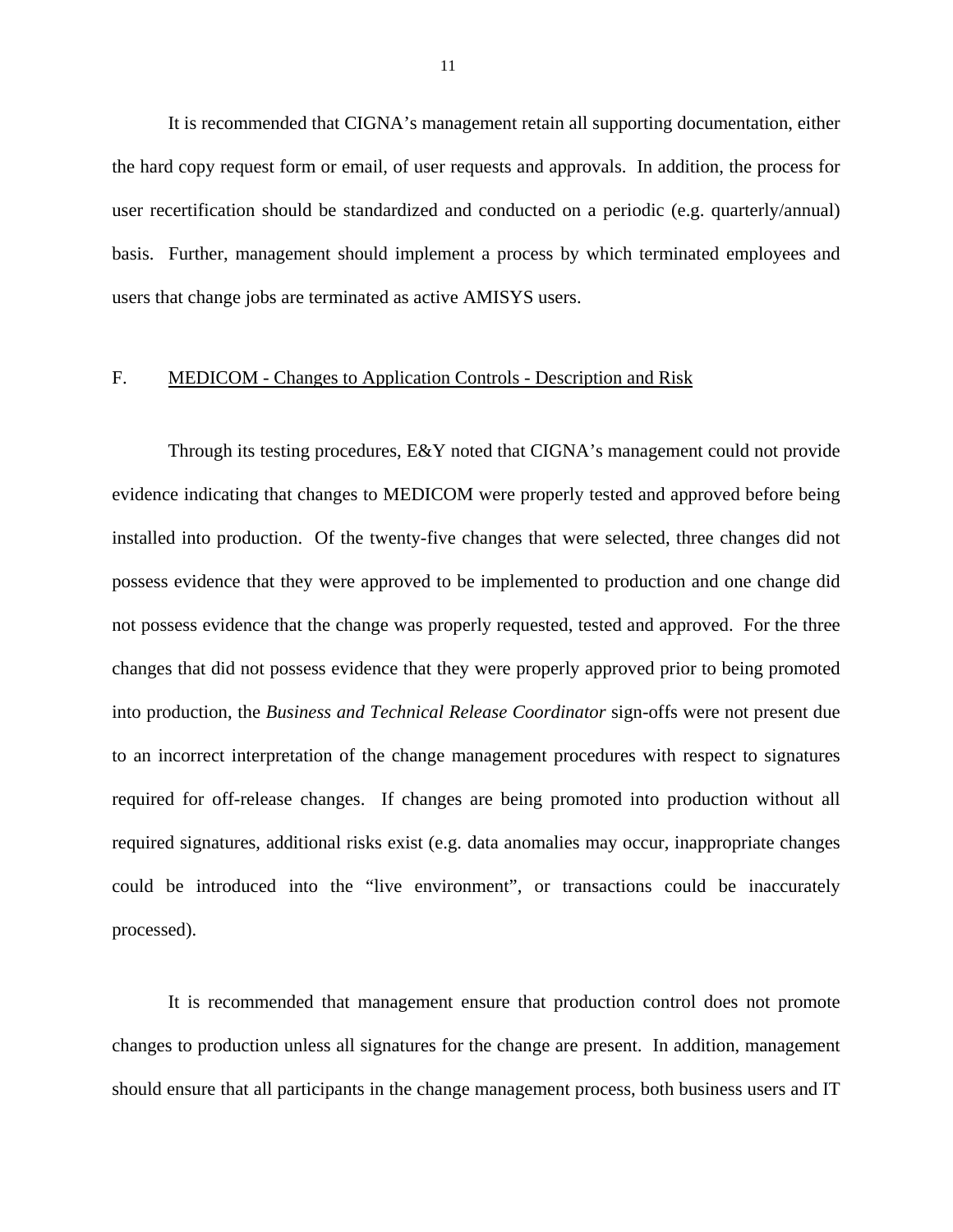support, understand the change management process and requirements in order to promote changes into production.

#### G. AMISYS - Changes to Application Controls - Description and Risk

were requested, tested and approved. If changes are not being properly requested and tested by It was noted that CIGNA could not provide evidence indicating that changes were properly requested, tested and approved before being installed into production. Of the twentyfive changes selected for review by E&Y, two did not possess any supporting evidence that they CIGNA users before being implemented to production, a risk exists that problems could be introduced into the "live environment", or that transactions could be inaccurately processed.

It is recommended that CIGNA's management ensure that all changes to AMISYS follow CIGNA's change management policies and procedures for requesting, testing and approving changes to be promoted into production; particularly when changes are classified as emergency changes.

#### H. CARBS - Changes to Application Controls - Description and Risk

E&Y noted that management could not provide evidence indicating that changes to CARBS were properly tested and approved before being installed into production. Of the twenty-five changes that were selected, six changes did not possess any evidence of testing and approval that they were approved to be promoted into production. The evidence provided by CIGNA for these six changes, marked by their "Kitana" approval forms as a violation showed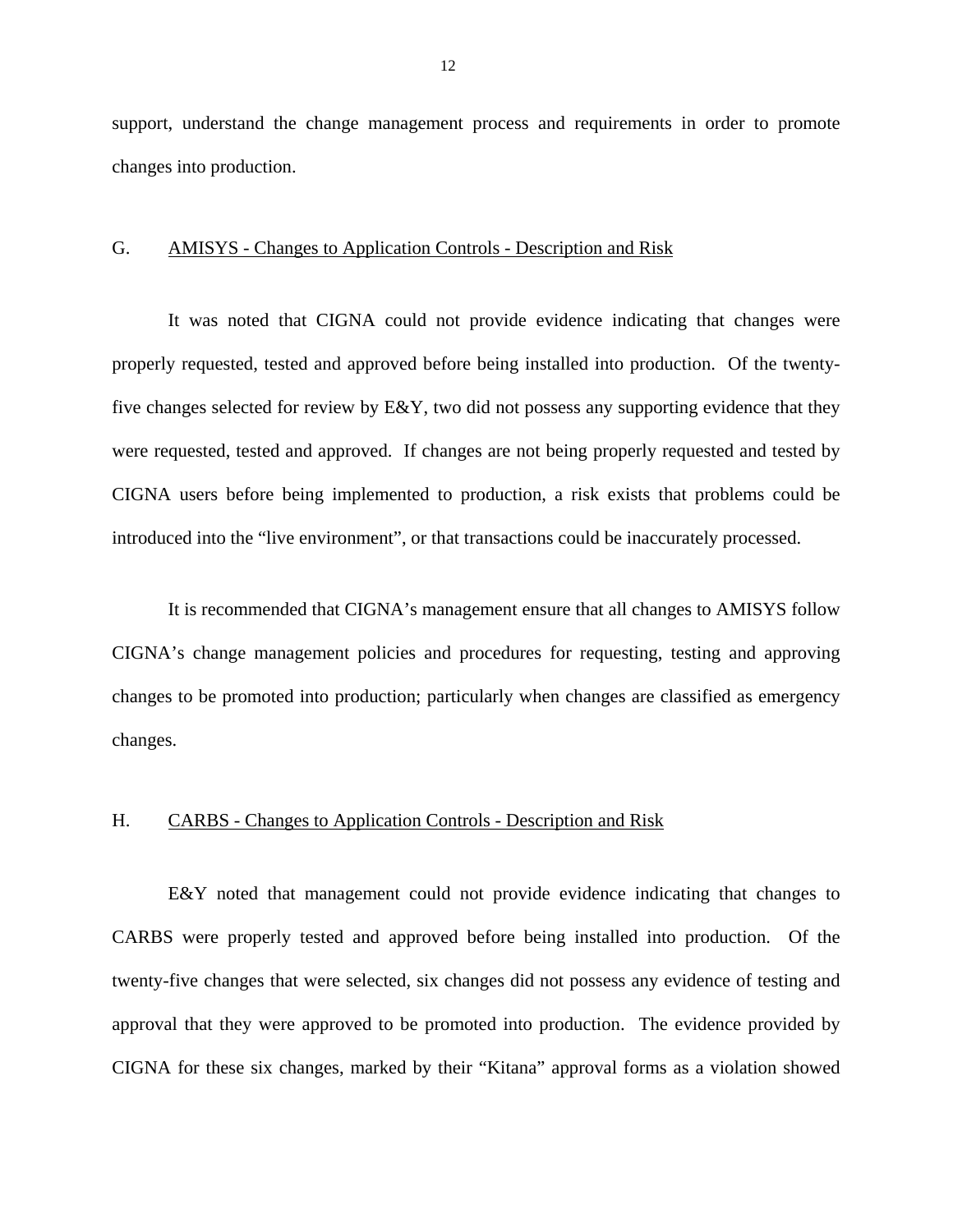that the change was implemented prior to the Main Change Control Board's review and approval.

CIGNA change management policies and procedures state that all changes must be approved by the Main Change Control Board in order to be implemented into production. Also, of the twenty-five changes that were selected for review by E&Y, another four changes did not possess evidence that the change was requested, tested and approved to be implemented into production. If changes are not being properly tested and approved for production, a risk exists that problems could be introduced into the "live environment", or transactions could be inaccurately processed.

It is recommended that management ensure that all changes to CARBS follow CIGNA's change management policies and procedures for requesting, testing and approving changes to be promoted into production. Further, CIGNA's management should ensure that changes cannot be implemented into production without approval from the Main Change Control Board.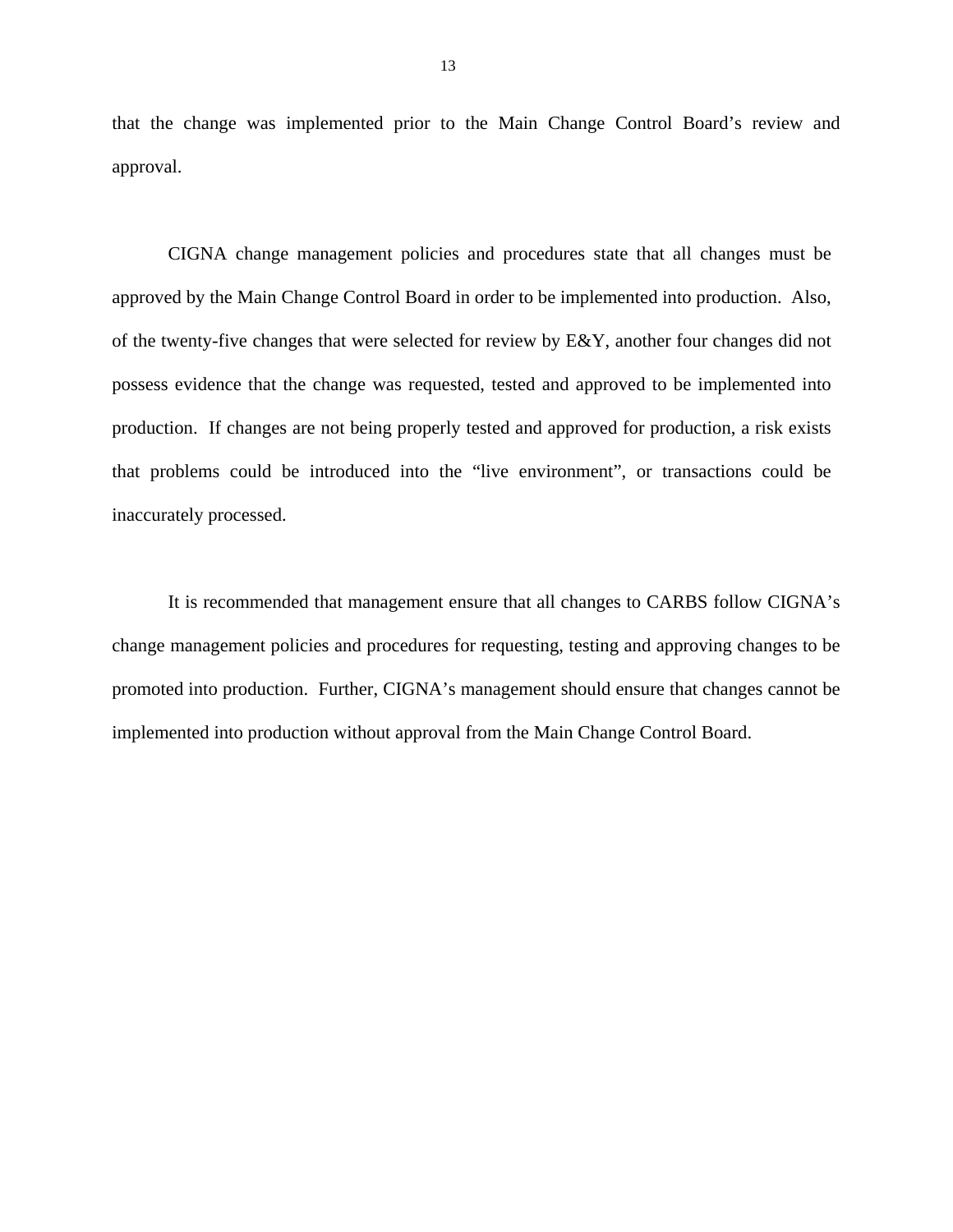#### **4. SUMMARY OF COMMENTS AND RECOMMENDATIONS**

## **ITEM PAGE NO.**

6

7

#### A. PMHS – Change Management Segregation of Duties – Description and Risk

It is recommended that individuals who have access to the authorities in Implementer and Aldon not have the ability to move changes from the development, test and production environments, to a live environment.

# LAN – Logical Security Controls – Description and Risk B. LAN – Logical Security Controls – Description and Risk<br>It is recommended that CIGNA's management maintain all

documentation of SCR requests and approvals to the LANs. Further, it is recommended that CIGNA's management ensure that all personnel, including contractors, vendors or employees of affiliated companies, follow SCR procedures to gain access to the LANs.

# CARBS – Logical Security Controls – Description and Risk C. CARBS – Logical Security Controls – Description and Risk<br>It is recommended that CIGNA's management retain all

supporting documentation, either the request form or email, of user requests and approvals. In addition, access to CARBS should not be given unless the request form or email has been approved. Also, the process for user recertification should be standardized and conducted on a periodic (e.g. quarterly/annual) basis. Further, management should implement a process by which terminated employees or users that change assignments are terminated as active users on CARBS.

#### D. PMHS – Segregation of Duties Within the Application – Description and Risk

It is recommended that management conduct periodic (e.g. quarterly/annual) re-certifications of all PMHS users and verify that their access is appropriate for their given job responsibilities. Additionally, management should ensure that PMHS access is assigned to new users via the SCR process previously described.

#### **ITEM PAGE NO.**

9

14

8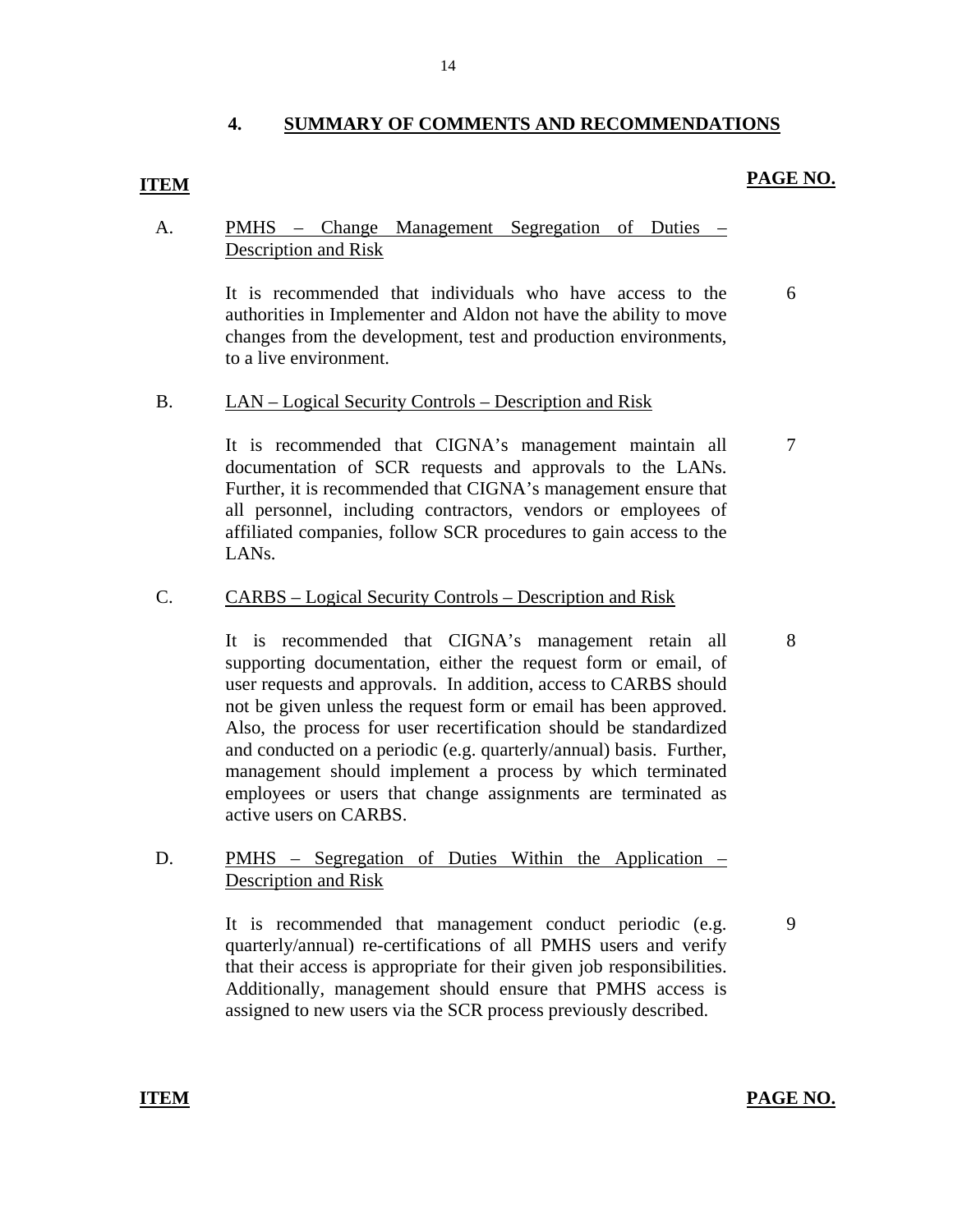#### E. AMISYS – Logical Security Controls – Description and Risk

It is recommended that CIGNA's management retain all supporting documentation, either the hard copy request form or email, of user requests and approvals. In addition, the process for user recertification should be standardized and conducted on a periodic (e.g. quarterly/annual) basis. Further, management should implement a process by which terminated employees and users that change jobs are terminated as active AMISYS users.

#### F. MEDICOM – Changes to Application Controls – Description and Risk

It is recommended that management ensure that production control does not promote changes to production unless all signatures for the change are present. In addition, management should ensure that all participants in the change management process, both business users and IT support, understand the change management process and requirements in order to promote changes into production. 11-12

#### G. AMISYS – Changes to Application Controls – Description and Risk

It is recommended that CIGNA's management ensure that all changes to AMISYS follow CIGNA's change management policies and procedures for requesting, testing and approving changes to be promoted into production; particularly when changes are classified as emergency changes. 12

#### H. CARBS – Changes to Application Controls – Description and Risk

It is recommended that management ensure that all changes to CARBS follow CIGNA's change management policies and procedures for requesting, testing and approving changes to be promoted into production. Further, CIGNA's management should ensure that changes cannot be implemented into production without approval from the Main Change Control Board.

13

11